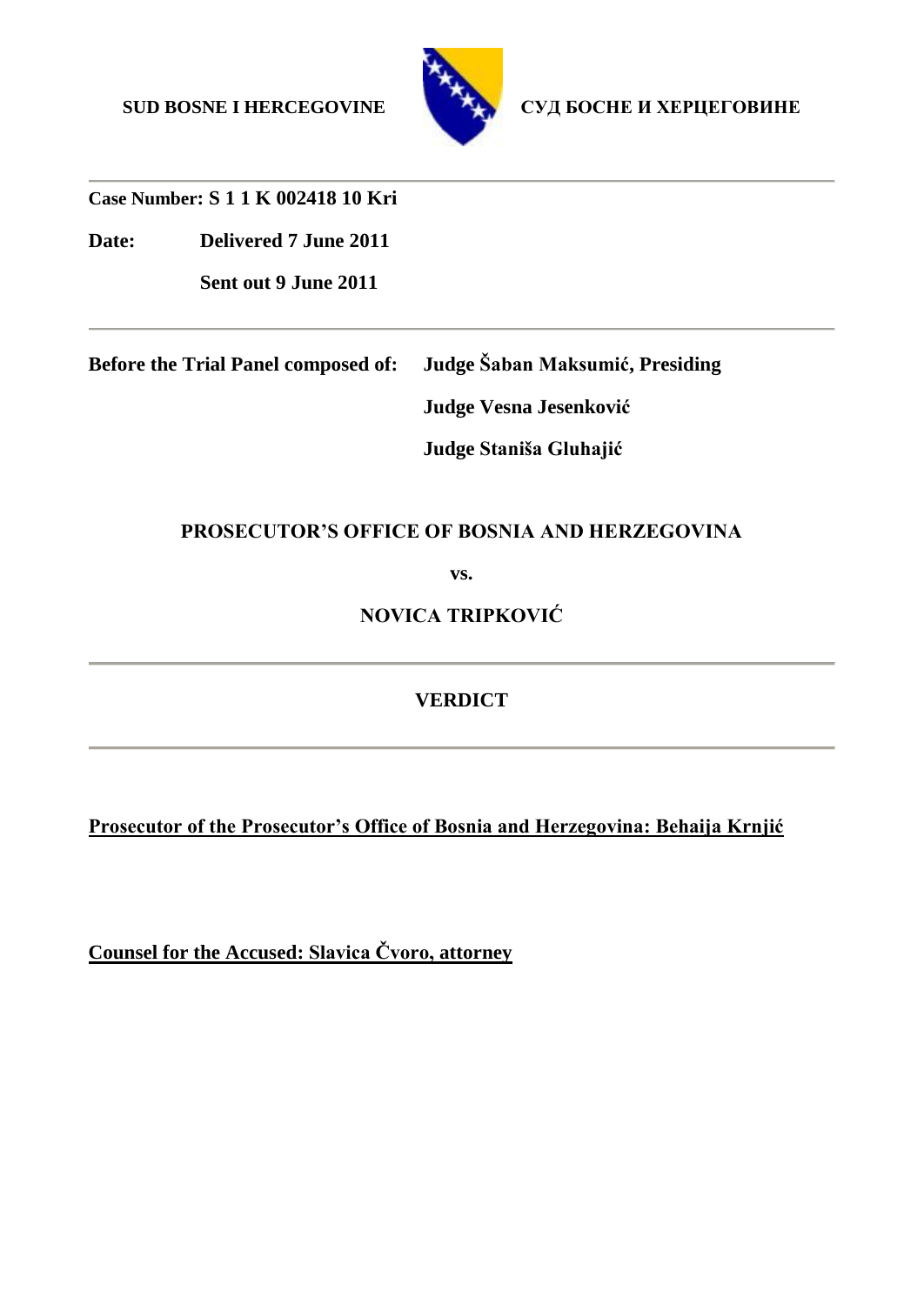# **TABLE OF CONTENTS**

| B. ARGUMENTS OF THE PARTIES AND DEFENSE AT THE TRIAL FOR MEETING OUT THE CRIMINAL          |  |
|--------------------------------------------------------------------------------------------|--|
|                                                                                            |  |
|                                                                                            |  |
|                                                                                            |  |
| 2. Decision on granting a motion to admit the facts adjudicated in the ICTY proceedings 11 |  |
|                                                                                            |  |
|                                                                                            |  |
|                                                                                            |  |
| II.                                                                                        |  |
|                                                                                            |  |
|                                                                                            |  |
| CRIMES AGAINST HUMANITY IN VIOLATION OF ARTICLE 172 OF THE CC OF BIH  15                   |  |
|                                                                                            |  |
|                                                                                            |  |
| 3. The Accused had the knowledge of the attack and acted as a part of the attack (nexus)20 |  |
|                                                                                            |  |
|                                                                                            |  |
|                                                                                            |  |
|                                                                                            |  |
|                                                                                            |  |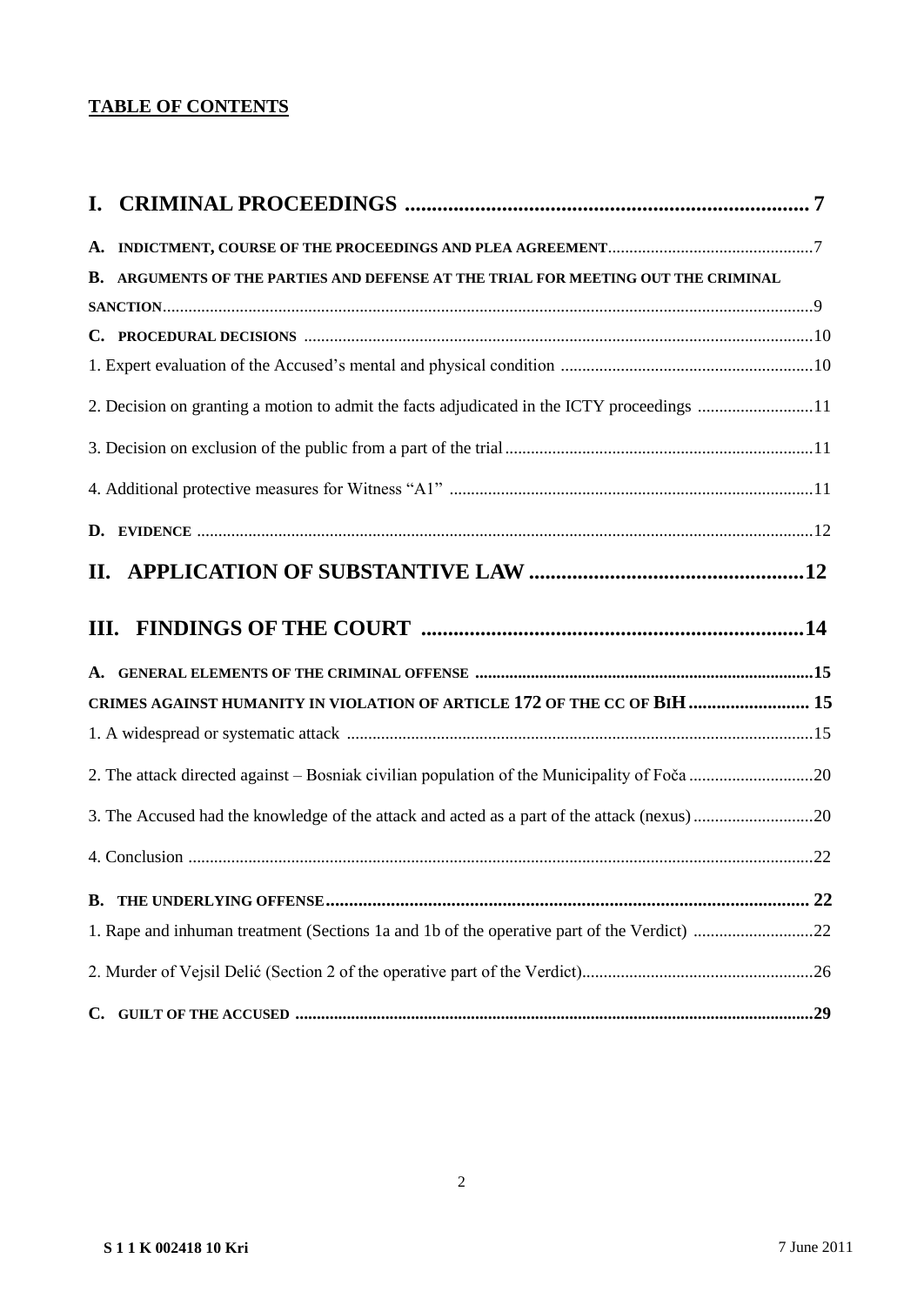| VI. DECISION ON CLAIMS UNDER PROPERTY LAW 31                   |  |
|----------------------------------------------------------------|--|
|                                                                |  |
|                                                                |  |
| A LIST OF DOCUMENTARY EVIDENCE FOR THE PROSECUTOR'S OFFICE  37 |  |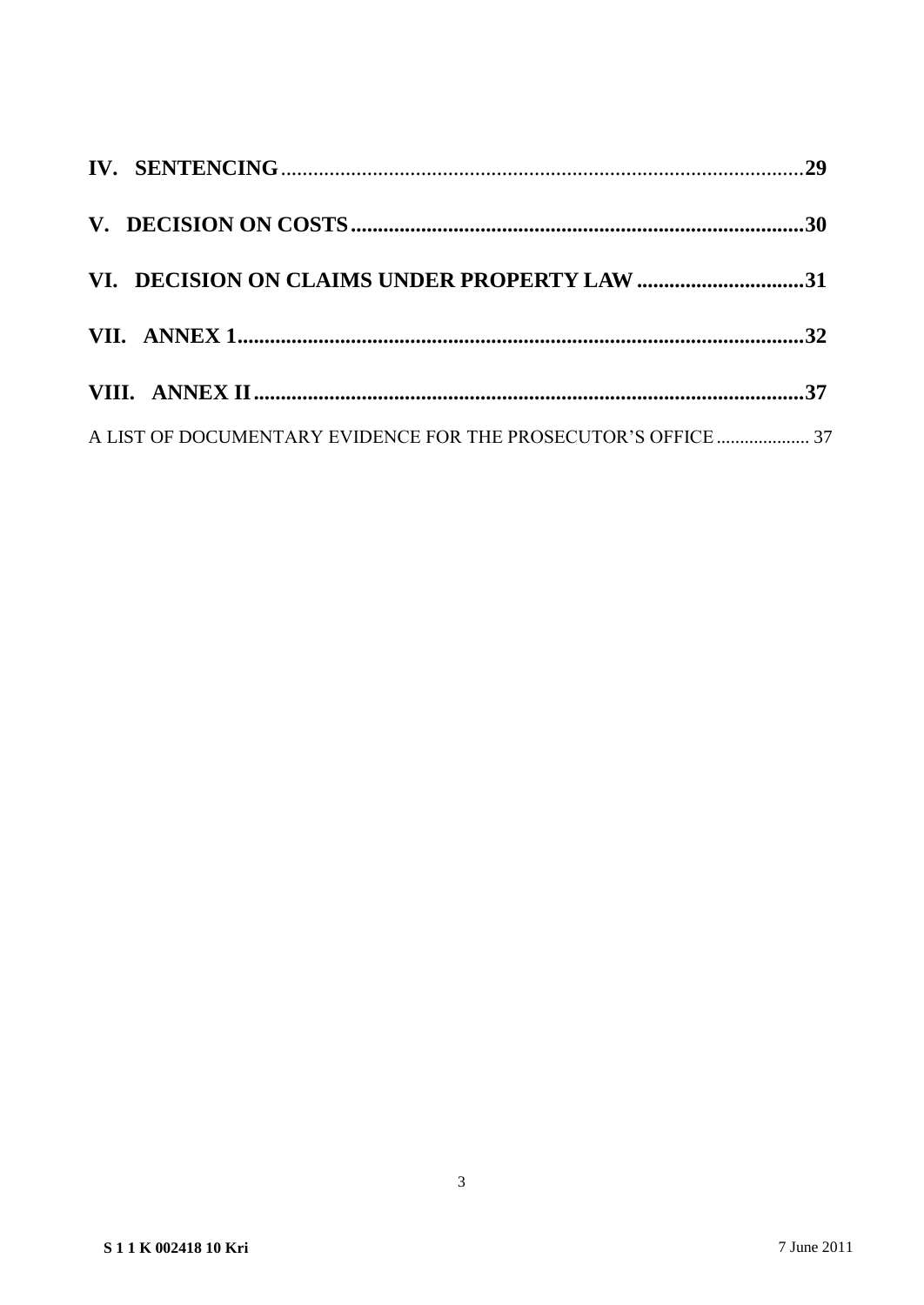### **Number: S1 1 K 002418 10 Kri**

### **Sarajevo, 7 June 2011**

#### **IN THE NAME OF BOSNIA AND HERZEGOVINA!**

The Court of Bosnia and Herzegovina, Section I for War Crimes, the Panel composed of Judge Šaban Maksumić as the Presiding Judge, Judge Staniša Gluhajić and Judge Vesna Jesenković as members of the Panel, with the participation of Legal Advisor Sabina Hota Ćatović as the recordtaker, in the criminal case against the Accused Novica Tripković for the criminal offence of Crimes against Humanity in violation of Article 172(1)(a), (g) and (k) in conjunction with Article 180(1) of the Criminal Code of Bosnia and Herzegovina (CC of BiH), upon the Indictment of the Prosecutor's Office of Bosnia and Herzegovina, number KT-RZ-0000769 06 of 22 December 2010, confirmed on 30 December 2010, following the deliberation and acceptance of a plea agreement and a public hearing for the pronouncement of the criminal sanction, in the presence of the Prosecutor of the Prosecutor's Office of BiH, Behaija Krnjić, the Accused Novica Tripković and his Counsel Slavica Čvoro, attorney from Istočno Sarajevo, rendered and on 7 June 2011 pronounced the following:

### **V E R D I C T**

### **THE ACCUSED:**

**NOVICA TRIPKOVIĆ**, a.k.a. *Tesla* and *Nole,* son of Jovan and mother Anđa née Zurovac, born on 13 January 1947 in the village of Vratkovići, municipality of Gacko, residing in …, Municipality of …, Personal Identification Number: …, … by ethnicity, citizen of …, literate, highly skilled electrician, unemployed, divorced, father of three, served in the former Yugoslav National Army in 1965/66 in the Republic of Croatia, has no rank, no decorations, indigent, with no other criminal proceedings pending against him,

# **I**

#### **IS FOUND GUILTY**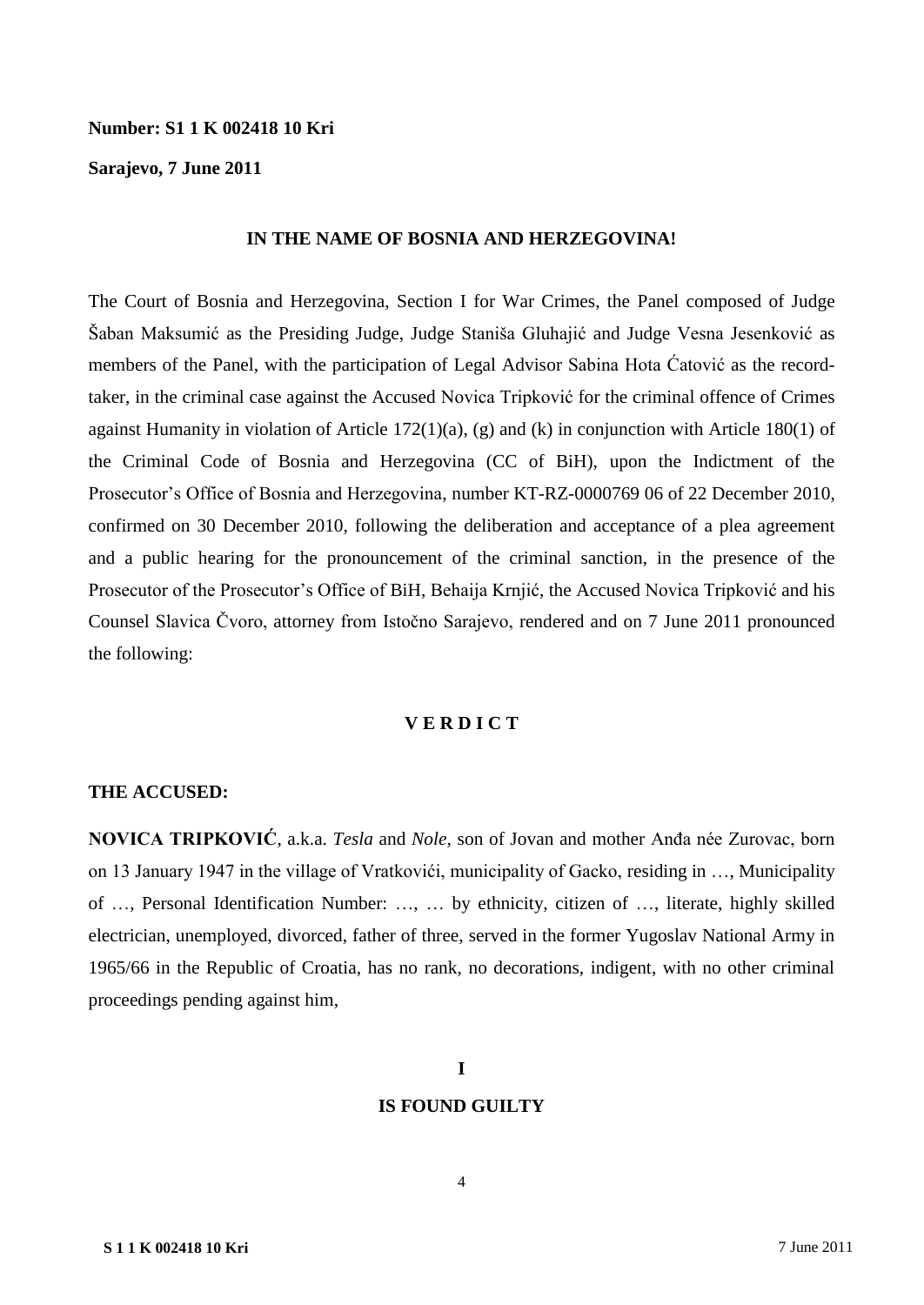### **Inasmuch as:**

In the period between mid April 1992 and late June 1992, during a widespread and systematic attack of military, paramilitary and police forces of the so-called Serb Republic of BiH, subsequently Republika Srpska, directed against the Bosniak civilian population of the Foča Municipality, knowing about the attack and that his acts constituted part of the attack, as a member of the military forces, he committed physical and mental abuse and rape of another person, using force, threats and by direct attack on her life and limb as well as murder of another person, in as much as he**:**

**1.(a)** on 30 April 1992, in the evening hours, armed with a rifle and several bombs, arrived in front of the house of the victim *A1* located in the Donje Polje settlement in Foča, banged on the door, and when she opened the door he entered the house carrying three bottles of wine, sat at the table in the dining room where he drank the wine he had brought, keeping his rifle by his side at all times, and at one point he told the victim to fetch a needle, which she did, and then he pierced his finger with a needle forcing the victim to drink the blood gushing from his finger, telling her that they would become brother and sister in blood, and that he would protect her, and then he started to kiss and touch her all over the body by force, threatening to kill her unless she took off her clothes, which the victim had to do, and then he took off his trousers and raped the victim on the dining room floor, thereby insulting her, and after the rape he went to sleep in the living room, leaving the house of the victim in the morning hours, threatening her not to say anything to anyone or otherwise he would slit her throat,

**1.(b)** on an unspecified date in mid May 1992, armed with a rifle, a pistol and a knife, he came in front of the house of the victim *A1* located in the settlement of Donje Polje in Foča, banged on the door and, when the victim opened the door, he told her he brought six men to rape her and then he got into the house and asked the victim to come with him upstairs into the apartment of her brother-in-law, which she refused, and then he pulled out the knife threatening to slit her throat; thereupon Šeća Čerimi, who was also present in the house of the victim, started begging him not to harm the victim, and the underage son of the victim who was awakened by the shouting also begged him not to harm his mother, after which he sheathed his knife and then, calling the victim a whore, started hitting her with his hands and fists on the head, as a result of which she was all bruised and then he left the house and came back every few days into the house of the victim, each time mentally abusing the victim and Šeća Čerimi, telling them they had to leave Foča as there was no room for Muslims there any longer; on one occasion he broke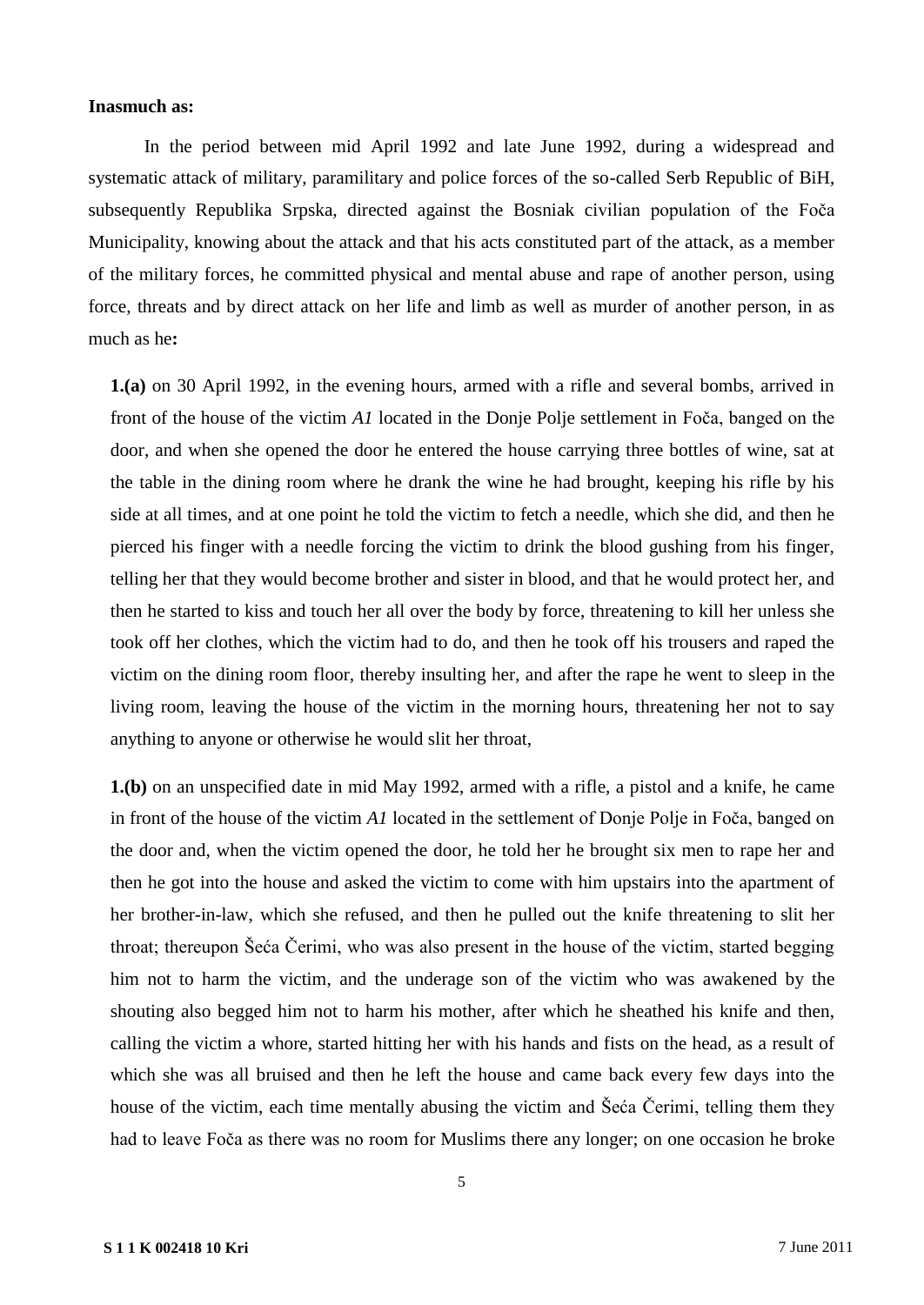the door on the house of the victim using his rifle and got into the house and attempted to hit the victim with a wooden baton but she managed to defend herself by pushing him away and escape from the house,

**2**. on an unspecified date in the second half of June 1992, following the victim *A1* who was running before him, he came in front of the entrance to the yard of the house belonging to the victim Vejsil Delić located in the settlement of Donje Polje in Foča, and believing that the victim *A1* was hiding in that house he asked Vejsil who had just stepped outside the house and stood with him in front of the entrance door to his yard about her, whereupon Vejsil told him that she was not in his house, and then he lifted the hand in which he was holding a pistol and, with the intention to deprive the victim of his life, fired one projectile and shot Vejsil in his head, inflicting upon him injuries in the form of the upper jaw fracture as a result of a gunshot wound, fracture of the left-side facial bones, left temporal bone fracture with small bone fragments, multiple fractures of the right-side front bone and fissure fractures of the bone on the front side, and a fracture of the left coronoid process, causing the victim Vejsil Delić to die on the spot, after which he left in an unknown direction,

### *therefore,*

**within a widespread and systematic attack of military, paramilitary and police forces of the so-called Serb Republic of BiH, subsequently Republika Srpska, directed against the Bosniak civilian population of the Foča Municipality, knowing about the attack and that his acts constituted part of the attack, as a member of those forces, he committed the rape of another person, by using force, threats and by a direct attack on her life and limb, as well as inhumane treatment in the form of physical and mental abuse of the same person and a murder of another person,** 

whereby he committed the criminal offense of **Crimes against Humanity in violation of Article 172 (1) of the CC of BiH**:

- **sub-paragraphs g) and k) of the same Article in the acts under Sections 1.(a) and 1.(b) of the operative part of the Verdict,**
- **sub-paragraph a) of the same Article in the acts under Section 2 of the operative part of the Verdict,**

**as read with Article 180 (1) of the BiH CC.**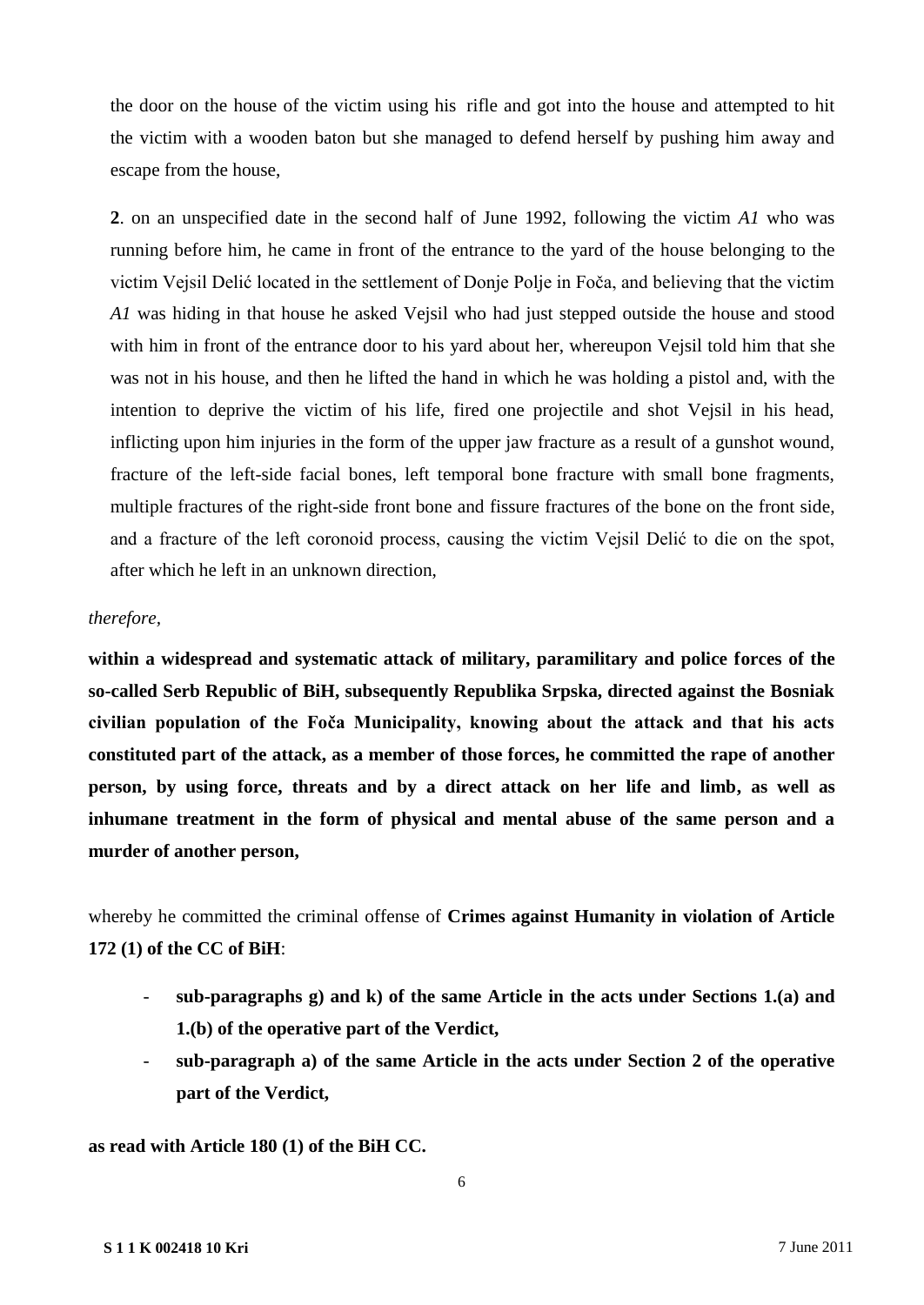Therefore, for the referenced criminal offense, pursuant to Articles 39, 42, 48, 49 and 50 of the Criminal Code of Bosnia and Herzegovina, the Court

### **SENTENCES**

### **him to the prison sentence of 8 (eight) years**

### **II**

Pursuant to Article 56 of the CC of BiH, the time the Accused Novica Tripković spent in custody from 6 December 2010 onwards shall be credited towards the sentence of imprisonment.

### **III**

Pursuant to Article 188(4) of the CPC of BiH, the Accused shall be entirely relieved of the duty to reimburse the costs of criminal proceedings, which shall be paid from the Court budgetary appropriations.

#### **IV**

Pursuant to Article 198(2) of the CPC of BiH, all of the aggrieved parties may take civil action to pursue their claim under property law.

### **R E A S O N I N G**

# **I. CRIMINAL PROCEEDINGS**

### **A. INDICTMENT, COURSE OF THE PROCEEDINGS AND PLEA AGREEMENT**

1. By the Indictment number: KT-RZ-0000769 06 of 22 December 2010 which was confirmed on 30 December 2010, the Prosecutor's Office of Bosnia and Herzegovina charged the Accused Novica Tripković with the criminal offense of Crimes against Humanity in violation of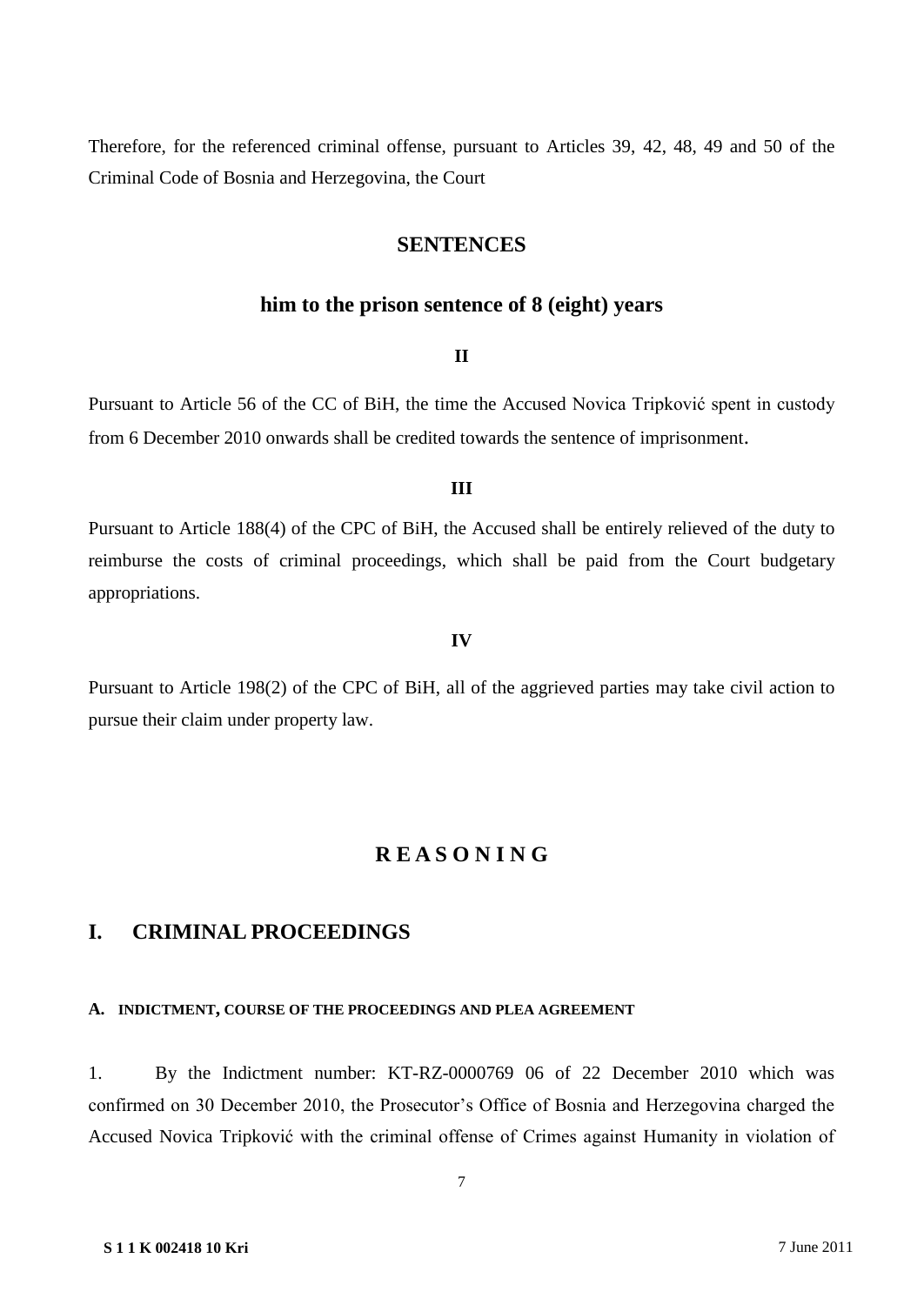Article 172(1)(a), (g) and (k) of the CC of BiH, in conjunction with Article 180(1) of the same Law.

2. The Indictment alleged that, during a widespread and systematic attack of military, paramilitary and police forces of the so-called Serb Republic of BiH, subsequently Republika Srpska, directed against the Bosniak civilian population of the Foča Municipality, knowing about the attack and that his acts constituted part of the attack, as a member of the military forces, the Accused committed both the act of rape against the aggrieved party "A1", along with inhumane treatment in the form of physical and mental abuse, and the murder of civilian Vejsil Delić.

3. The main trial commenced on 15 March 2011 with the reading of the Indictment and the Prosecution and the Defense opening statements. Afterwards, in the course of the evidentiary proceedings, the Prosecution presented its evidence. On 24 May 2011, during the Prosecution evidentiary proceedings, in the presence of his Defense Counsel, attorney Slavica Čvoro, the Accused entered into the Plea Agreement with the Prosecutor of the Prosecutor's Office of BiH  $(Agreenent)^{1}$ . The Agreement was filed with the Court on the same day.

4. In the Plea Agreement, the Accused Novica Tripković admitted his guilt of perpetrating the offenses he has been charged with, and agreed upon the prison sentence ranging between 6(six) years and 6(six) months and 8(eight) years and 6(six) months. Besides, the Plea Agreement indicates that the Accused has accepted all legal consequences arising from the Agreement, including the claims under property law, reimbursement of the expenses of the criminal proceedings and the waiver of the right to appeal the sanction imposed.

5. Prior to entering into the Agreement, the Prosecutor conversed with the aggrieved parties and informed them of the reasons for entering into the Agreement and the range of the sanction to be imposed on the Accused. The aggrieved parties supported the conclusion of the plea agreement in its entirety and agreed upon the proposed range of the sanction. They emphasized their consent regarding their claims under property law.

6. With regard to the proposed criminal sanction, pursuant to Article 231(6)(d) of the CPC of BiH, the Court primarily had to evaluate if the agreed criminal sanction was in accordance with law. Under the law, this criminal offense carries a prison sentence of at least ten years. Article

<sup>1</sup> Plea Agreement No. T20 0 KTRZ 0000769 06 of 24 May 2011.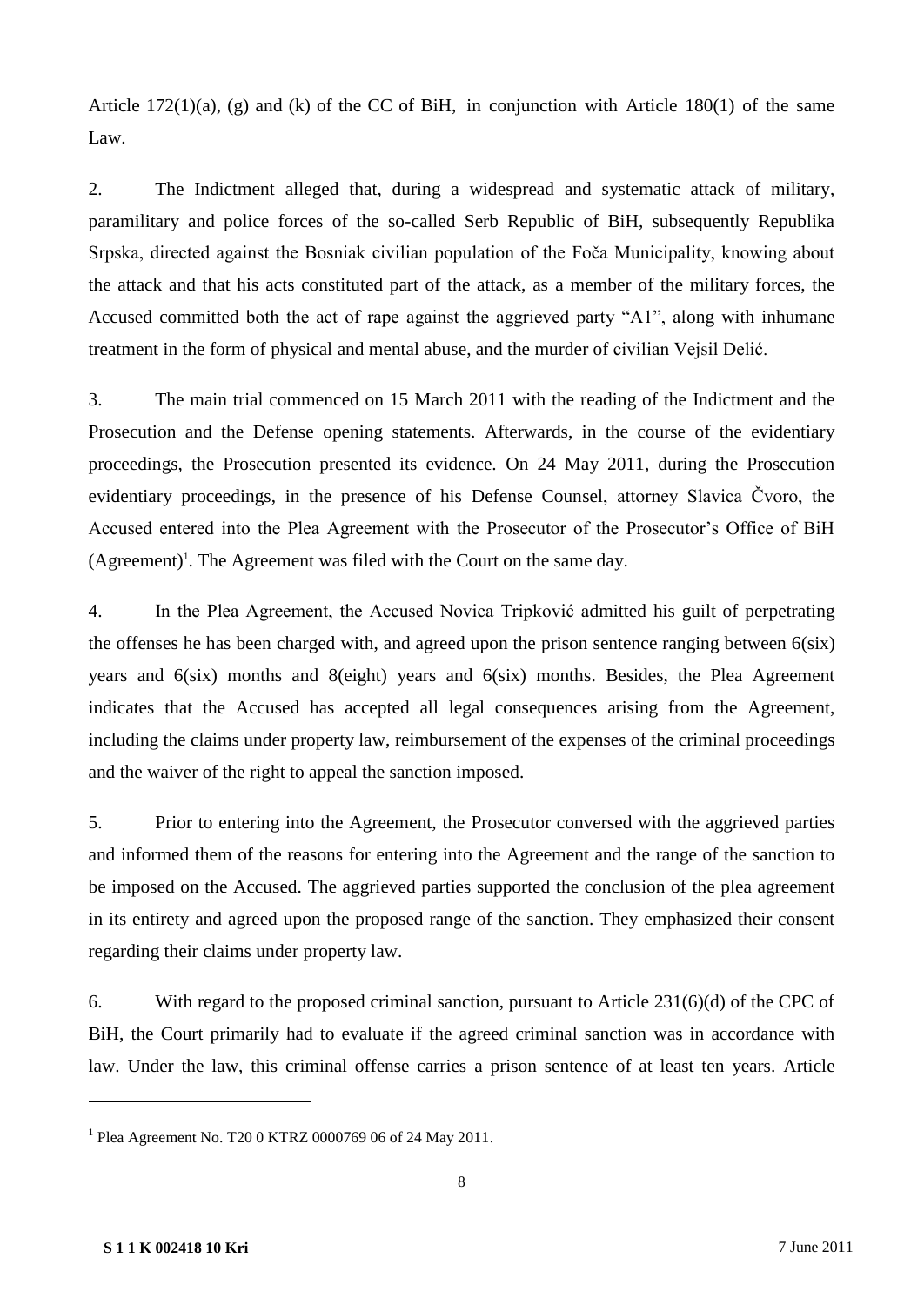231(3) provides for the possibility that, in case of concluding an Agreement, the Prosecutor may also choose a sentence below the prescribed minimum prison term for that offense, in which process the Prosecutor must be mindful of the limitations as to the reduction of punishment for every specific criminal offense. Considering that the proposed range in this specific case does not go below a prison sentence of 5 years, it is consistent with the CC of BiH, that is, Article 50, which foresees the limits of reduction thereof.

7. On 1 June 2011, the Court held a trial to deliberate on the Plea Agreement. In the course of the trial, the Court examined if the Accused had entered into the Agreement voluntarily, consciously and with understanding, and if he fully understood the Agreement itself and its consequences. The Accused confirmed that he had read everything stated in the Agreement and that he had concluded it consciously and voluntarily after being informed of the possible consequences, including those related to possible claims under property law and costs of the criminal proceedings. The Accused also confirmed that he admitted everything he had been charged with, and that he also understood that, by entering into the Agreement, he waived his rights to a trial and appeal from the criminal sanction to be imposed on him if the Court accepts the Agreement. Furthermore, the Accused upheld the respective arguments of his Defense Counsel and the Prosecutor.

8. Upon deliberation and voting, the Court accepted the Plea Agreement in its entirety, having found that all of the requirements set forth in Article 231(6) of the CPC of BiH had been satisfied. The Court found that the Accused Novica Tripković entered into the agreement voluntarily, consciously and with understanding, having been informed of the possible consequences, including those related to the claims under property law and costs of the criminal proceedings. Also, pursuant to the provisions of the quoted Article, the Court was satisfied that there existed sufficient evidence on the guilt of the Accused, and that the Accused understood that he thereby waived his right to a trial and to appeal the criminal sanction to be imposed on him.

9. The statement of the Accused was entered into the record pursuant to Article 231(7) of the CPC of BiH, and the hearing for the pronouncement of sentence was held the same day.

# **B. ARGUMENTS OF THE PARTIES AND DEFENSE AT THE TRIAL FOR METING OUT THE CRIMINAL SANCTION**

10. At the trial for meting out the criminal sanction, the parties and the Defense Counsel for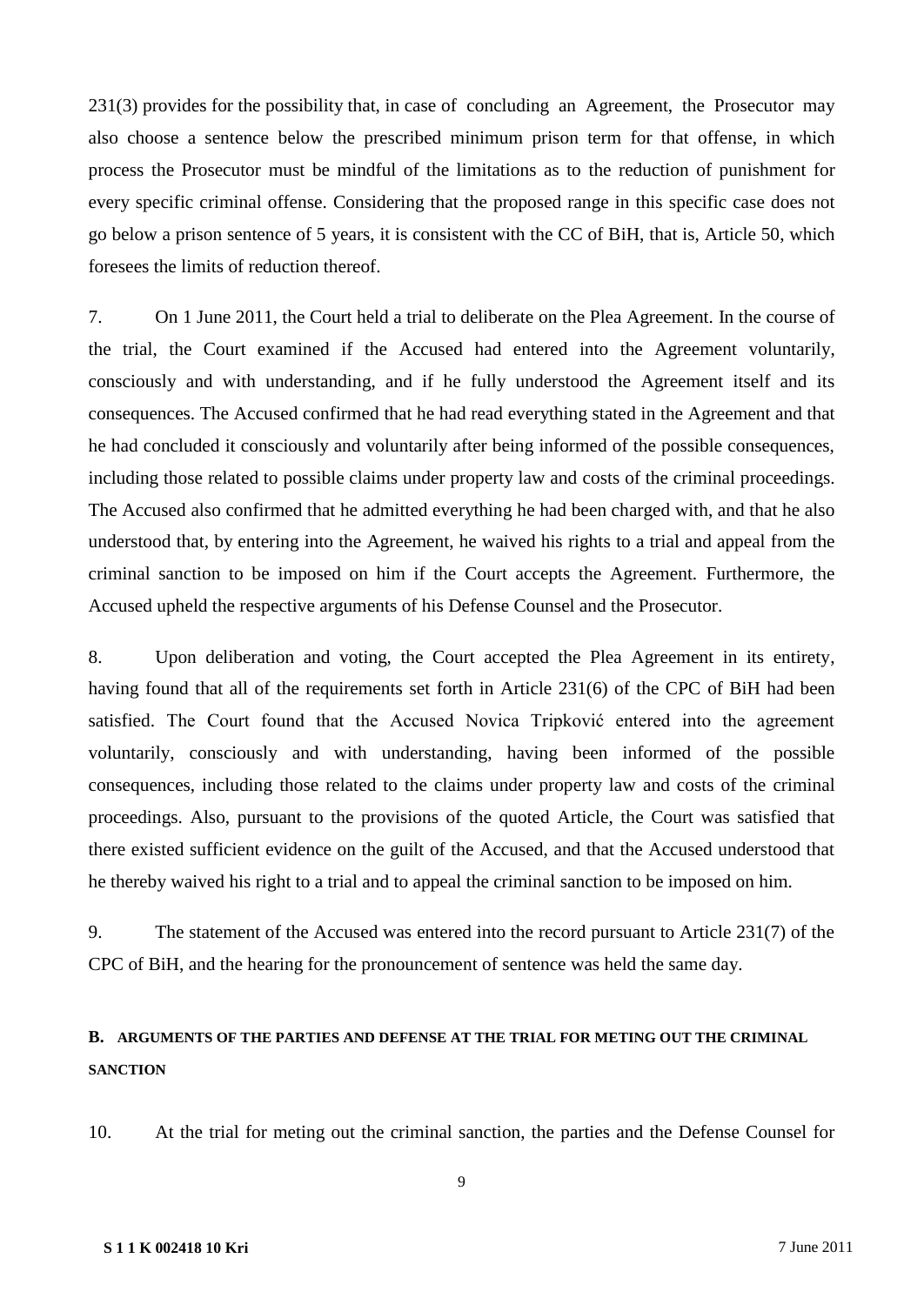the Accused presented both aggravating and extenuating circumstances on the part of the Accused. The Prosecutor stated that, when entering into the Agreement, he was mindful of the fact that the Accused had altered his initial statement in which he denied his guilt of the criminal offense committed., Regarding the aggravating circumstances, he noted the fact that the Accused had had previous criminal record while, with regard to extenuating circumstances, he pointed at his age and health.

11. The Defense Counsel for the Accused moved the Court to pronounce a minimum sentence proposed by the Agreement, considering the poor health of the Accused and his age, which she emphasized as being mitigating circumstances. On the other hand, she is of the view that the fact that he had previous criminal record should not be taken as aggravating, because he had served the sentence upon the previous judgment. The Accused agreed upon the arguments of the Defense Counsel in their entirety.

#### **C. PROCEDURAL DECISIONS**

#### **1. Expert evaluation of the Accused's mental and physical condition**

12. At the pretrial hearing held on 25 February 2011, pursuant to Article 233.a of the CPC of BiH, the issues relevant to the main trial were deliberated. The Defense noted that the Accused was unable to take part in the proceedings due to his suffering from mental and physical disorders, and moved the Court to provide for medical expert evaluation thereof.

13. When the issue of procedural ability was raised as a preliminary issue, the Court ordered expert evaluation to be performed by a team of expert witnesses comprising Marija Kaučić-Komšić, Head Doctor; Dr. Radojka Golijan and Omer Ćemalović, Head Doctor. It follows from the findings and opinion of the team of expert witnesses dated 9 March 2011 that the expert evaluation was conducted through direct examination of the Accused and review of the medical records. The expert witnesses unanimously offered the opinion that …; … he is capable of active participation in the trial, his trial ability is preserved and he can follow the course of the proceedings and may present his defense. On behalf of the team of expert witnesses, the written findings and opinion were elaborated by the expert witness Dr. Marija Kaučić-Komšić at the 15 March 2011 hearing, on which occasion she entirely adhered to the findings and opinions given in the written part of the findings. Considering the Accused's deteriorated health, a proposal was made for the duration of the hearings to be adjusted and limited to two successive hours, followed by a break. The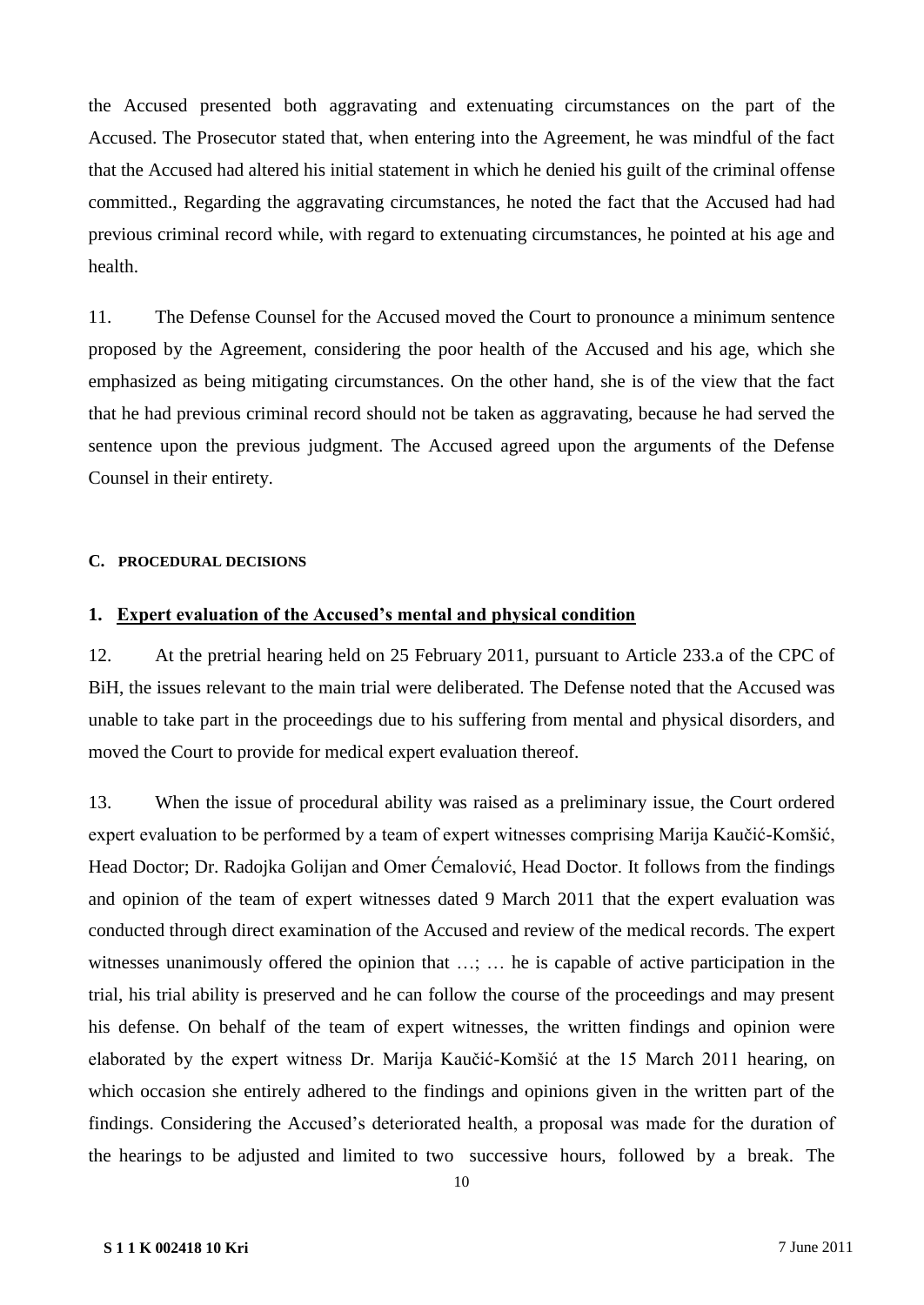Panel observed and was mindful of the recommendation during the main trial.

14. Considering such a finding by the expert witnesses, to which the Court gave credence in its entirety, the Court found that there were no procedural obstacles for further trial against the Accused Novica Tripković.

### **2. Decision on granting a motion to admit the facts adjudicated in the ICTY proceedings**

15. By its decision of 5 April 2011, the Court granted the motion by the Prosecutor's Office to accept as adjudicated the facts established by the ICTY Trial Chamber in *Prosecutor versus*  Dragoljub Kunarac and others<sup>2</sup> (Kunarac et al.) and in *Prosecutor versus Milorad Krnojelac*<sup>3</sup> *(Krnojelac).* The facts accepted are listed in Annex 1 to the Verdict. Specifically, the Panel acted in compliance with Article 4 of the Law on the Transfer of Cases from the ICTY to the Prosecutor's Office of BiH and the Use of Evidence Collected by ICTY in Proceedings before the Courts in BiH, in conjunction with Rule 94(B) of the Rules of Procedure and Evidence (ICTY) that reads: At the request of a party or *proprio motu,* a Trial Chamber may decide to take judicial notice of adjudicated facts or documentary evidence from other proceedings of the Tribunal relating to matters at issue in the current proceedings.

16. The Panel accepted 76 proposed facts in total, which pertained to the general context of the events in the wider area of the Municipality of Foča since April 1992. In deciding on the motion of the Prosecutor's Office, the Panel took into account that the accepted facts should satisfy certain criteria set by the jurisprudence of both the Court of BiH and the ICTY. The set criteria requires that a fact is distinct, concrete and identifiable, relevant to the trial, established and forming part of a judgment which has not been appealed or which has been finally settled on appeal, or that it falls within issues which are not in dispute during the appeal, and that it is not the subject of agreement between the Parties in the present case, or the subject of reasonable dispute between the Parties, that it does not refer to actions, conduct or mental state of the accused, and that it is restricted to factual findings and does not include legal characterizations.

<sup>2</sup> **Prosecutor versus Kunarac and others**, case number: IT-96-23-T, Trial Chamber Judgment of 22 February 2000 and Appeals Chamber Judgment of 12 June 2002.

<sup>3</sup> **Prosecutor versus Krnojelac,** case number: IT-97-25-T, Trial Chamber Judgment of 15 March 2002 and Appeals Chamber Judgment of 17 September 2003.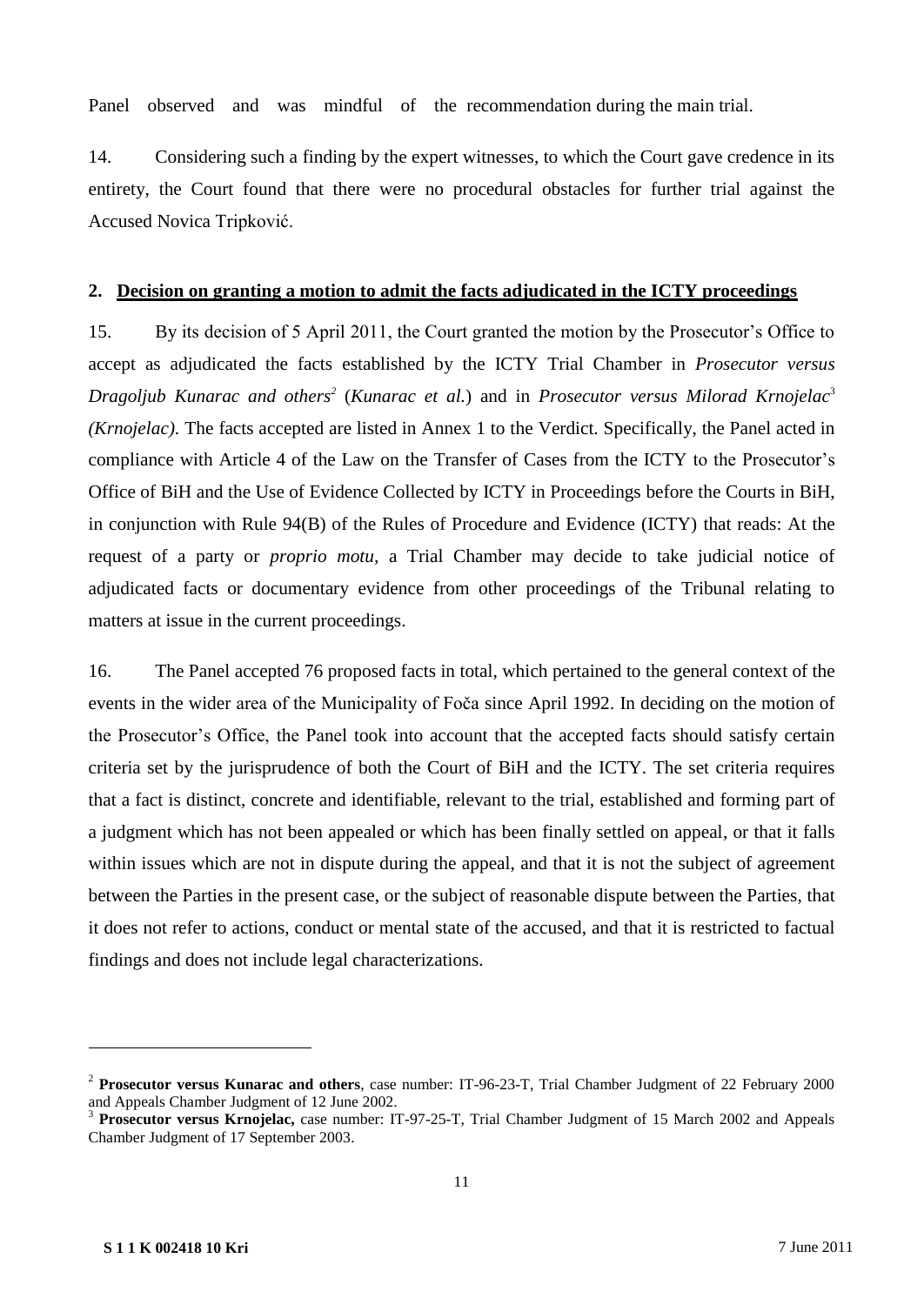17. The admissibility of a fact as being adjudicated provided the legal presumption of validity of the specific fact. Pursuant to Article 6(2) of the CPC of BiH, the Defense was offered opportunity to present evidence contesting the facts adjudicated at the relevant ICTY trial. The Court did not deny the right of the Defense to contest or give rise to doubt about any fact accepted by the Decision of 5 April 2011.

18. Commenting on the motion by the Prosecution, the Defense objected to the admissibility of some facts listed in the motion.<sup>4</sup> Notwithstanding the presumption of validity of these facts, the Panel did not find them binding. The Panel evaluated the established facts in the light of all evidence presented during the trial, and also in the light of the Accused's guilty plea, and it afterwards rendered its final decision on their relevance for the case.<sup>5</sup> Thus, the Court did not violate the presumption of innocence of the Accused as guaranteed under Article 3(1) of the CPC of BiH and Article 6(2) of the European Convention for the Protection of Human Rights and Fundamental Freedoms (ECHR).

### **3. Decision on exclusion of the public from a part of the trial**

19. At the main trial held on 12 April 2011, pursuant to Article 235 of the CPC of BiH, the Panel rendered a decision to exclude the public from the main trial during the examination of Prosecution witness under the pseudonym "A1" in order to protect the aggrieved party's personal and intimate life. The defense did not object to the Prosecution's motion to exclude the public.

### **4. Additional protective measures for witness "A1"**

20. At the same trial, upon proposal by the Prosecution, the Panel rendered a decision to grant additional protective measures to the witness under the pseudonym "A1"<sup>6</sup> , pursuant to Article 9 of the Law on the Protection of Witnesses under Threat and Vulnerable Witnesses, which provide for the witness to testify from another room at the Court and be examined using technical means for transferring image and sound. Specifically, just before the testimony of witness "A1", the Prosecutor asked for the public to be excluded in order to reason the introduction of additional

<sup>4</sup> Defense submission of 30 March 2011.

<sup>5</sup> Only those facts that have been listed in the Reasoning (*See* the Verdict part III-A – General Elements) did the Panel accepted as proven.

<sup>&</sup>lt;sup>6</sup> Protective measures imposed by the Decision of the Court of BiH number: S1 1 K 002418 10 Krn of 10 December 2010, wherein, pursuant to the Law on the Protection of Witnesses under Threat and Vulnerable Witnesses, all personal details of the witness under the pseudonym "A1" are proclaimed to be confidential and will remain confidential unless otherwise decided by the Court, but not exceeding thirty years, following the day the decision became final.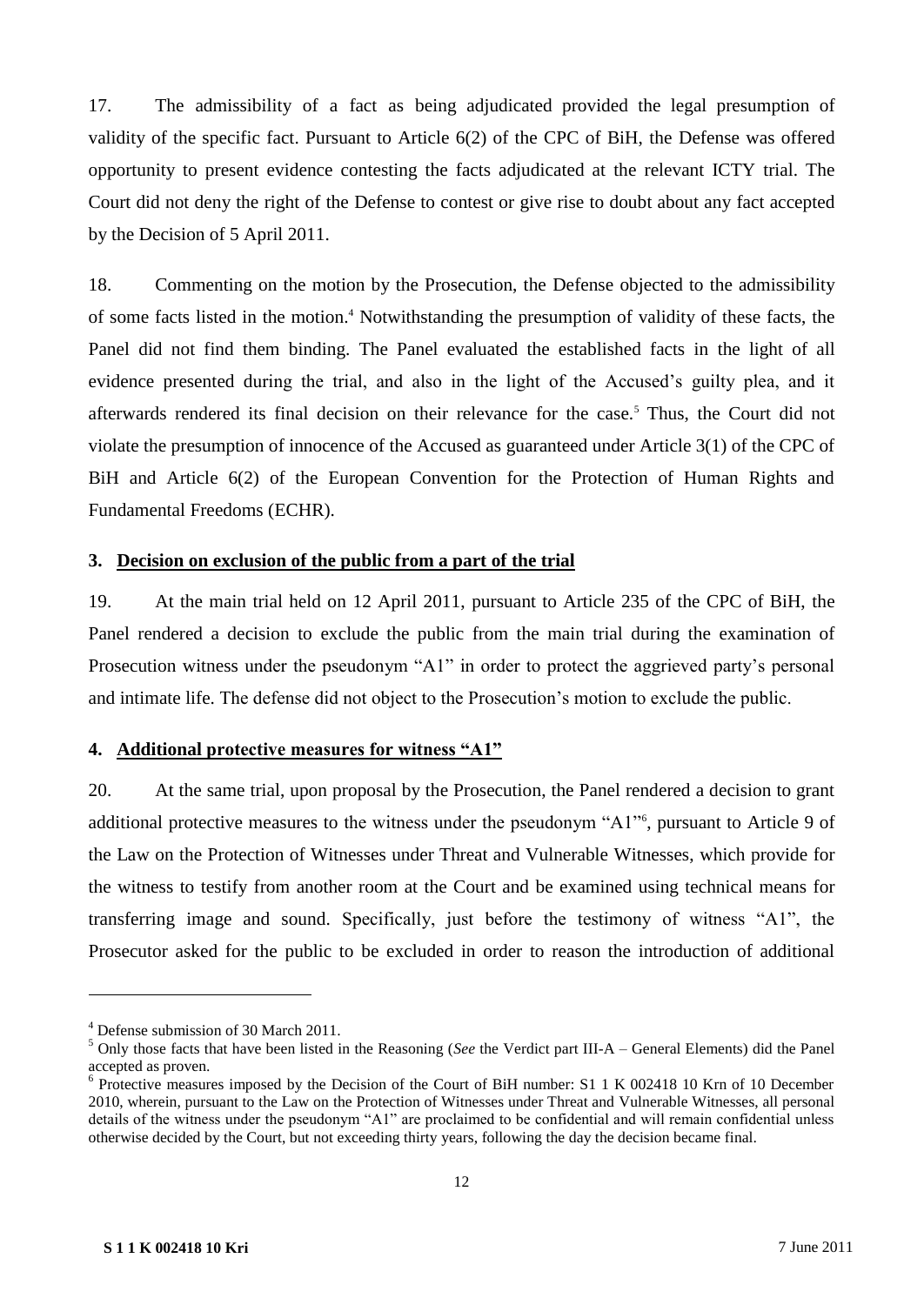protective measures for the witness. Consequently, he reasoned at the session closed for the public that the witness was concerned about her safety because she was afraid of the Accused, and even more afraid of his sons. Besides, he noted that the witness still suffered from the severe consequences and that, being in fear for her health, she believed that she could not testify undisturbed if the Accused were present in the same room with her.

21. The Defense objected to the motion that the witness be granted additional protective measures, noting that more than twenty years had passed and that there existed no evidence that the witness had ever received threats or that anyone had attempted to contact her with regard to the referenced event. Considering the circumstances about which the witness was summoned to testify, the Panel found that the witness concerned was severely traumatized, both physically and mentally, with the circumstances under which the criminal offense was committed (Article 3(2) of the Law on the Protection of Witnesses), so, accepting her reasons, it found that she required additional protection from further harassment, which would certainly result from her presence in the same room with the Accused. Furthermore, the Panel accepted the argument of the Prosecutor that there existed a justifiable concern that the presence of the Accused would affect the witness's ability to testify completely and accurately.

22. Throughout the proceedings, the Court was extremely mindful not to disclose the personal information of the protected witness, which has been declared confidential and will not be disclosed in this Verdict either, while the witness shall be addressed by using the pseudonym "A1".

### **D. EVIDENCE**

23. Upon proposal by the Prosecution, the following witnesses were examined during the evidentiary proceedings prior to entering into the plea agreement: **Hasnija Delić** (wife of killed Vejsil Delić), **Damir Delić** (son of killed Vejsil Delić), **Rukija Dikonja**, **Smail Čaušević, Neđo**  Kovač, Zoran Vladičić and the aggrieved party "A1". The Prosecution tendered into the case file thirteen written documentary pieces of evidence, as listed in Annex 2 to the Verdict. The presented documentary evidence was neither objected to nor commented on.

24. The defense did not present evidence.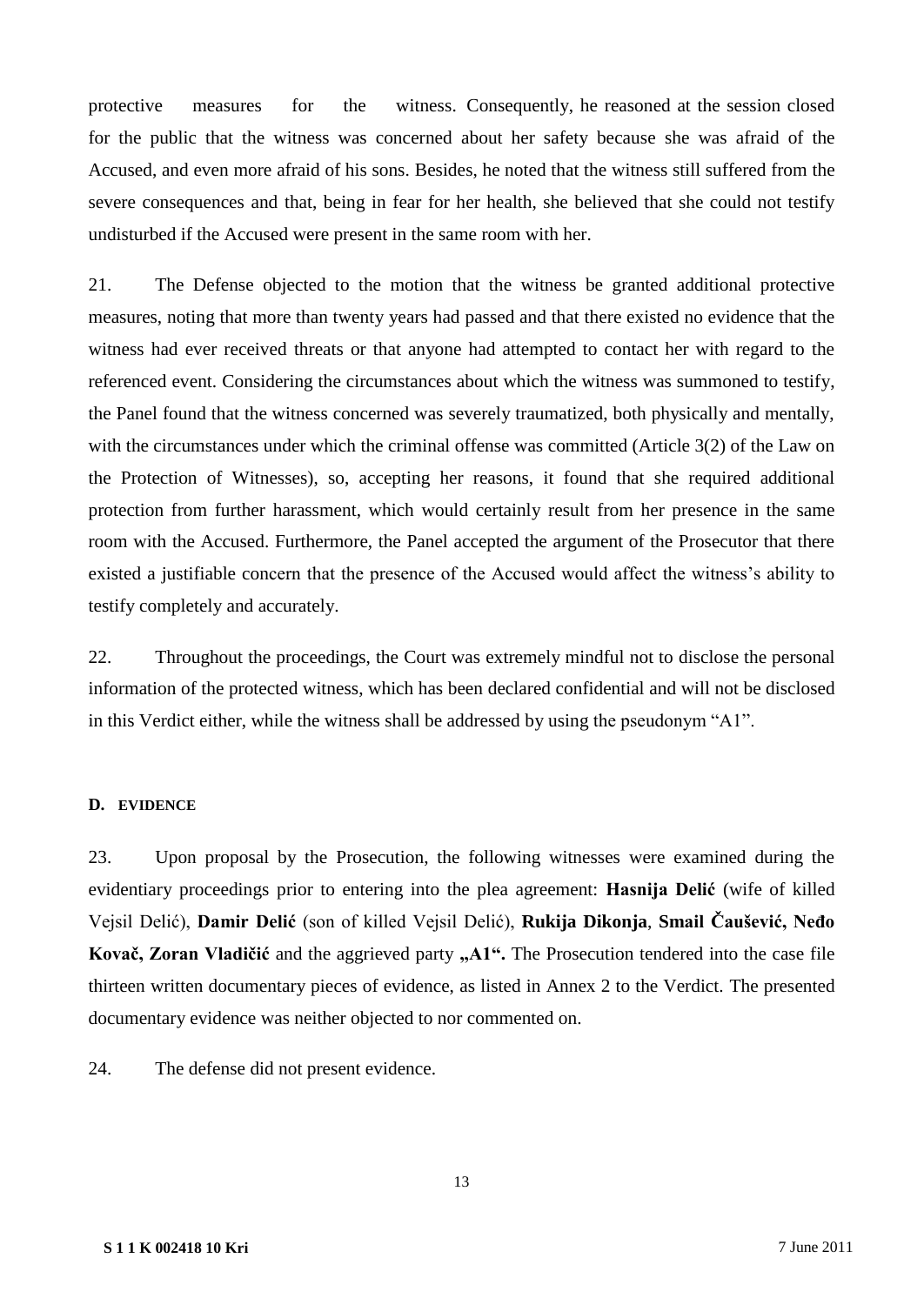# **II. APPLICATION OF SUBSTANTIVE LAW**

25. First and foremost, the Panel evaluated the issue of substantive law applicable to this specific case. Namely, it follows from the Indictment of the Prosecutor's Office that the offenses as charged were committed from April to August 1992, in which period the Criminal Code of the Socialist Federal Republic of Yugoslavia (CC of SFRY) was in force. Although the CC of SFRY includes a Chapter titled *Crimes against Humanity and International Law*, it does not contain specific provisions on the crimes against humanity.

26. The legal qualification of the criminal offenses stated in the Indictment and, by analogy, in the Verdict as well, is provided pursuant to the 2003 CC of BiH, that is, under the criminal code which was enacted after the referenced period of time, and which, in Article 4, foresees the time constrains regarding applicability, wherein the law that was in effect at the time when the criminal offence was perpetrated shall apply to the perpetrator of the criminal offence, unless the law has been amended on one or more occasions after the criminal offence was perpetrated, in which case the law that is more lenient to the perpetrator shall apply.

27. Article 3 of the CC of BiH stipulates the principle of legality, that is, no punishment or other criminal sanction may be imposed on any person for an act which, prior to being perpetrated, has not been defined as a criminal offence by law or international law, and for which a punishment has not been prescribed by law (*nullum crimen sine lege, nulla poena sine lege*).

28. However, Articles 3 and 4 of this Code shall not prejudice the trial and punishment of any person for any act or omission which, at the time when it was committed, was criminal according to the general principles of international law (Article 4a. of the CC of BiH).

29. The principle of legality is similarly prescribed by the provisions of the European Convention on Human Rights (the Convention). Article 7 of the Convention reads:

1. No one shall be held guilty of any criminal offence on account of any act or omission which did not constitute a criminal offence under national or international law at the time when it was committed. Nor shall a heavier penalty be imposed than the one that was applicable at the time the criminal offence was committed.

2. This article shall not prejudice the trial and punishment of any person for any act or omission which, at the time when it was committed, was criminal according to the general principles of law recognized by civilized nations.

30. As explicitly foreseen in Article II(2) of the Constitution of BiH, the rights and freedoms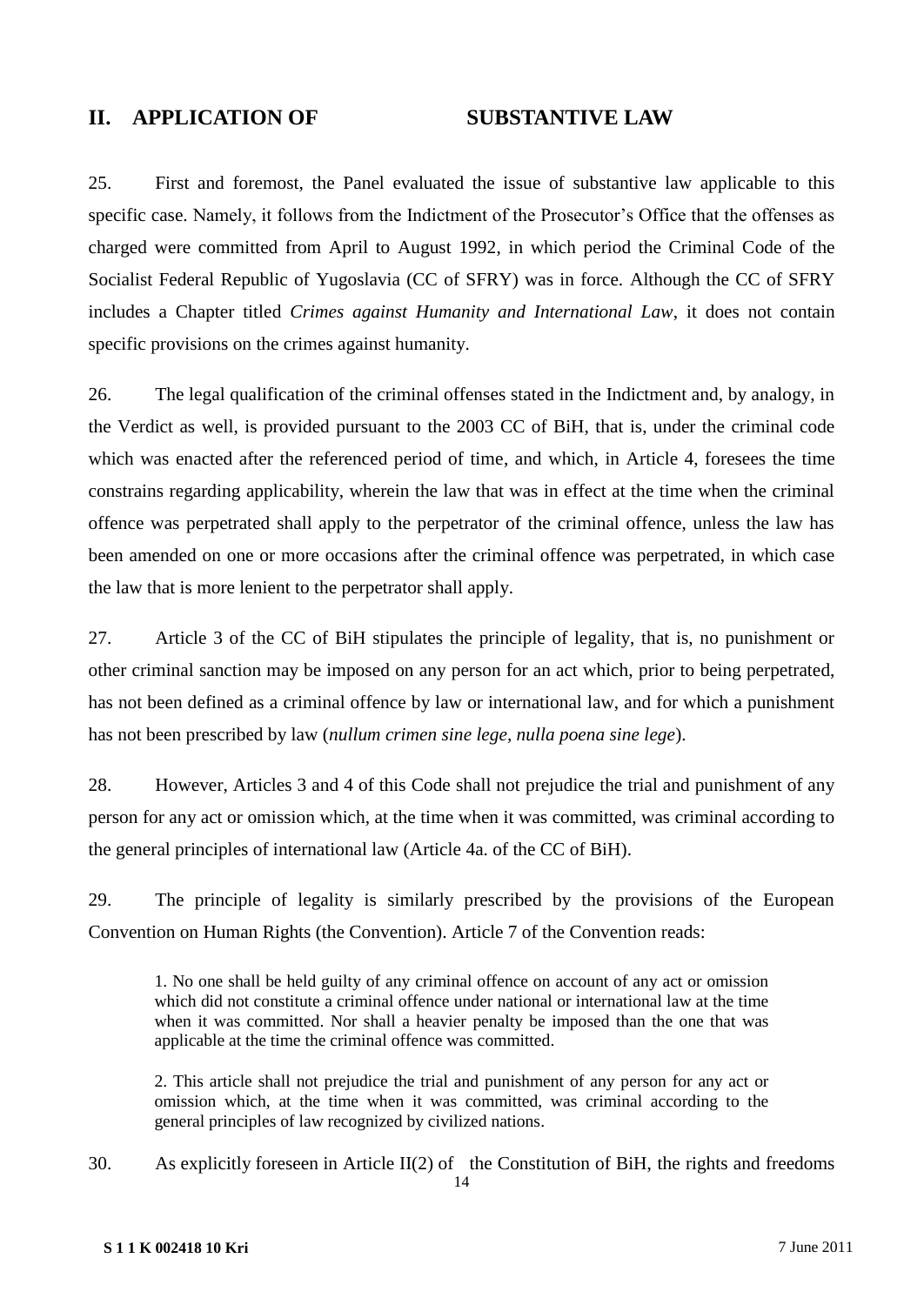set forth in the European Convention for the Protection of Human Rights and Fundamental Freedoms and its Protocols shall apply directly in Bosnia and Herzegovina and shall have priority over all other laws.

31. During the referenced period of time, crimes against humanity were undoubtedly criminal under the "general principles of law recognized by civilized nations", that is, under the "general principles of international law". Therefore, although Crimes against Humanity were not explicitly foreseen as a criminal offense under the criminal code that was in force at the time of the commission of the criminal offenses as charged, there still existed the obligation to prosecute them.

32. In that regard, the Court was mindful of the Judgment of the Constitutional Court of BiH, number AP-1785-06 (A. Maktouf) which clearly finds that war crimes are "crimes according to international law", so that the convictions for such offences, under the law which subsequently defined and determined certain acts as criminal and stipulated criminal sanctions, would not breach Article 7(1) of the European Convention and, by analogy, the Constitution of BiH.

33. Furthermore, with regard to the sanctions, the CC of SFRY did not stipulate long-term or life imprisonment, instead it stipulated death penalty in case of the most serious crimes and a 15 year maximum sentence in case of less serious crimes. By the abolition of death penalty, the overall sentencing system as stipulated in the CC of SFRY became inapplicable, because, as noted by the foregoing decision of the Constitutional Court of BiH, "a sanction cannot be separated from the totality of goals sought to be achieved by the criminal policy at the time of application of the law."

34. Pursuant to the foregoing, the Panel found it necessary and justifiable to apply the Criminal Code of BiH.

# **III. COURT FINDINGS**

35. By the plea agreement, the Accused pled guilty of all criminal offenses, that is, to the criminal offense as charged by the Prosecutor's Office of BiH. The Court was obliged to evaluate the validity of that guilty plea, which was done indeed, and to also verify if there is sufficient evidence on the Accused's guilt.

36. The Panel presented its findings in a short factual and legal analysis comprising an analysis of a general element of the offense of *Crimes against Humanity* in violation of Article 172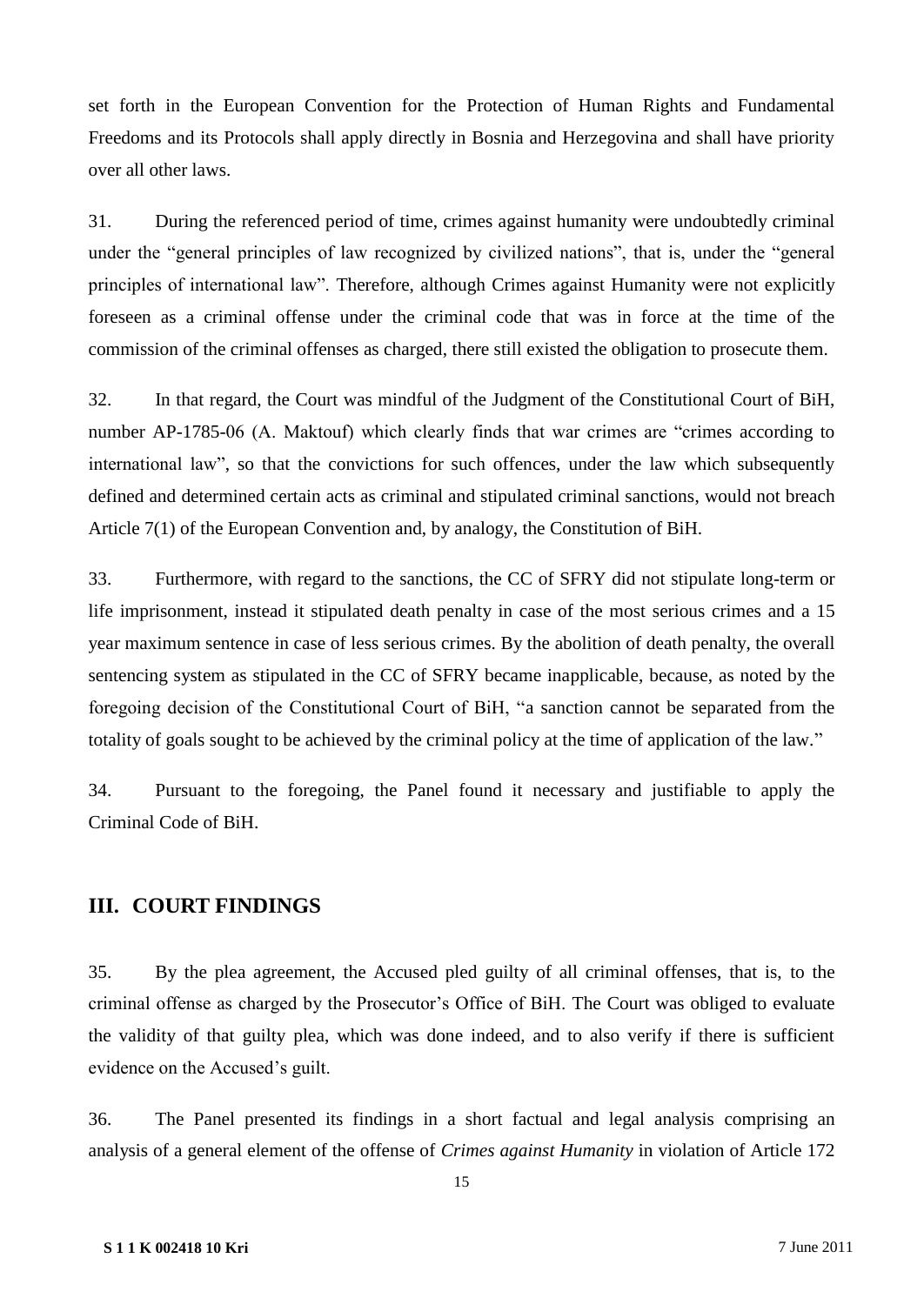of the CC of BiH, that is, the analysis of a widespread and systematic attack directed against civilians, being an objective requirement for incrimination, the analysis of the essential elements of the criminal offense, that is, the acts of *murder, rape and inhumane treatment*, and the analysis of the guilt on the part of the Accused, that is, his *mens rea*.

# **A. GENERAL ELEMENT OF THE CRIMINAL OFFENSE CRIMES AGAINST HUMANITY IN VIOLATION OF ARTICLE 172 OF THE CC OF BiH**

37. Analyzing the referenced criminal offenses, the Panel proceeded from the essential elements of the criminal offence the Accused has been charged with. Apart from proving the acts the Accused Novica Tripković committed as charged and his *mens rea tempore criminis*, in order for his acts to be qualified as the criminal offense of Crimes against Humanity, the Court had to evaluate if there existed sufficient evidence on their being part of a widespread and systematic attack directed against civilians, and also whether the Accused had the knowledge of a wider context in which his acts were committed and whether he knew that his acts constituted part of that attack. Therefore, the Panel shall find if, apart from the Accused's guilty plea, there exists sufficient evidence to prove that this objective requirement for incrimination under Article 172 of the CC of BiH has been satisfied.

### **1. Widespread and systematic attack**

38. In the context of this criminal offense, "attack" is defined as "a course of conduct involving the commission of acts of violence".<sup>7</sup> According to the CC of BiH, "attack" is a "commission of multiple offenses under Article 172(1) of the CC of BiH", that is, the perpetration of multiple offenses such as murder, extermination, enslavement, deportation, persecution, etc. The Panel notes that "in the context of crimes against humanity, the phrase 'attack' is not limited to the use of armed force; it also encompasses any mistreatment of the civilian population".<sup>8</sup> As reasoned in the text below, the Panel found that the attack against civilians was combined, that is, it was a predominantly military attack, which resulted in the massive exodus of the Bosniak population and excessive destruction of property and religious facilities, and was followed by an attack against the population that remained in the town and its surrounding area, a characteristic of which were

<sup>7</sup> *Blagojević and Jokić* (Trial Chamber Judgment), 17 January 2005, para. 543.

<sup>8</sup> *Vasiljević* (Trial Chamber Judgment), 29 November 2002, para. 29 and 30.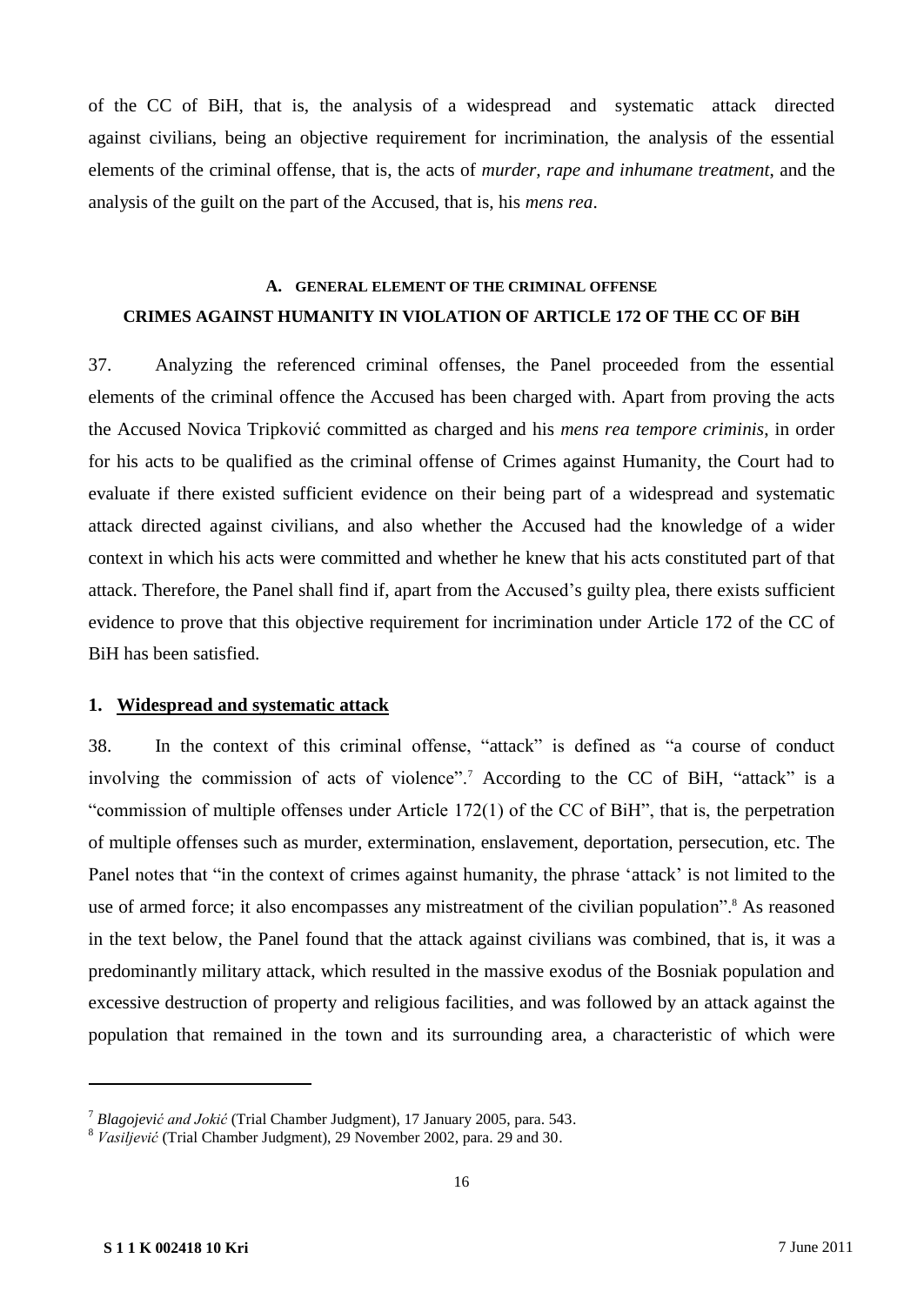massive illegal detentions of civilian Bosniaks, sexual violence against women, killings, beatings and their forced transfer.

39. In considering the wider context of the situation in the area of the Foča municipality, the Panel was mindful of the facts adjudicated in the proceedings before the ICTY and accepted at this trial. According to the 1991 census, the population of Foča consisted of 40,513 persons; 51.6% were Muslims, 45.3% Serbs and 3.1% of other ethnicities.<sup>9</sup> Although ethnically mixed, individual neighborhoods in Foča or the villages in the municipality could be identified as predominantly Muslim or Serb areas. <sup>10</sup> Before the armed conflict started, Muslim civilians were removed from the social and professional life, their salaries remained unpaid or they were told that their services were no longer needed.<sup>11</sup> Their complete ostracism soon followed, with their freedom to move about and to gather critically curtailed.<sup>12</sup> The SDS political propaganda grew more aggressive, and the outbursts of violence and house-burning more frequent. <sup>13</sup> The Serbs formed a separate local political structure, the Serb Municipal Assembly of Foča, and both groups established Crisis Staffs along ethnic lines. 14

40. In April and May 1992, Muslims stayed in apartments in Foča under virtual house arrest, either in hiding or at the order of Serb soldiers.<sup>15</sup> This fact was also corroborated by female witnesses Rukija Dikonja and Hasnija Delić, and by witness Salem Čaušević, who lived in the settlement of Donje Polje in Foča at that time.

41. The Panel accepted and, in relation to the testimony of the examined witnesses, it also found the fact to be established that, on 8 April 1992, an armed conflict between the Serb and Muslim forces broke out in Foča.<sup>16</sup> It has been established in the criminal proceedings conducted before the ICTY that, sometime between 8.30 and 10.00 am that day, the main Serb attack on Foča town began, with a combination of infantry fire and shelling from artillery weapons in nearby Kalinovik and Miljevina. Serb forces included local soldiers as well as soldiers from Montenegro and Yugoslavia, and in particular a paramilitary formation known as the White Eagles. Most of the

<sup>9</sup> Adjudicated fact 20 (*see* Annex I).

<sup>&</sup>lt;sup>10</sup> Adjudicated fact 21.

 $11$  Adjudicated fact 3.

<sup>&</sup>lt;sup>12</sup> Adjudicated fact 5.

<sup>&</sup>lt;sup>13</sup> Adjudicated fact 6.

<sup>&</sup>lt;sup>14</sup> Adjudicated fact 29, 30 and 31.

<sup>&</sup>lt;sup>15</sup> Adjudicated fact 51.

<sup>&</sup>lt;sup>16</sup> Adjudicated fact 1.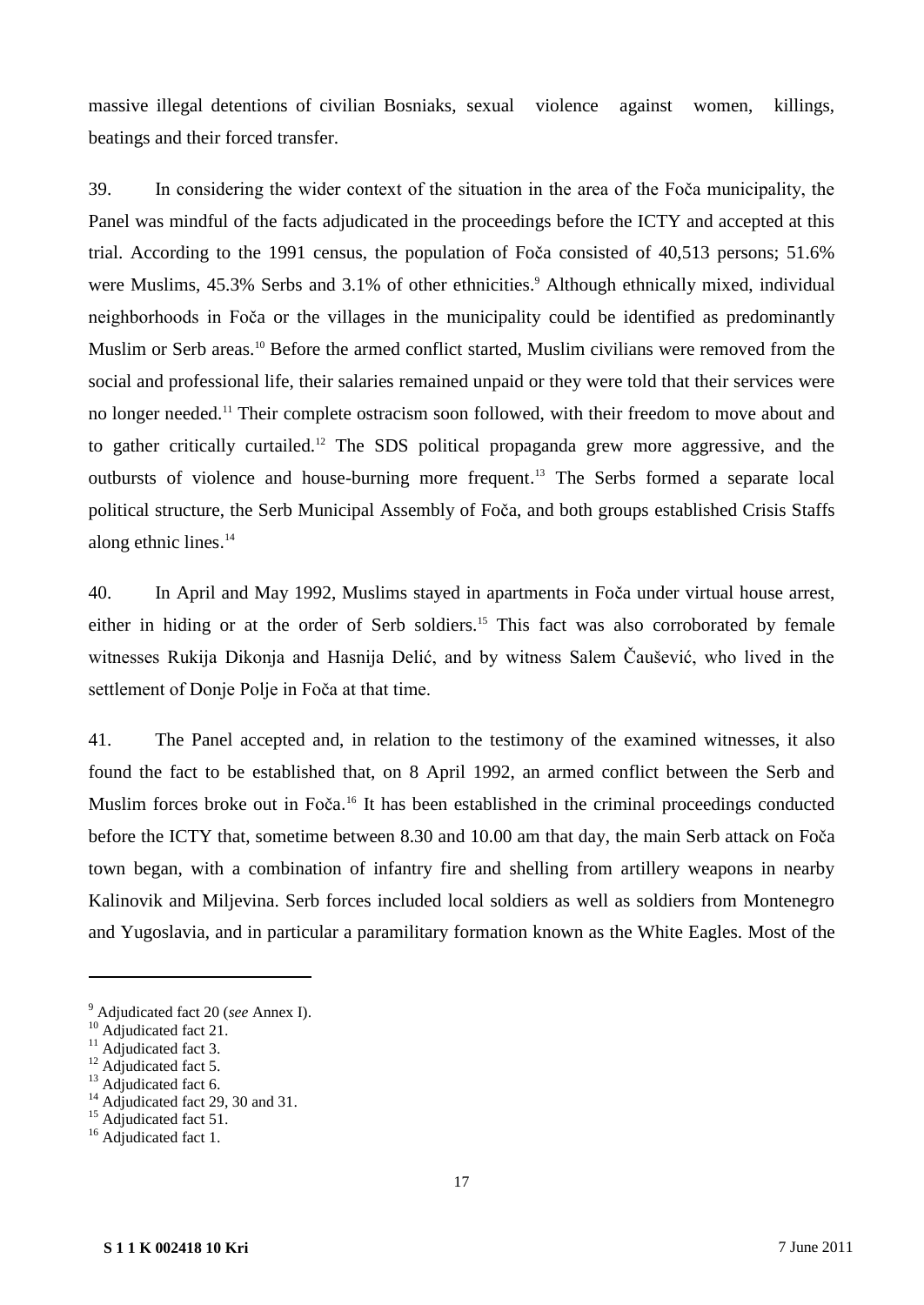shooting and shelling was directed at predominantly Muslim neighborhoods, in particular Donje Polje, but the Serbs also attacked mixed neighborhoods such as Čohodor Mahala. The military attack resulted in large numbers of wounded civilians, most of them Muslims.<sup>17</sup>

42. Witness "A1"<sup>18</sup> testified that, on 14 April 1992, her family house in the settlement of Donje Polje was hit with a shell, on which occasion she was wounded in her right upper arm and the right hip, after which an ambulance transported her to the hospital. She spent fifteen days in the hospital, during which period she watched through the window arson and destruction of buildings, and she also saw Muslim houses on fire.

43. Witness Salem Čaušević, <sup>19</sup> who lived with his blind and ill mother in the family house in the settlement of Donje Polje, states that the shelling lasted for about ten days and that shells were launched from Bakići and Duba, and the witness believes that the Serb army were the ones who most likely shelled them. He states that the settlements of Donje Polje and Šukavac were shelled and that the inhabitants were hiding in the basements. After ten days of shelling, the Bosniak population left Foča on a massive-scale during the night, and set off towards Goražde. Then the shelling intensified and lasted for three nights. All houses were on fire and then soldiers began to descend down the hill. It has been established in the ICTY trials that Foča town fell to the Serbs somewhere between 15 and 18 April 1992, with many of the Muslims who had remained during the fighting fleeing at that time.<sup>20</sup>

44. After the Serb take-over of Foča and its environs, there was a noticeable presence of Serb soldiers and Serb paramilitary formations. Immediately after the Serb take-over, restrictions were imposed on the non-Serb inhabitants. Muslims were referred to by Serb soldiers by the derogatory term "balija", and cursed when being arrested.<sup>21</sup> This is also described by the witness Salem Čaušević according to whom about twenty soldiers came down to Donje Polje shouting: "Balijas, surrender!". The witness states that he stepped out of the house and surrendered and that they were afterwards detained in the house of his neighbor Neđo Kovač, after which the soldiers left.

<sup>&</sup>lt;sup>17</sup> Adjudicated fact 29.

<sup>18</sup> Transcript, 12 April 2011 Trial.

<sup>&</sup>lt;sup>19</sup> Transcript, 30 March 2011 Trial.

<sup>&</sup>lt;sup>20</sup> Adjudicated fact 34.

 $21$  Adjudicated facts 47 and 48.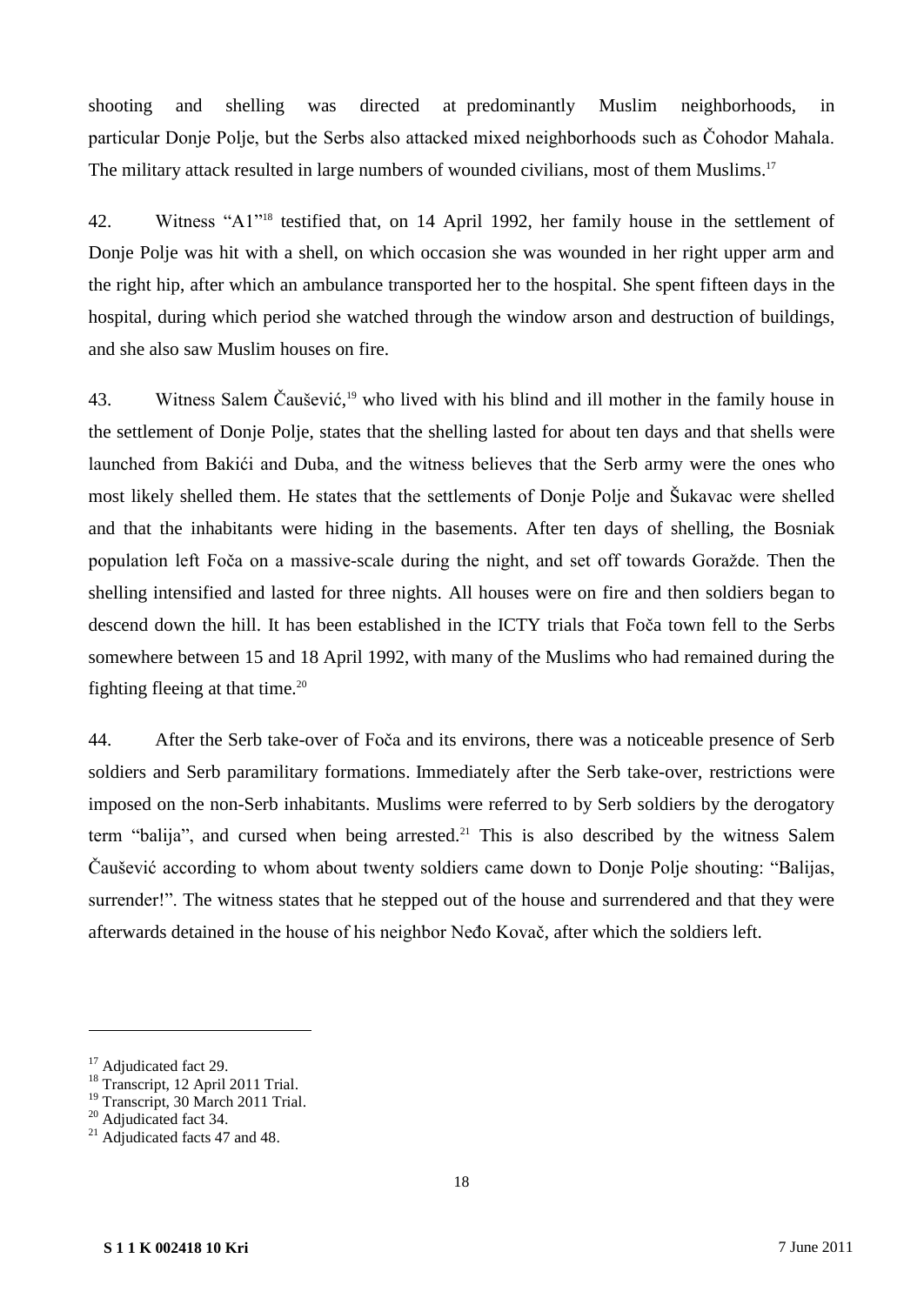45. Witness Neđo Kovač<sup>22</sup> states that shells were launched from both sides and that, before that, Muslims had began to organize "nightwatch". Shelling took place at night, while during the day Muslims used to come to his shop to buy stuff and everything was normal until the army arrived.

46. Once towns and villages were securely in their hands, the Serb forces – the military, the police, the paramilitaries and, sometimes, even Serb villagers – applied the same pattern: Muslim houses and apartments were systematically ransacked or burnt down, Muslim villagers were rounded up or captured, and sometimes beaten or killed in the process.<sup>23</sup> Salem Čaušević testified that one of his three brothers, who was a professor, was killed while the other two brothers went to the Foča hospital in the night when the exodus of the Bosniak population began. The illegal arrest and imprisonment of non-Serb male civilians was carried out on a massive scale and in a systematic way. Hundreds of Muslim men, as well as a few other non-Serb civilians, were detained at the KP Dom without being charged with any crime.<sup>24</sup> The bodies of civilians were seen floating in the Drina River. KP Dom detainees who were assigned to work duty at the riverbank were made to push bodies downstream using planks and sticks.<sup>25</sup>

47. Female witnesses Rukija Dikonja and Hasnija Delić, and witness Damir Delić state that they initially were hiding in the basement as they could not get out due to the shelling. When the soldiers arrived, they lined them up and took them to the *Zelengora* hotel where they stayed for about three days but were released and returned to the settlement of Donje Polje.

48. Following the successful military take-over of Foča, the attack against the non-Serb civilian population continued. <sup>26</sup> Muslim businesses were looted or burned, or had equipment confiscated.<sup>27</sup> During the attack, neighborhoods were destroyed systematically. Muslim houses were set ablaze by Serb soldiers during the battle for control of the town as well as after the town had been secured.<sup>28</sup> Donje Polje, the largely Muslim neighborhood of Šukovac, and Muslim houses in

<sup>22</sup> Trial Transcript, 6 April 2011.

<sup>&</sup>lt;sup>23</sup> Adjudicated fact 7.

 $24$  Adjudicated fact 71.

 $25$  Adjudicated fact 69.

<sup>&</sup>lt;sup>26</sup> Adjudicated fact 35.

 $27$  Adjudicated fact 58.

 $28$  Adjudicated fact 59.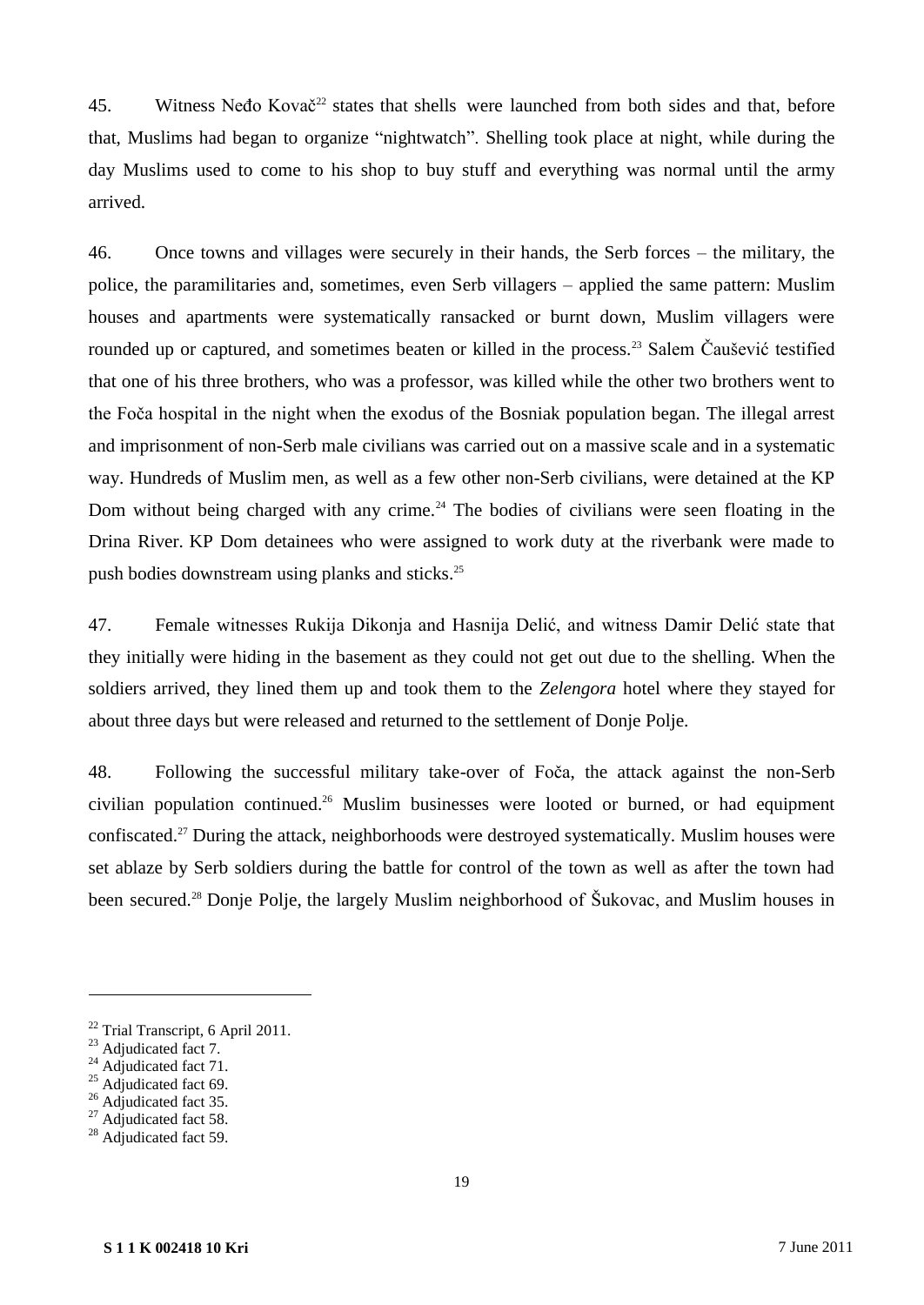Kamerica and in Granovski Sokak were burned.<sup>29</sup> All the mosques in Foča were destroyed and all traces of Muslim presence and culture were wiped out of the area of Foča.<sup>30</sup>

49. It has been established in the ICTY proceedings that in May 1992 buses were organized to take civilians out of town, and at around 13 August 1992 the remaining Muslims in Foča, mostly women and children, were taken away to Rožaje, Montenegro.<sup>31</sup> The witnesses who testified at this trial also left Foča in this manner. After all the things she experienced, witness "A1" explained that she only tried to find a way to get out of "*that damned Foča*" with her children, and that she managed to board the bus and leave for Montenegro and Macedonia.

50. The referenced facts clearly indicate the pattern of behavior towards Bosniak civilians and their property, and towards religious buildings throughout the territory of the Municipality of Foča and the surrounding area.

51. The phrase "widespread" refers to the large-scale nature of the attack and the number of victims, while the phrase "systematic" refers to "the organized nature of the acts of violence and the improbability of their random occurrence.<sup>32</sup>

52. In order to define the character of the attack against civilians, that is, if the attack was "widespread" or "systematic" (not mutually exclusive), the Panel weighed the consequences of the attack launched against the targeted civilians, the number of victims, the nature of the offense and the recognizable pattern of crimes (killings, rape, sexual slavery, unlawful imprisonment, beating, arson, setting fire on the religious facilities, etc.)

53. Having applied these criteria on the state of facts established above, the Panel found that, between May 1992 and September 1992, a widespread attack against the inhabitants of the Municipality of Foča was launched by the Bosnian Serb military and police forces and paramilitary formations. The Panel found that the attack was widespread based on the facts indicating that it was launched against the population and property in the town itself and also in the neighboring villages, such as the village of Paunci,<sup>33</sup> Pilipovići, Ustikolina,<sup>34</sup> Mješaja and Trošanj,<sup>35</sup> and also in the distant

 $29$  Adjudicated fact 60.

<sup>&</sup>lt;sup>30</sup> Adjudicated facts 14 and 16.

 $31$  Adjudicated fact 73.

<sup>32</sup> Trial Judgement in *Tadić,* para. 648., Appeals Judgement in *Kunarac et al*, para. 94.

<sup>&</sup>lt;sup>33</sup> Adjudicated fact 43.

<sup>&</sup>lt;sup>34</sup> Adjudicated fact 44.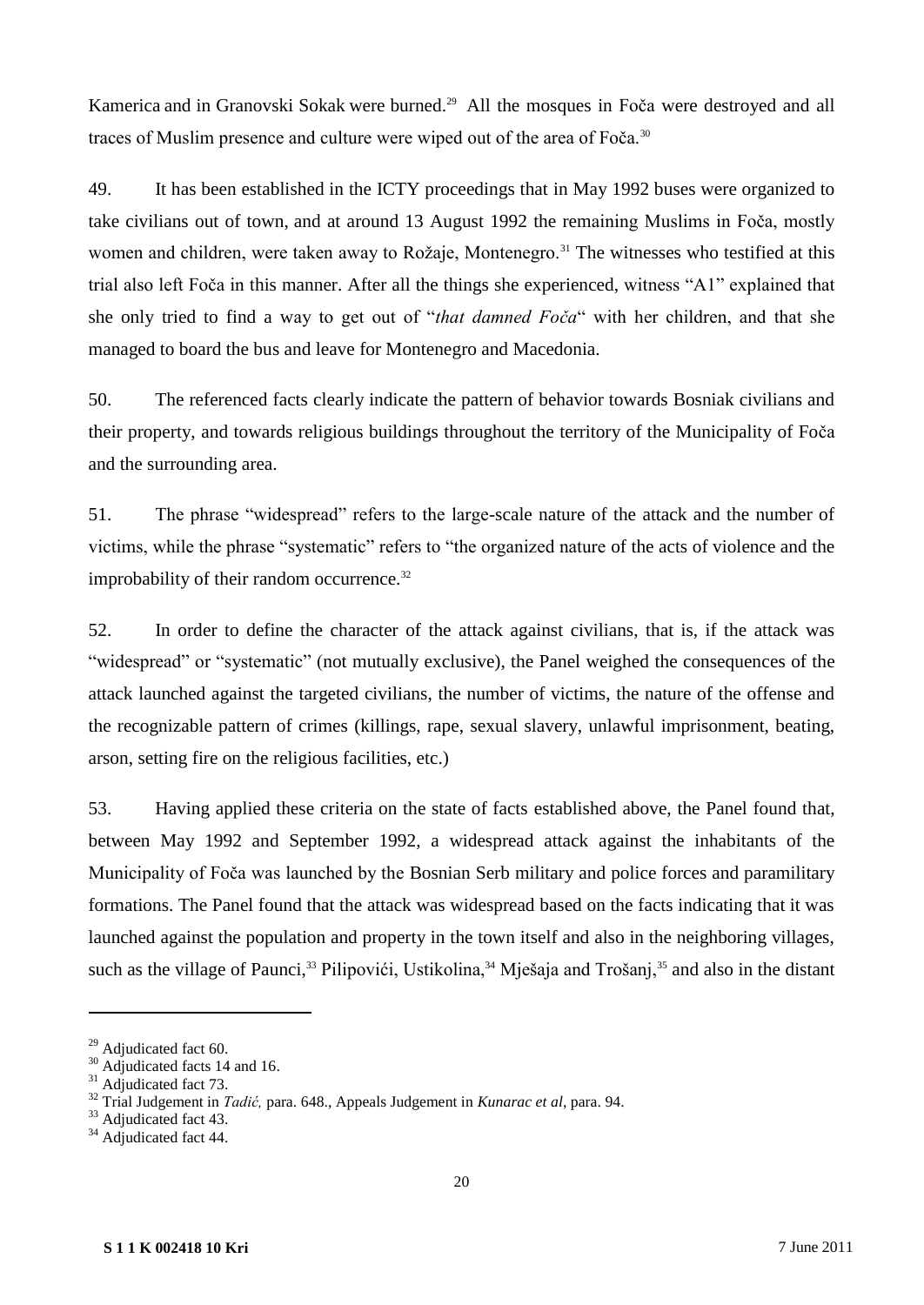villages of Miljevina and Jeleč. $36$  This undoubtedly highlights the fact that the attack was widespread in nature, and that it indisputably resulted in a large number of victims and a largescale destruction of property.

54. No doubt that the described attack was systematic as well, considering the applied pattern of crime as stated above.

### **2. The attack target – Bosniak civilians of the Municipality of Foča**

55. An attack cannot consist of an autonomous action, but of a manner of acting, while the term "directed against" is an expression which "specifies that the civilian population is the primary object of the attack.<sup>37</sup> The massive scale of civilian victims and the level of destruction of the civilian buildings in Foča and its surrounding area was such that there is no possibility for any other conclusion except that the attack targeted the civilian population.

56. The protected value under Article 172 of the CC of BiH refers to "any" civilian population. However, pursuant to the presented evidence, correlated with the accepted facts adjudicated in the proceedings before ICTY, the Trial Panel finds that the attack was directed against the Bosniak population of the Municipality of Foča.

57. Based on the testimony of the examined witnesses, the Panel found beyond any doubt that, at the time of the Accused's direct attack, the aggrieved party Vejsil Delić whom the Accused deprived of life, and the aggrieved party "A1" against whom the Accused committed the acts of sexual violence and inhumane treatment, were civilians.

### **3. The Accused had knowledge of the attack and his acts were part of the attack (nexus)**

58. The Prosecution presented the facts charging the Accused with having forced the aggrieved party "A1" into sexual intercourse and ill-treated her physically and mentally, and with having deprived the civilian Vejsil Delić of life, which are the facts the Accused admitted. However, apart from the subjective attitude of the perpetrator towards the act underlying the crime, the Panel had to find that the Accused had the knowledge, that he was aware of the fact that the acts

 $35$  Adjudicated fact 46, 68.

<sup>&</sup>lt;sup>36</sup> Adjudicated fact 38-42.

<sup>37</sup> Appeals Judgment in *Kunarac et al,* para. 91.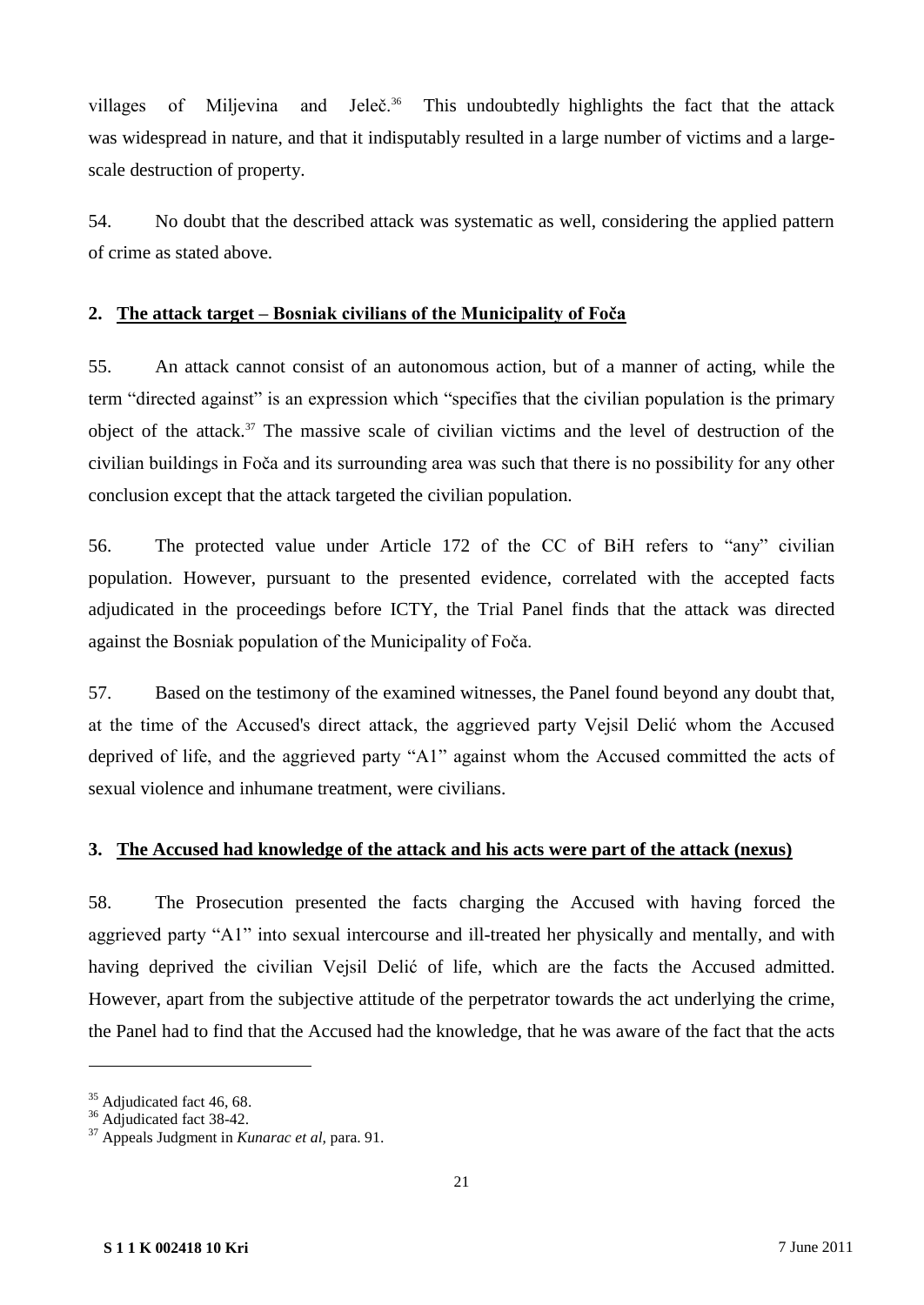and offenses were committed during the attack against a civilian population (whereby he should not necessarily be aware of the attack details), and that he was aware that his acts constituted part of that attack or, at least, that he accepted "the risk that his acts become part of the attack".<sup>38</sup>

59. To this end, a causal connection between the attack and the perpetration of the crime is not required, but it is required though that the existence of the conflict or the attack considerably affected the ability of the perpetrator to commit the crime, his decision to commit it, and the manner in which it was committed.

60. The presented evidence corroborated the argument of the Indictment that, at the time as charged, Novica Tripković was a member of the armed forces of the Serb Republic of Bosnia and Herzegovina. The Panel drew such a conclusion pursuant to Exhibit  $T-11^{39}$  and the testimony of the examined witnesses for the Prosecution who testified that, when taking the actions as stated in the operative part of the Verdict, the Accused wore military uniform and was armed.

61. The atmosphere of fear and hopelessness, large-scale killings of Bosniak civilians and rape of women undoubtedly contributed to and influenced the capability of the Accused, who took advantage of this atmosphere and perpetrated the actions as described in the operative part of the Verdict. An ongoing attack against civilian population undoubtedly made the Accused feel that his actions within that attack were legitimate and desirable and, therefore, without any fear from a possible punishment and indeed with the intent to give his personal contribution to the attack against the Bosniak civilian population, he attacked the aggrieved party Vejsil Delić and "A1". It follows from the testimony of all examined witnesses that the Accused took the criminal actions on several occasions publicly, openly and without hiding his identity, and that he "chased" the aggrieved party "A1" down the Foča streets and threatened her. On one of such occasions, he killed in cold blood the civilian Vejsil Delić who, according to his son and wife, had never had any disputes with the Accused. Pursuant to the testimony of the examined witnesses, the Court found that, on the critical occasion, the aggrieved party Vejsil Delić was killed for being a Bosniak, and the Accused believed that he was hiding the aggrieved party "A1" in his house. The Court is satisfied that the Accused shot the aggrieved party in the head with his pistol only or at least

<sup>38</sup> Appeals Judgment in *Kunarac* and others, para. 91.

<sup>&</sup>lt;sup>39</sup> Certificate of the Foča Municipality General Administration Department, number: 04-835-1-158/10 of 7 December 2010.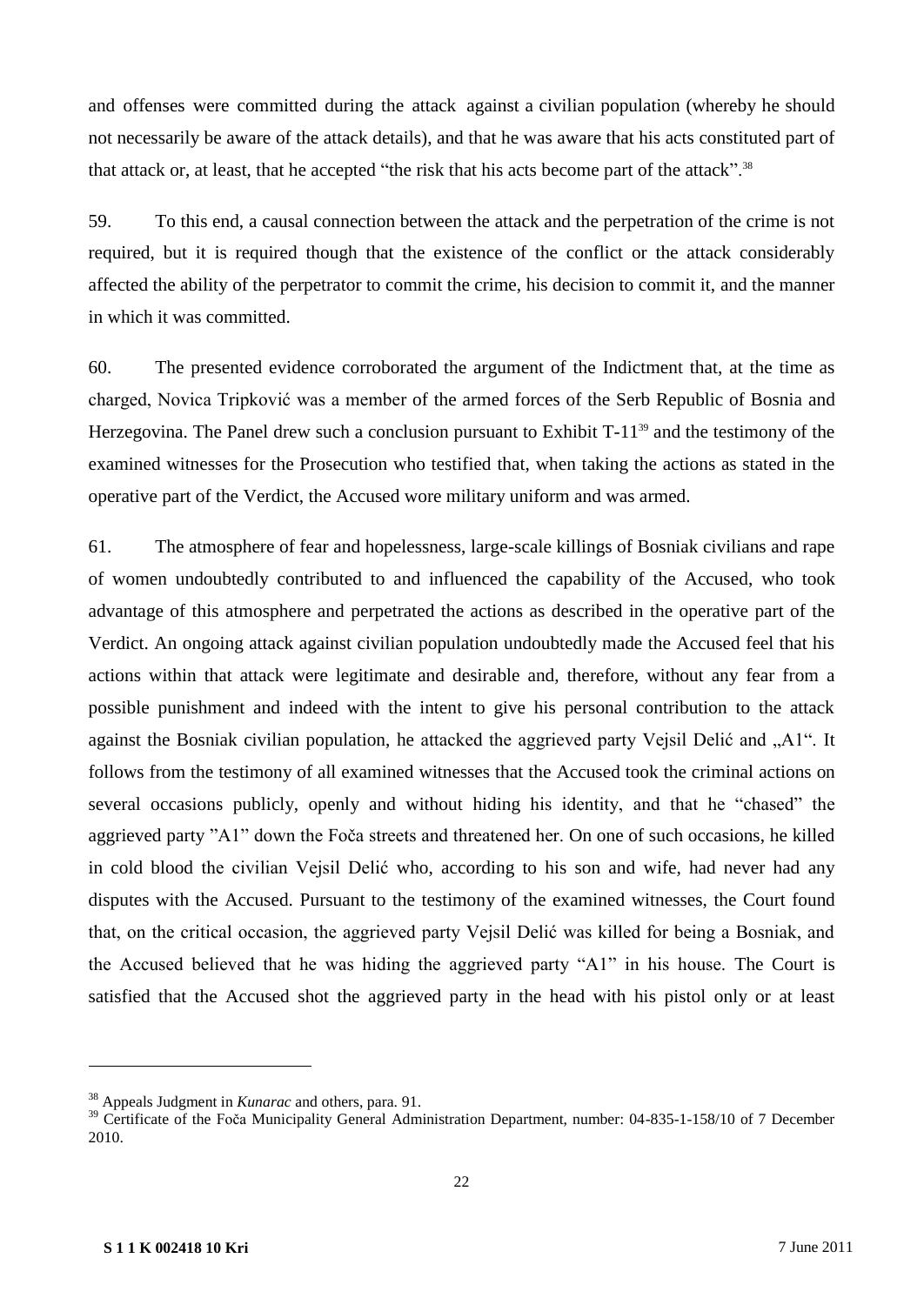predominantly because of the fact that he was a Bosniak, and that the killing, raping, detention, persecution and ill-treatment of Bosniaks were daily and usual incidents in Foča at that time.

62. For the same reasons, the Accused committed the criminal actions against the aggrieved party "A1", being guided with the knowledge that she was a Bosniak woman, alone in the house with two underage children, and that, due to previously sustained injures caused by shelling and the developments in the town of Foča, her mental state was extremely difficult and sensitive, and she had no protection at all.

### **4. Conclusion**

63. The Trial Panel is satisfied that, during the period covered by the Indictment, in the territory of the Municipality of Foča, the Serb forces launched a widespread and systematic attack against the Muslim civilian population, and that the Accused Novica Tripković, beyond doubt, knew that such an attack was underway and that the actions he took were undoubtedly part of the attack, that is, there was a nexus between the attack and his actions against the aggrieved parties (killing, rape and inhumane treatment), wherein the attack considerably influenced his ability to commit the crime in the first place and his decision to commit it in the manner as described in the operative part of the Verdict.

#### **B. THE UNDERLYING OFFENSE**

### **1. Rape and inhumane treatment (sections 1a and 1b of the operative part of the Verdict)**

64. As for the very act of perpetration under Counts 1a and 1b of the Indictment, the charges were entirely grounded on the testimony of witness "**A1**" who testified that, in 1992, she lived in Foča with her husband and three children. At the time of the attack, her husband and one of her daughters were in another place. Due to being wounded, the witness spent fifteen days in the Foča hospital, and her son and daughter were with her. She left the hospital on the eve of the  $1<sup>st</sup>$  of May and came across a man who introduced himself as Vojvoda (Duke) Mišić, whom she knew by sight. The witness states that he was bearded, looked terrifying and had a Yugoslav flag.

65. While describing the appearance of that man from before the war, the witness states that she used to see him before on the street and, considering that her brother-in-law worked in the KP Dom (Correctional Facility) Foča, she knew that the man had previously served his sentence in the KP Dom Foča and that he was married to one Zora, who worked as a hospital cleaning lady. Before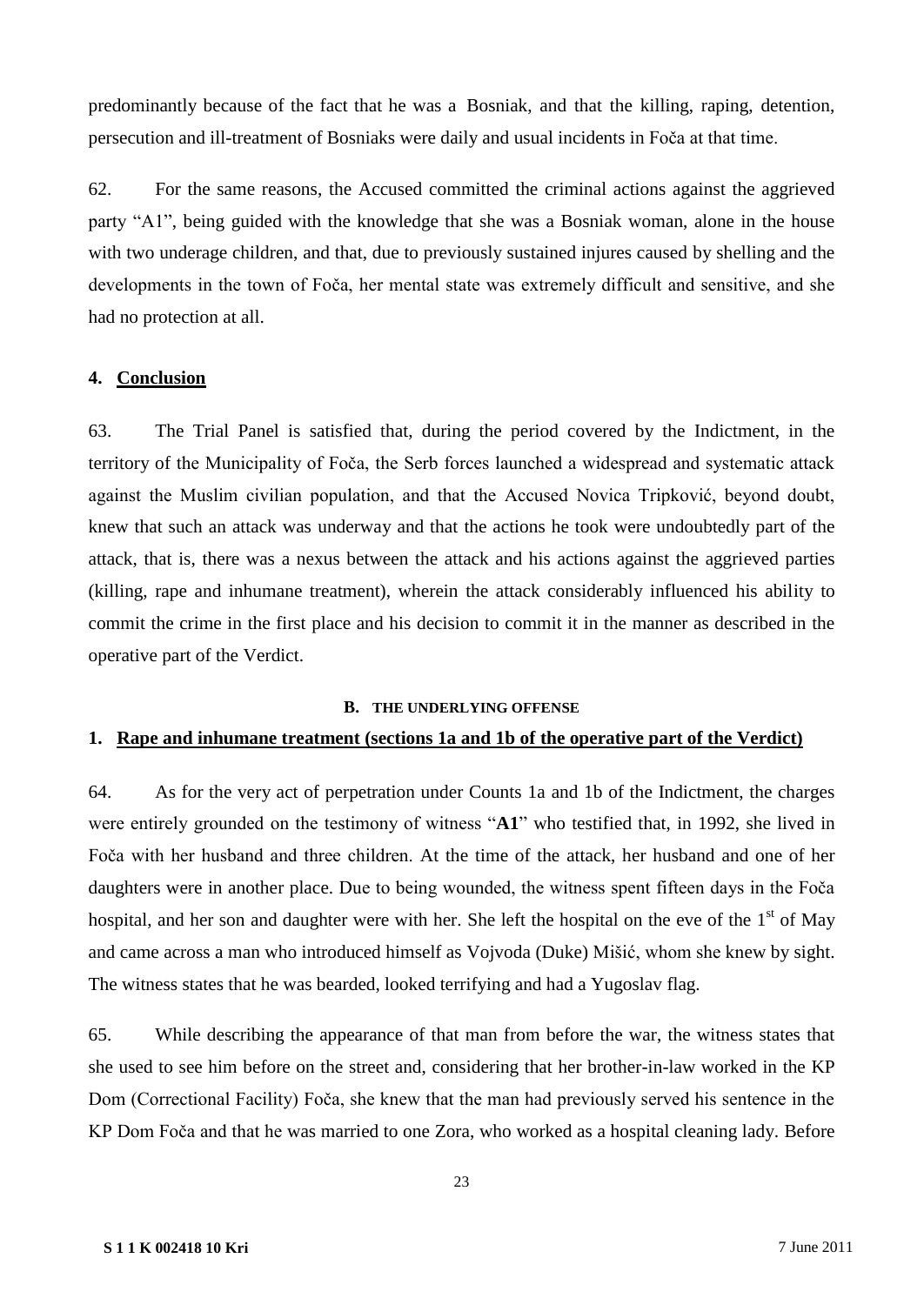the war, he did not have beard and was black- haired and of medium height, and she knew that his name was Novica Tripković.

### (a) Section 1a) of the operative part of the Verdict

66. The witness stated that, upon her discharge from the hospital, Novica Tripković attempted to break open the door of her brother-in-law's flat on the second floor in the same house in which she lived. Then he said to her that he would protect her and her children and, the same evening, he came to her door and she opened as she did not expect anything bad to happen. He brought three liters of wine with him and he put them on the kitchen table and then asked her to fetch a needle, which she did, and then he pierced "his finger with a point and without a nail" forcing her to drink the blood gushing from his finger, telling her that they would become brother and sister in blood. The witness stated that her son was sleeping, while her daughter was awaken and was with her when the Accused started to "pull and kiss her" by force and, as her daughter did not know what was going on, she said that she would tell her father everything. After her daughter fell asleep, the witness stated that the Accused forced her to drink alcohol as well, although she had never consumed alcohol before. She wore a tracksuit, top and bottoms, and the Accused forced her to undress, threatening to "*slaughter all of them*" and not to say anything to anyone. Then he unzipped his trousers and raped her on the kitchen floor, between the working top and the kitchen table, which was followed by his words that "*he had never raped a better Balija woman before*". Then he went to the bathroom and laid on the couch and fell asleep. When he woke up, he threatened her not to say anything to anyone or otherwise he would slit her throat. Because of this threat, she did not dare report the event to the police nor did she tell her friends and neighbors anything of what had happened.

### (b) Section 1b) of the operative part of the Verdict

67. The witness further states that, after this event, she received in her house her neighbor Šeća whose house was burned down. Several days later, in the evening hours, Novica Tripković came in front of her house and knocked on the door. After she opened the door, he said: "*What is Šeća doing here*?" He began to abuse them, pulled out his pistol and then a knife saying that he brought six other men to slaughter her. Her neighbor Šeća cried: "For the love of your Jovan, don't slaughter her". The witness described that the Accused was punching and slapping her in the face in the same room in which her neighbor Šeća and her son were, with her son having just woken up and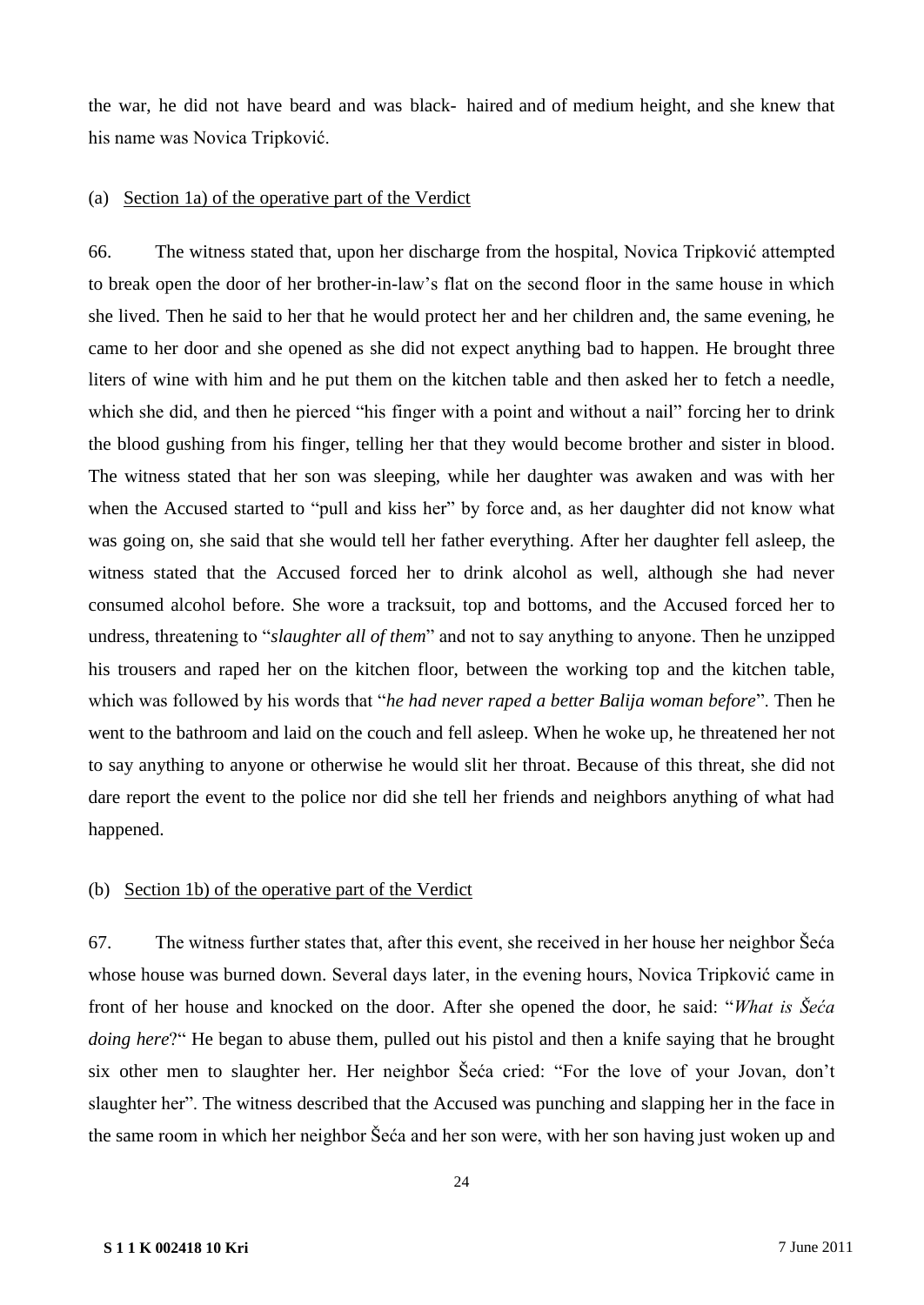asked him why he was harassing his mamma. Then the Accused left and told her to lock the door. In the morning, her cheeks were black and blue from the blows she had received.

68. One week later, according to the witness, the Accused passed by on the street threatening her, and he came in front of her house and broke the door locks with the rifle butt as she did not want to open the door. He carried a wooden pole and "forced" her against the working top, but she pushed him away using an iron stick. He fell over the stove and the aggrieved party rushed from the house, and so did her daughter who ran away to their neighbor Vejsil, while Šeća and the witness's son stayed in the house.

69. Other witnesses did not have any knowledge about the intercourse and what had happened between the Accused and the aggrieved party, except for the witness Hasnija Delić who testified that, before her husband Vejsil Delić was killed, the aggrieved party "A1" occasionally visited their place to chat over a cup of coffee, on which occasions she told them that someone had been harassing her, but she did not mention the rape itself. However, the rumors reached her through other persons. Witness Salem Čaušević stated that "he was not interested in that" but, on one occasion when the shelling ceased, the Accused came to his place asking for cigarettes and then he said to him that he had visited the aggrieved party "A1" and "put some nylon on the windows of her house".

70. The statements of these witnesses are entirely consistent with the part of the testimony of the aggrieved party "A1" in which she described the event of 24 June when she was running away from the Accused who chased her, and when Vejsil Delić was killed. Therefore, having evaluated the testimony of this witness in its entirety, the Panel found it to be credible and reliable.

71. The Prosecution tendered into the case file the Forensic-Psychiatric Report<sup>40</sup> which states that ....

### (c) **Conclusion**

72. The Court found that, in addition to the Accused's guilty plea, there also exists ample evidence that, at the time and in a manner as described in the operative part of the Verdict, the Accused Novica Tripković, coerced the aggrieved party "A1" into sexual intercourse *by threat of* 

<sup>40</sup> Exhibit T-8 – Forensic-Psychiatric Report, Head Doctor Senadin-Ljubović, of 5 June 2008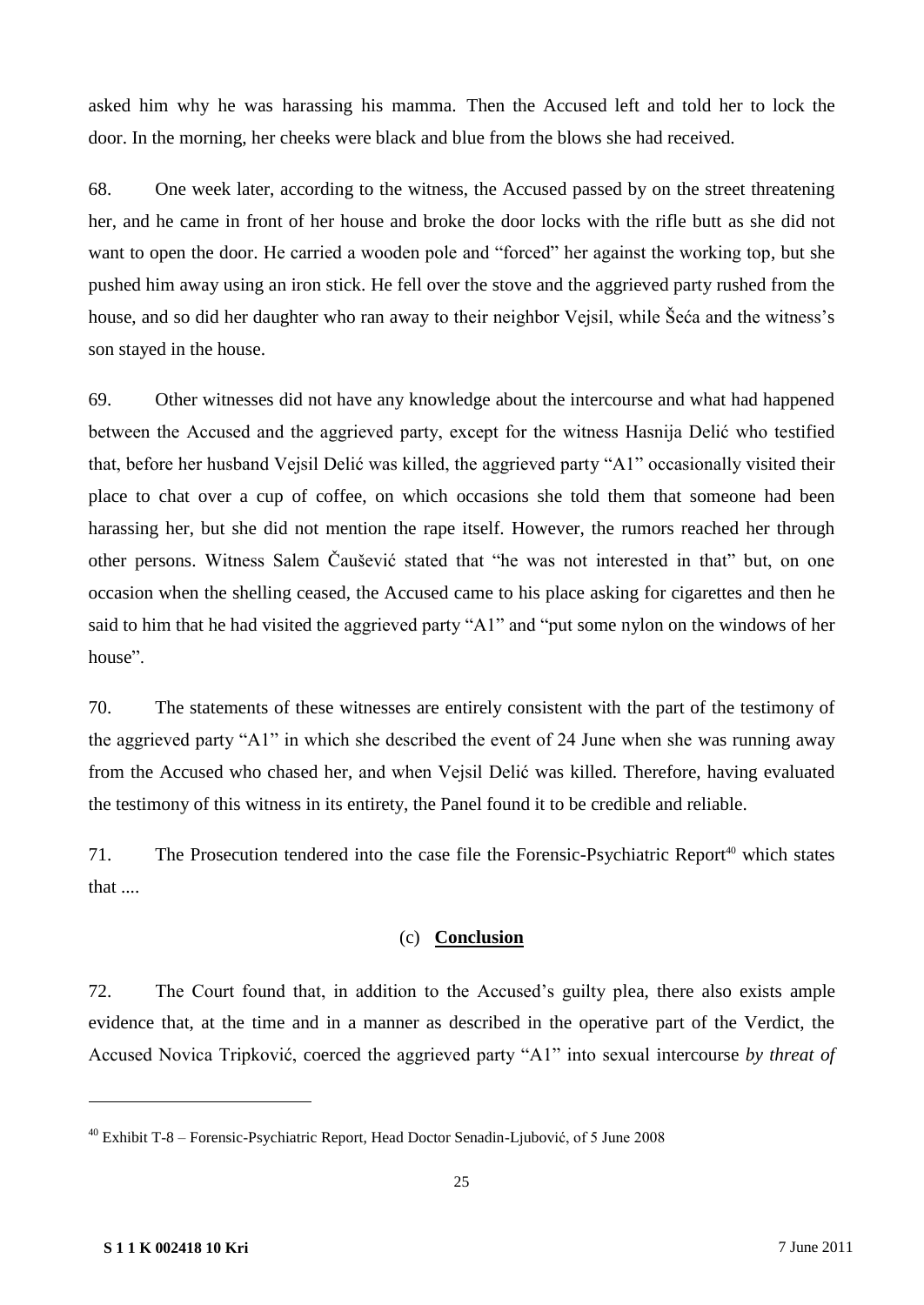*immediate attack upon her life or limb*. It follows from the testimony of the aggrieved party that the Accused took the action without her consent, which resulted in the injury of her physical and mental integrity, and her personal dignity, due to which the aggrieved party suffers from severe mental trauma and anguish.

73. During the identification of the Accused as a person who committed the criminal acts against her, the witness's testimony did not leave any room for doubt, considering that she provided sufficient information on the appearance and characteristic features of that person, which information matches the description and the features of the Accused and is consistent with the description provided by other witnesses. All witnesses, including the aggrieved party, knew him from before. Apart from the fact that she herself recognized him, the aggrieved party also stated that her neighbor Neđo Kovač addressed him by the name of Novica during his breaking and entering the flat at the upper floor of the house.

74. The testimony of the aggrieved party is reliable concerning the fact that she did not consent to sexual intercourse and, as reasoned above, such testimony is consistent with the facts that, at the time of the perpetration of the offense, the Accused came to the house of the aggrieved party under arms and said to her that other soldiers were around the house, that he committed the crime during the night, in a house without electricity or other lighting except for a candle, that he knew that the aggrieved party was alone with her two underage children and that her husband was not in Foča (which he found out earlier that day when he attempted to break open the door at her brother-in-law's flat).

75. When viewed in the light of the fact that the aggrieved party was aware that, due to the attack on the Bosniak population, there remained almost no Bosniaks in the Donje Polje settlement in Foča at that time, and that life and physical integrity of those who stayed in the town were constantly jeopardized and that she could not escape from the house because "*there was shooting around and the houses were ablaze*", the only possible conclusion is that the threat by the Accused that "*he would slaughter everyone in the house*" justifiably caused the aggrieved party to fear for her life and the lives of her two underage children. The Panel found that the Accused committed the offense on a discriminatory ground, using abusing language directed against her religion and ethnicity, knowing that the aggrieved party was a Bosniak and that the attack on the Bosniak civilian population of the Municipality of Foča was underway, and intending the actions he was taking against the aggrieved party to be part of and contribute to the attack.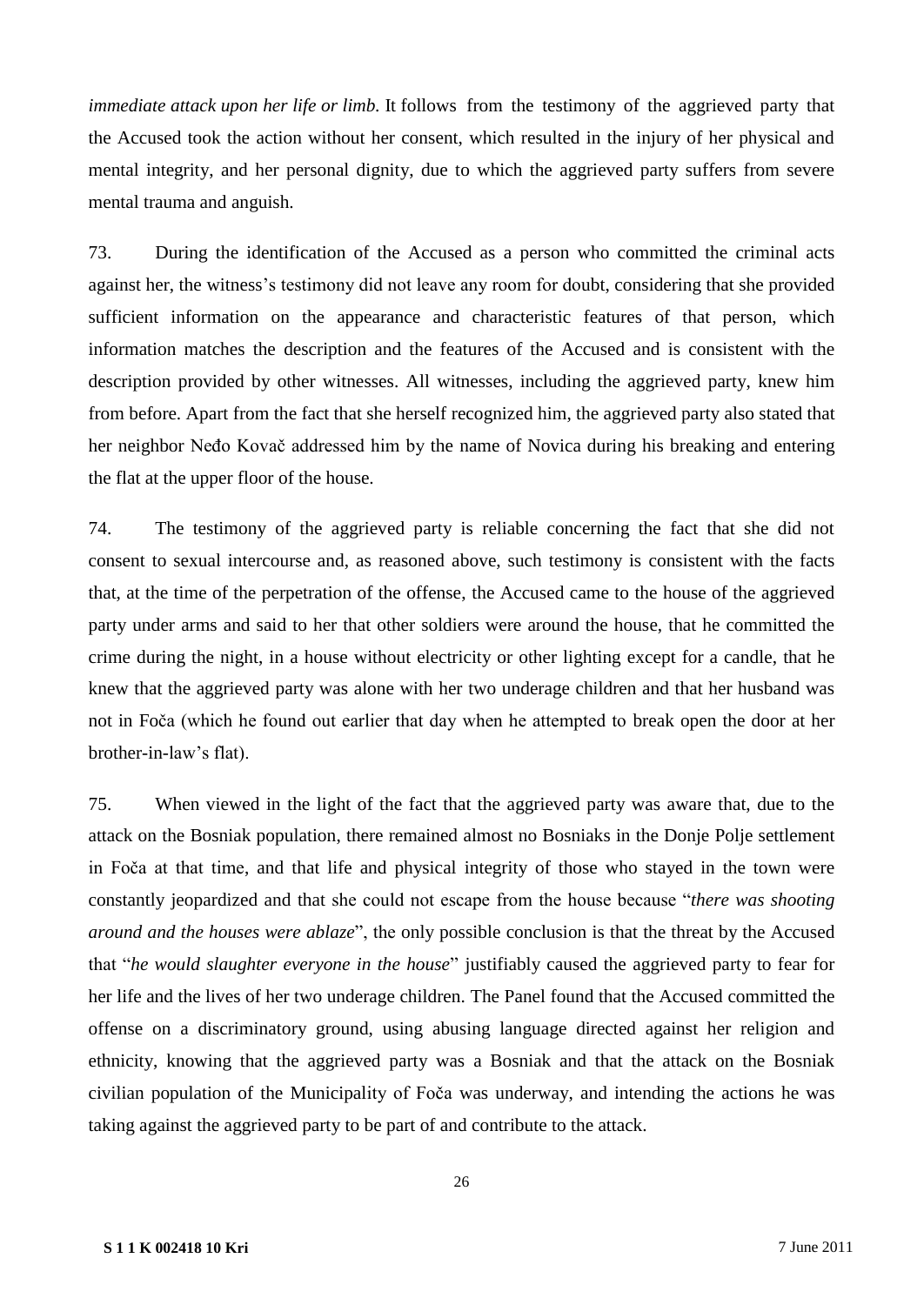76. The Court was satisfied that, along with the guilty plea by the Accused, there existed ample evidence that the Accused Novica Tripković had committed the actions as described and punishable under Article 172(1)(g) of the CC of BiH (rape).

77. Likewise, the Court found that, in the manner as the aggrieved party "A1" described, the Accused threatened to slit her throat on one of the occasions when he came to her house, and that he slapped her in the head several times and her "cheeks were black and blue" as a consequence, that he mentally abused her on several occasions in the presence of her children using abusive language, and that all actions against the aggrieved party he undertook with the *intent to violate the health* of the aggrieved party, whose condition was already considerably deteriorated due to being wounded with shell fragments and *with the intent to inflict serious mental injuries* upon her.

78. The Panel was satisfied that, along with the Accused's guilty plea, there existed ample evidence that the Accused Novica Tripković undertook the actions described and punishable under Article 172(1)(k) of the CC of BiH (other inhumane acts).

### **2. Killing of Vejsil Delić (Section 2 of the Operative Part of the Verdict)**

79. Those who eye-witnessed the referenced event in the settlement of Donje Polje, on which occasion civilian Vejsil Delić was killed, were his wife Hasnija Delić and his neighbor Salem Čaušević. Other examined witnesses were in the close vicinity, but not on the spot. However, these witnesses as well possessed information important for determination of the state of facts concerning the relevant event.

80. Witness **Salem Čaušević** states that, in the month of July, he was in the house with his mother who was …. Considering the situation in Foča and the settlement of Donje Polje, he spent whole days going from one window to another watching the developments. As for the referenced event, he states that he was in the room facing the house of Bećir Dikonja, when he heard Nole (whom he identified as the Accused) going down the street and singing. After he heard the uproar, he saw Rukija and Ibro jumping through the window of Bećir Dikonja's house, on which occasion Ibro sustained a sprained foot, and he also saw "A1" in tears, running extremely fast through the garden of Ibro Krkalić. Then he saw Novica running after her and yelling: "*Whore......you cannot outrun me*". He wore a camouflage uniform and had two ammunition belts and a grenade. While going through Ibro's garden, he called Vejsil out shouting: "*You are hiding her, get out*". Vejsil got out and they met on the street and Vejsil said: "*She is not at my place*". Since all windows were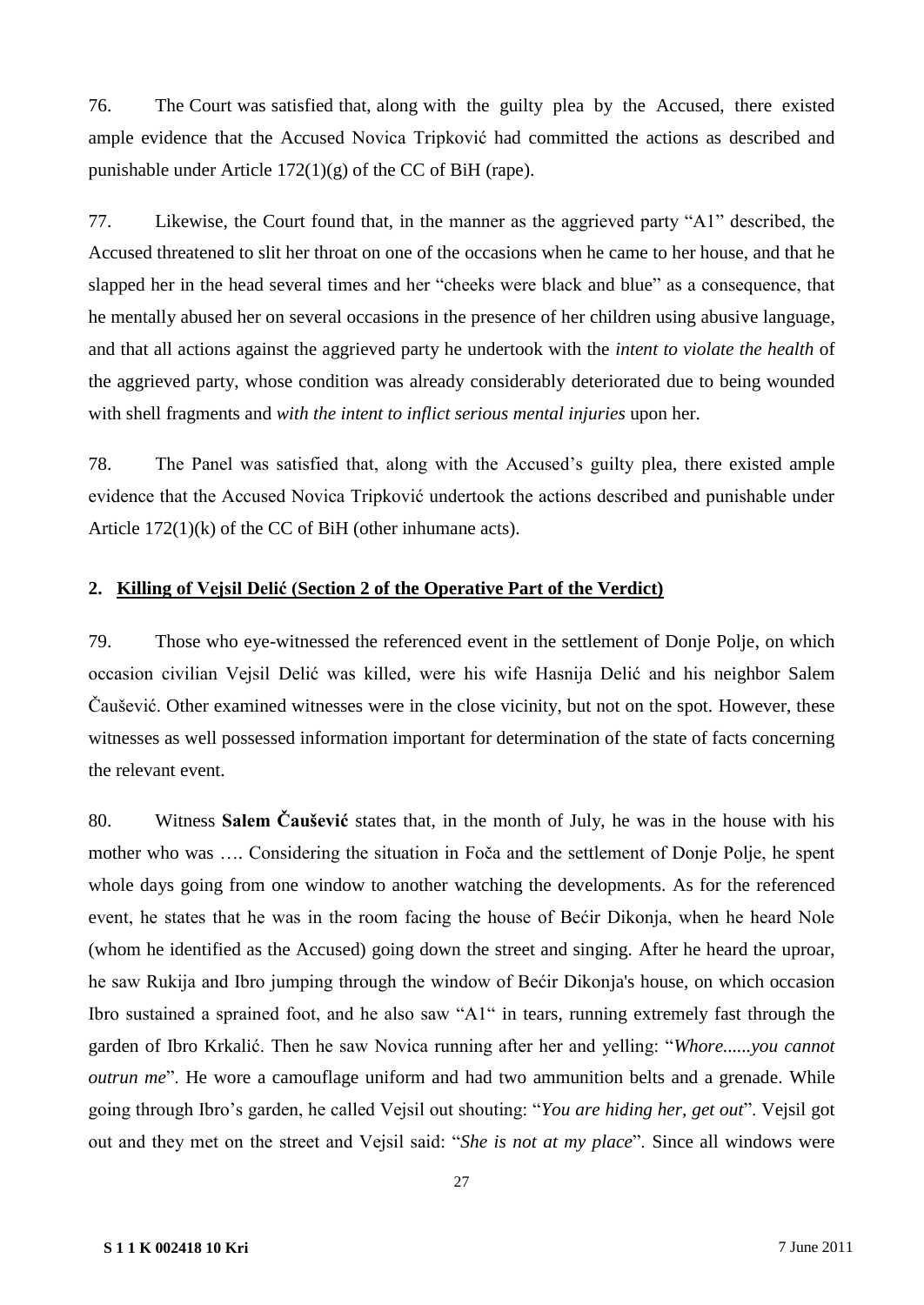broken, the witness claims that he could hear everything and that he saw Novica raising his hand in which he had a pistol which he waived around saying: "*Why are you lying to me*?" and he shot once next to Vejsil's head, then he shot Vejsil in the head and he fell down immediately. Just before that, he shouted to the neighbors Neđo Kovač and Milka Kovač: "*Two crosses cannot live together*".

81. The aggrieved party, witness **Hasnija Delić**, stated that, on the referenced day, on 24 June 1992, she was washing dishes when she spotted a woman who ran by and a child who was screaming and crying while following her. At that point in time the witness did not recognize her, but found out later on that it was witness "A1" who lived in the neighborhood and who used to visit them to have a cup of coffee with them. Her sister-in-law Rukija Dikonja, wife of her brother Ibro Dikonja, came to the door running and screaming: "*My Ibro got killed*". The witness rushed from the house looking for her children and, on her way out of the yard, a man with a black scarf and a pointed pistol jumped out in front of her, cursed at God and said: "*As you are hiding her during the night, you will not hide her during the day*". Her husband Vejsil came out with his hands up, then that man shot him in the head. She did not know the man and, later on, her brother told her that it was Novica Tripković who had done that.

82. Witness **Damir Delić**<sup>41</sup> states that, on 24 June 1992, he was in the house of his cousin Bećir Dikonja together with his uncle Ibro, aunt Rukija and their son Elvir, when he heard a shot. He opened the door and saw Novica Tripković. He got frightened because Novica was armed, slammed the door, jumped through the window and began to run towards his house, and his cousin Elvir followed him running. He reached the lower side of his house and climbed on the balcony. Shots were heard from the outer part of the frontyard, everybody was looking at the frontyard and someone shouted: "*There, they killed the uncle*." He and Elvir started running again and they were fleeing until they reached a flat in which a woman treated his cuts. When they came back home, he found there his cousins, his uncle Ibro was lying on the bad and his mother was crying, his father was absent. When he got out, he saw his father lying, covered with a blanket and with an entry-andexit wound on his forehead. Later on, their neighbors Neđo and Branko arrived and helped him to bury his father's body in the courtyard of the mosque.

<sup>41</sup> Transcript, 23 March 2011 Trial.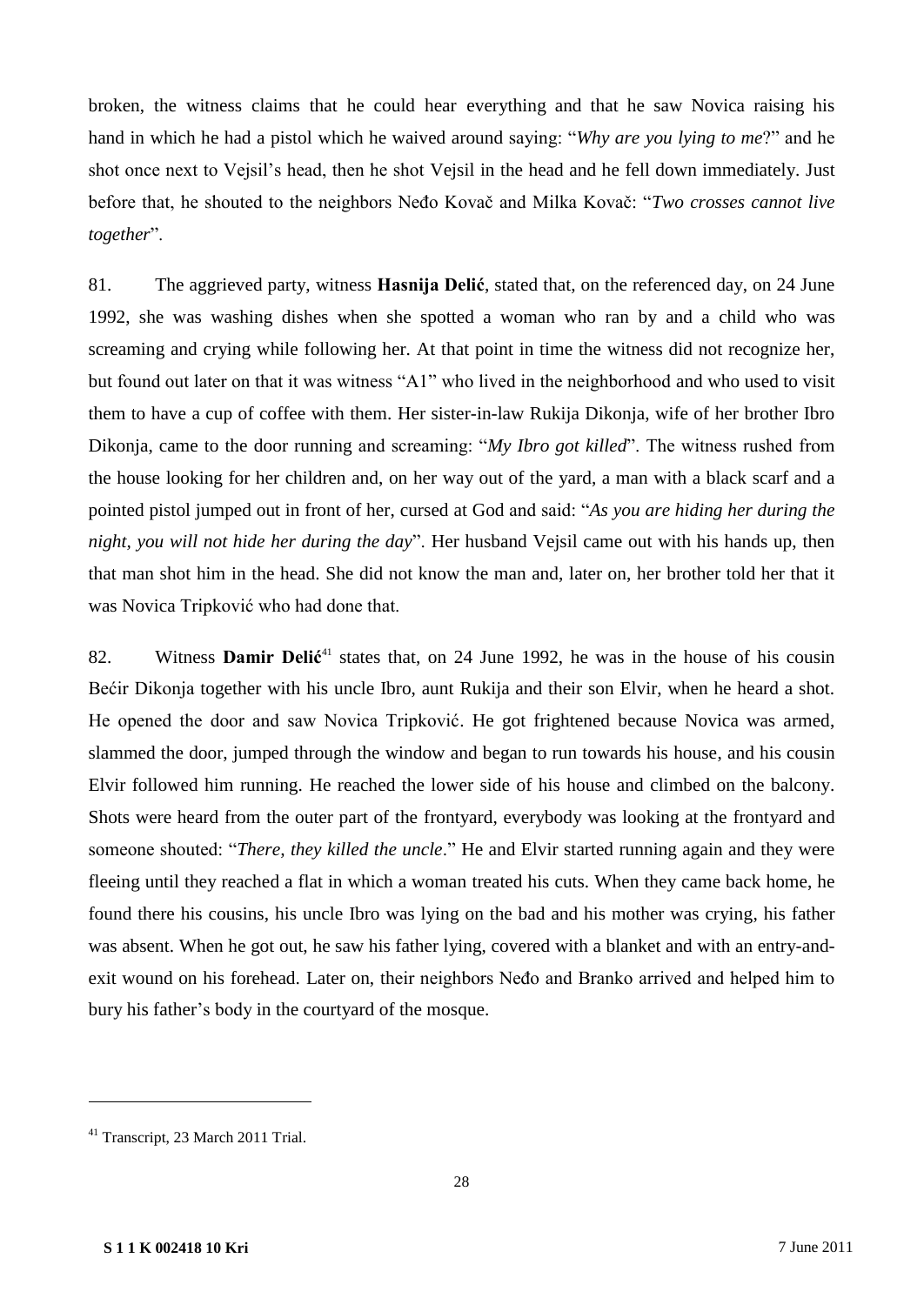83. His testimony is entirely consistent with the testimony of witness **Rukija Dikonja** who states that she, her husband Ibro, daughter, son Elvir and cousin Damir were in the house of Bećir Dikonja, when the children shouted: "*Here comes Novica*." They all jumped out through the window, on which occasion her husband broke his leg. Elvir and Damir ran away and an armed man wearing something around his head approached and told her not to run away as he would not injure her. She ran through Vejsil's yard towards the basement in which Vejsil, Hasnija and her two elder sons, as well as Ejub Musić, were. She heard someone shouting: "*As you are hiding her during the night, you will not hide her during the day*...." and "*Two crosses cannot* .....". The witness shouted that Ibro got killed, then Vejsil and Hasnija came out, and Vejsil said: "*Why are you scared? It is Novica and he will do us no harm*." Then Vejsil and Hasnija stepped on the street and a shot was heard.

84. Witness **"A1**" testifies that, on 24 June 1992, she was sweeping the area in front of her house in which her children and her neighbor Šeća were, when Novica Tripković came along and cursed her "Ustasha's mother" from the gate and said: "*You will not push me away with a pole now. I shall kill you*". He had on his head some hairy cap from which something was hanging and was uniformed and armed with a rifle. She started running away below the house and he went to the house of Bećir Dikonja looking for her. She was running towards the KP Dom with her little son who was crying all the way, and she came across Vejsil and Rukija's children and her daughter, and they told her to flee. On her way back later on, she met her schoolmate Jovan Ivanović who told her that he had just conducted an on-site investigation, after which she saw Vejsil's dead body covered with a blanket next to his gate.

85. Mortal remains of the victim Vejsil Delić were exhumed in 2001 from the Musluk mosque locality in the territory of the Municipality of Foča. The autopsy established that the death was violent and caused directly because of a head injury inflicted by firearm projectiles.<sup>42</sup>

### (a) **Conclusion**

86. In evaluating the testimonies of these witnesses in connection with each other, the Court finds that they are more or less consistent concerning the key details, and the Panel attributes the minor discrepancies in their testimonies to the period of time lapsed from the referenced event and

<sup>42</sup> Set of evidence under T-9.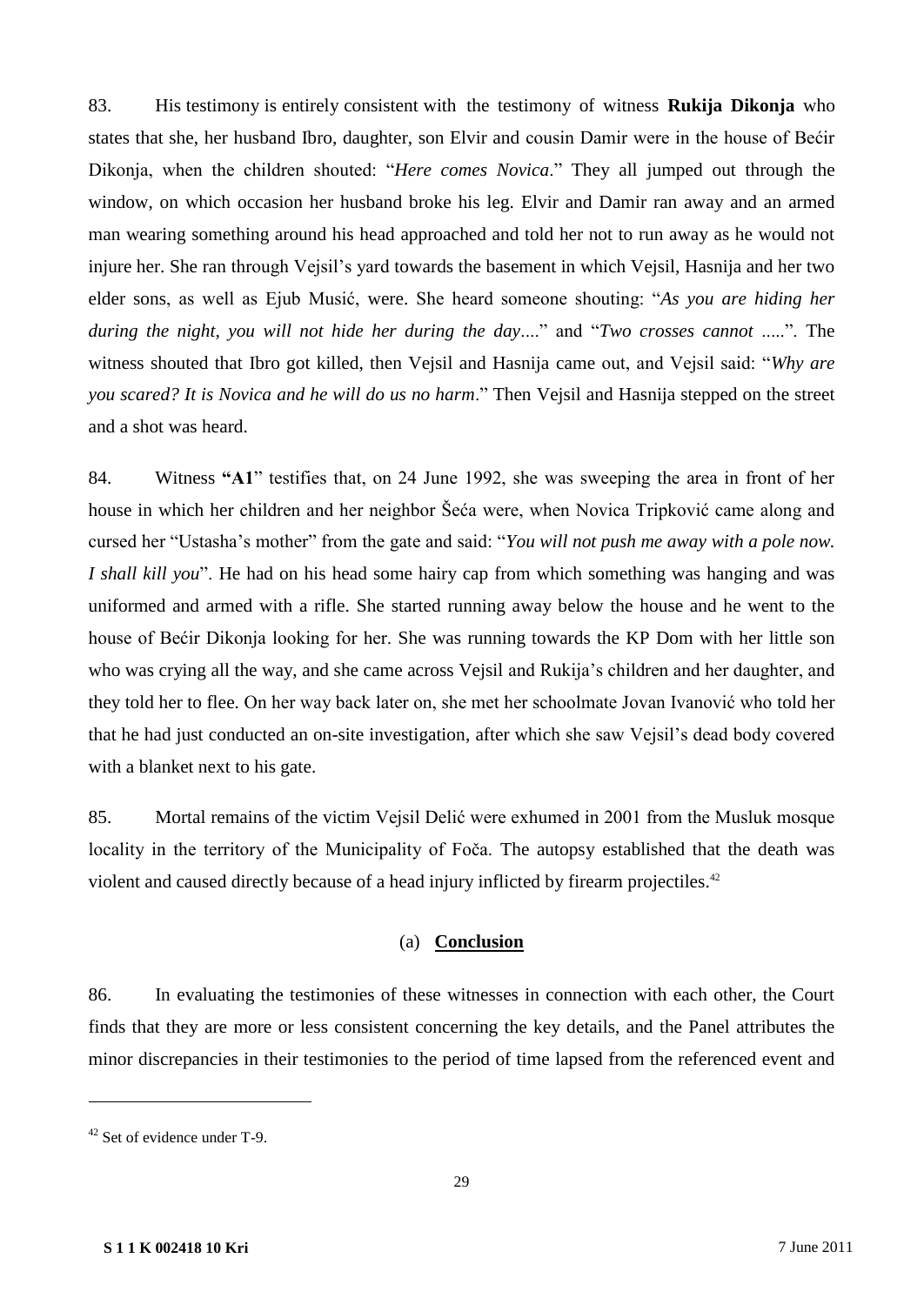the age of the witnesses, considering that some of them were children at the that time<sup>43</sup>, while the others who testified before the Trial Panel were in their advanced age<sup>44</sup>, or their physical and mental health condition<sup>45</sup> considerably deteriorated so that they were unable to interpret their memories in a sufficiently accurate manner, nor could they remember all of the details.

87. The Court finds that the testimonies are not contradictory either in isolation or in connection with each other, and that they, the testimony of witness Salem Čaušević in particular, due to being clear and unambiguous, do not leave any room for doubt about the identity of the Accused, being a person whom they had known from before and who, on 24 June 1992, in the Foča settlement of Donje Polje, chased the aggrieved party "A1" who was running together with her underage child, and that he, upon arriving in front of the house of Vejsil Delić, waived his pistol around shouting and that, at one point in time, he raised the pistol and fired a bullet into the head of the victim.

88. By this act, the Accused inflicted on the aggrieved party an injury in a form of ...<sup>46</sup>, causing death of the victim Vejsil Delić and by which action he satisfied the elements of the criminal offense in violation of Article 172(1)(a) of the CC of BiH (murder).

### **C. GUILT OF THE ACCUSED**

89. The Court is satisfied that there exist sufficient evidence that, along with the Accused's guilty plea, leads to the conclusion that the Accused perpetrated all of the criminal offenses with direct intent, as he was aware of his offense and was willing to commit it. In rendering such a conclusion, the Court was mindful of the persistence of the Accused in abusing and persecuting the aggrieved party "A1", and the fact that he killed Vejsil Delić in cold blood.

90. Having evaluated all of the stated circumstances, the Court found that the actions taken by the Accused comprised all essential elements of the criminal offence of Crimes against Humanity in violation of Article 172(1)(a), (g) and (k) of the CC of BiH in conjunction with Article 180(1) of the CC of BiH.

<sup>43</sup> Witness Damir Delić was 14.

<sup>44</sup> Witness Hasnija Delić was born in 1938.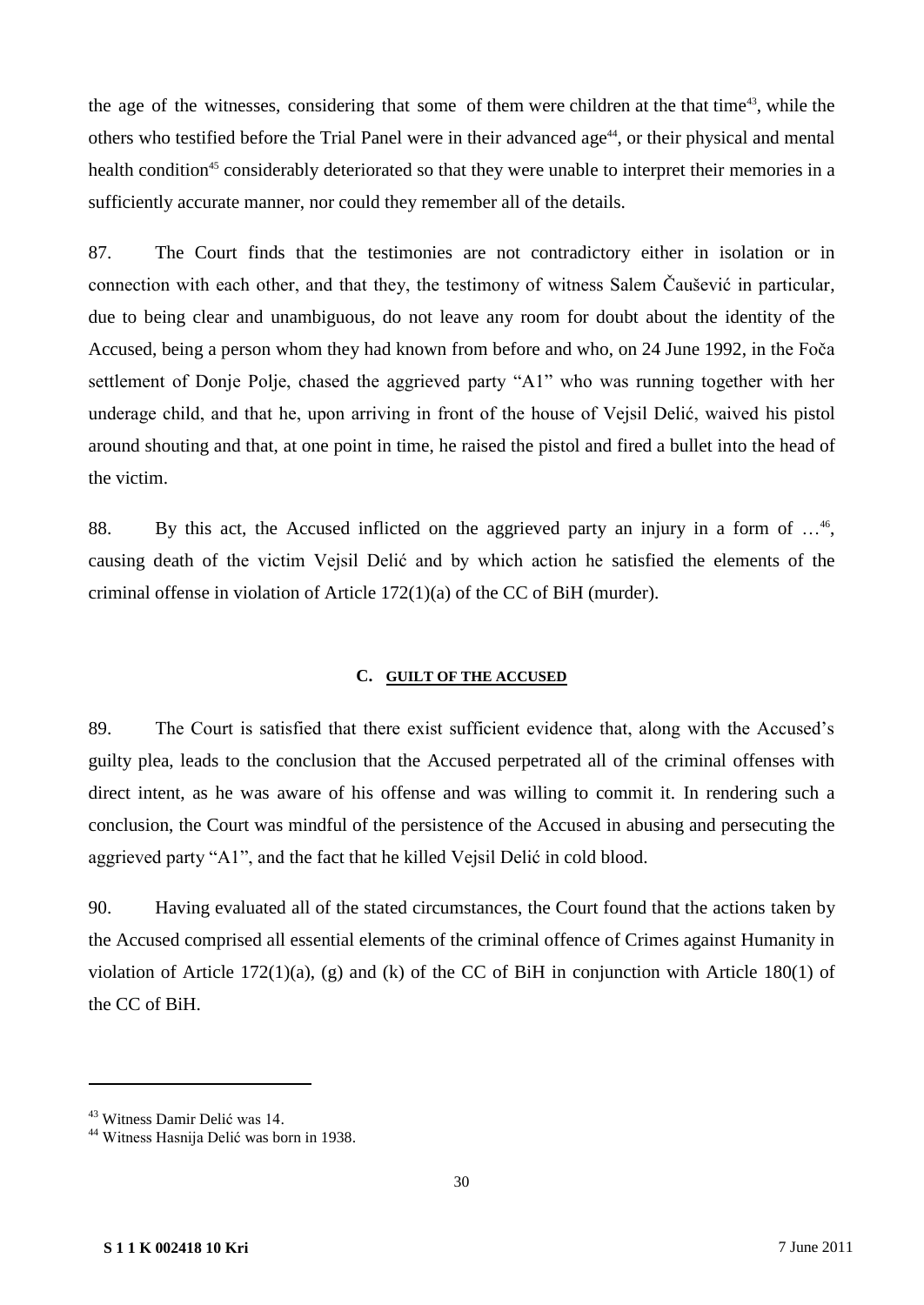# **IV. SENTENCING**

91. At the trial to pronounce a sentence as stipulated under the provisions on the plea agreement, the parties stated that they adhered to the Guilty Plea Agreement in its entirety, and presented the extenuating and aggravating circumstances that could affect the meting out of punishment. The Accused expressed his remorse for the crimes he had committed and apologized to the families of the victims.

92. Having evaluated all of the circumstances on the part of the Accused (both aggravating and extenuating) and the framework range of punishment under the Guilty Plea Agreement entered into, for the criminal offense of Crimes against Humanity in violation of Article 172(1)(a), (g) and (k) in conjunction with Article 180(1) of the Criminal Code of Bosnia and Herzegovina, the Court sentenced the Accused to a prison sentence of 8 (eight) years.

93. In meting out the punishment, upon the sentencing trial, the Court was mindful of the gravity of the criminal offense of which the Accused pled guilty, and the fact that he had had previous criminal record, and it also weighed extenuating circumstances on the part of the Accused. The Accused's guilty plea and his sincere regret constitute extenuating circumstances. The Panel primarily holds that his pleading guilty is considerably important as a humane gesture and from the aspect of the consequences for the victims of the crime. This is particularly so as the Accused pleaded guilty in a manner and under the circumstances that indicate his unreserved assumption of his personal responsibility, which certainly may be a sign of his sincere regret. The Panel evaluates that pleading guilty by the Accused and his conduct after the events as charged show his sincere regret. The Panel is of the view that his pleading guilty and regret could positively influence the rehabilitation of the victims of the committed crimes and their wider community, and the general acceptance of the facts concerning these crimes.

<sup>&</sup>lt;sup>45</sup> During the testimony of witness Rukija Dikonja, the trial was adjourned on several occasions to provide her with medical assistance.

 $46$  Set of evidence under T-9.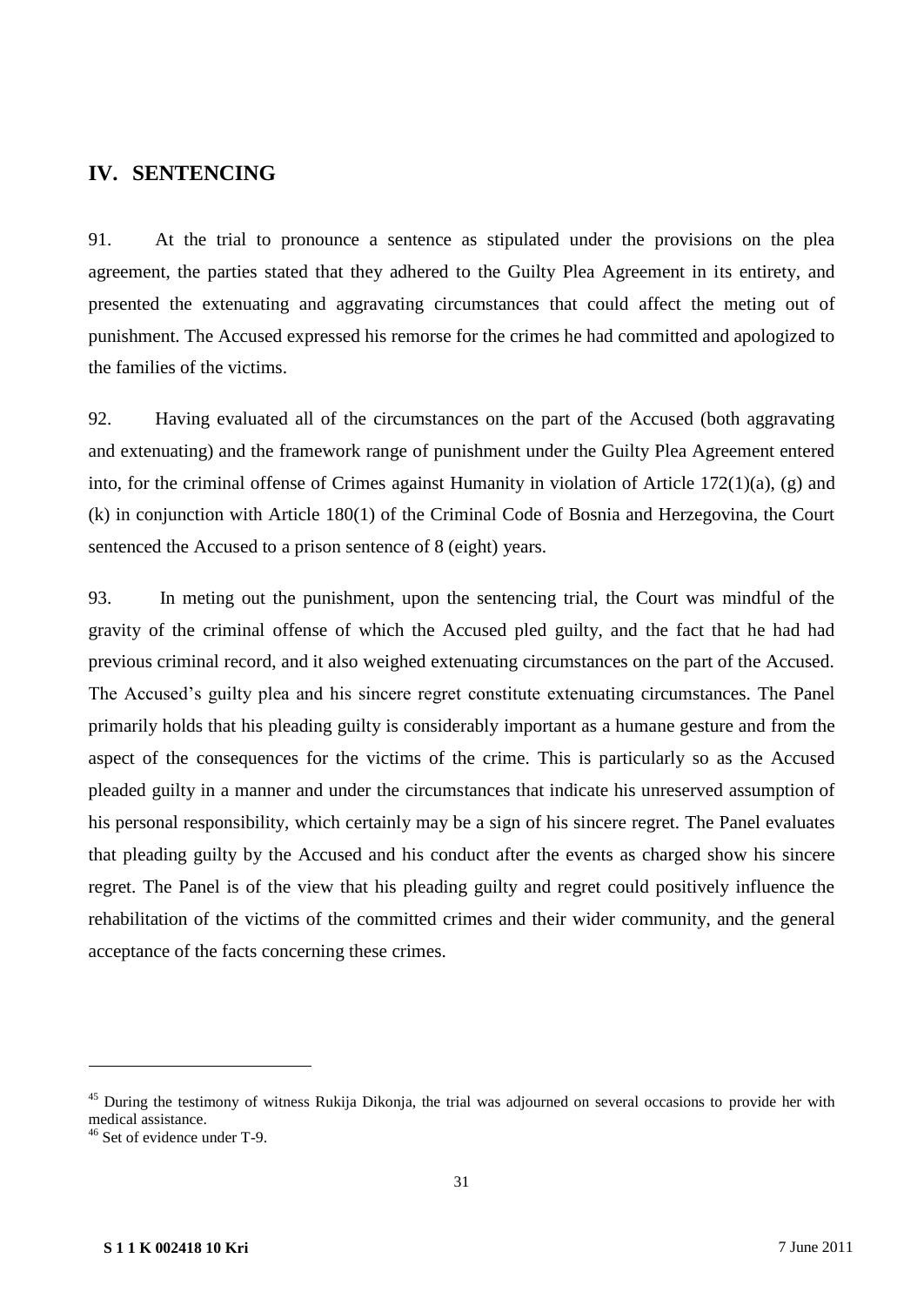94. Thus, the Court finds his pleading guilty of the criminal offense in the context of the foregoing facts and his sincere regret to be highly extenuating circumstances, and it therefore applied the provisions on a lesser punishment as stipulated in Article 49(b) of the CC of BiH.

95. The Court was also mindful of other extenuating circumstances, that is, the fact that the Accused is in the seventh decade of his life, that the expert evaluation found him to be of poor health, and the fact that he is a father of three children and that he behaved properly during the trial.

96. The Court is satisfied that the purpose of the punishment provided in Article 39 of the CC of BiH will be attained and that it will influence the Accused not to commit the criminal offenses in the future and to deter others from perpetrating criminal offenses. The Panel finds this punishment to be adequate and proportional to the gravity of the offense and the degree of the criminal responsibility of the Accused.

97. The Accused has been in custody since 6 December 2010 and, pursuant to the application of the legal regulations under Article 56(1) of the CC of BiH, the time the Accused spent in custody shall be credited towards the imposed sentence of imprisonment.

# **V. DECISION ON COSTS**

98. The Accused Novica Tripković has been warned of the consequence of entering into the Guilty Plea Agreement pertaining to the obligation to reimburse the costs of the criminal proceedings. However, he moved the Court, in case the Agreement is granted, to relieve him entirely of the duty to reimburse the costs due to his adverse financial situation and his incapability of reimbursing them. The Prosecutor also supported the motion. The Court decided for the costs of the proceedings to be paid from the budget appropriations pursuant to Article 188(4) of the CPC of BiH, bearing in mind that the Accused was unemployed and indigent and that the reimbursement would jeopardize his self-support and the support of others he might potentially have a duty to support.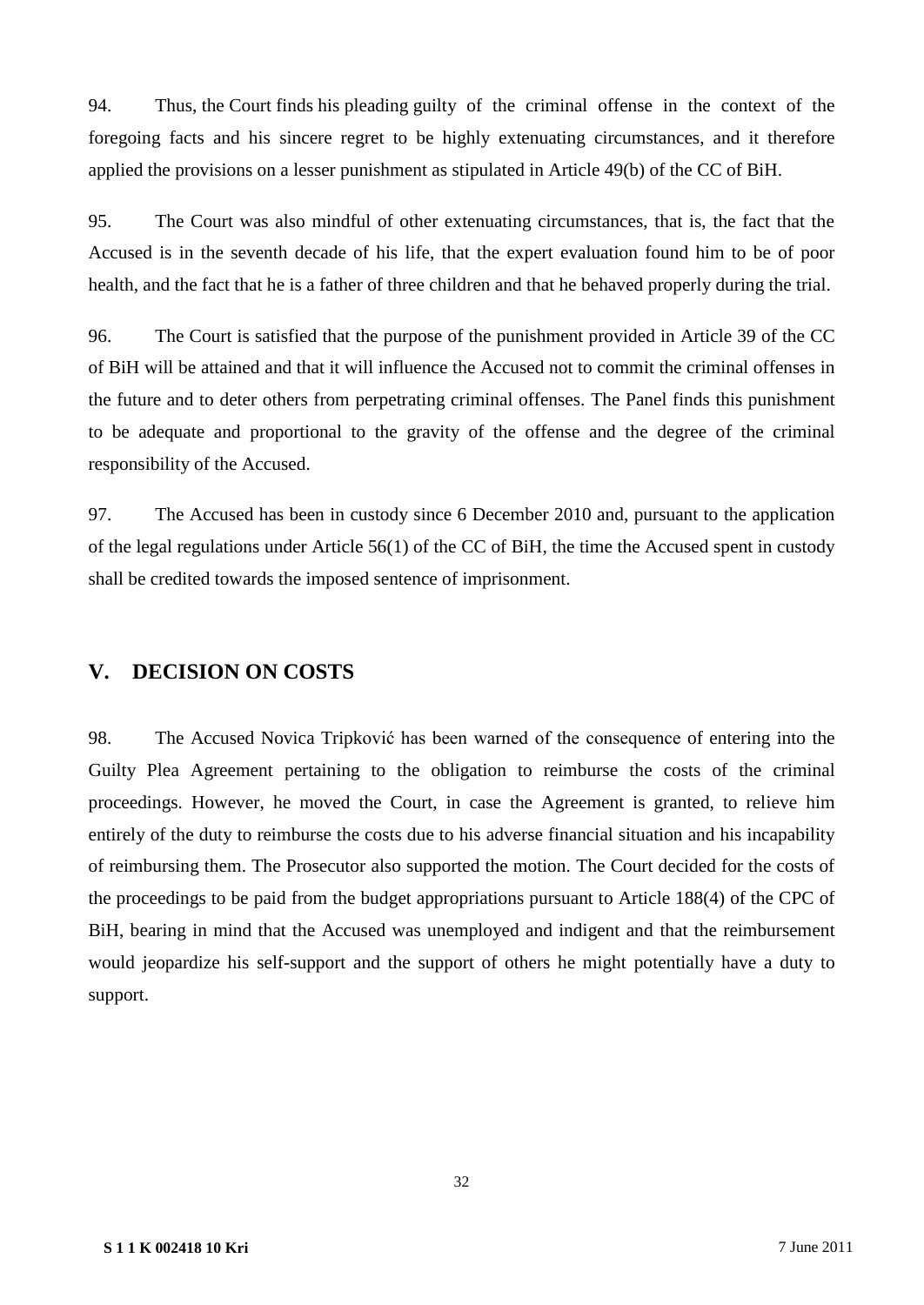# **VI. DECISION ON CLAIMS UNDER PROPERTY LAW**

99. Pursuant to Article 198(2) of the CPC of BiH the Court instructed the aggrieved parties to pursue their claims under property law in civil proceeding given the fact that data gathered during these proceedings did not provide a reliable ground to the Panel either for complete or partial adjudication and also having in mind the fact that the aggrieved parties themselves proposed to pursue their claims in civil proceedings.

### **Record taker: PRESIDING JUDGE**

**JUDGE**

**Sabina Hota Ćatović Šaban Maksumić** 

*[signature affixed] [signature and stamp affixed]*

**LEGAL REMEDY**: This Verdict may be appealed with the Panel of the Appellate Division of the Court within 15 days after the receipt thereof. Since the Verdict was delivered based on the Guilty Plea Agreement, no Appeal lies from the sentence.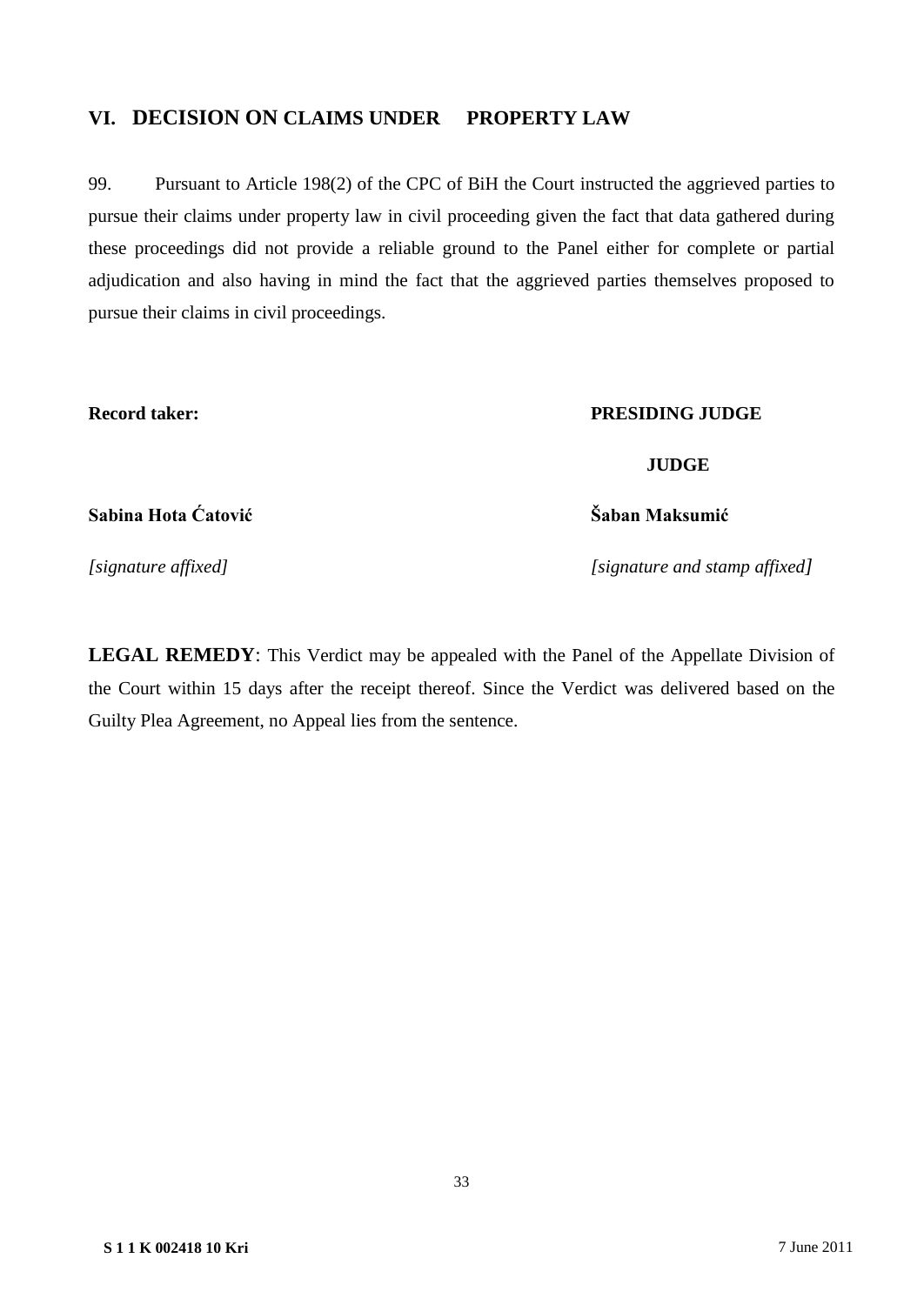# **VII. ANNEX 1**

| NO. OF<br>$AF^{47}$ | ACCEPTED FACT ESTABLISHED BY<br>THE<br><b>LEGALLY BINDING ICTY JUDGMENT<sup>48</sup></b>                                                                                                                                                                                                                                                                                     | <b>PARAGRAPH</b><br><b>FROM THE</b><br><b>ICTY</b><br><b>JUDGMENT</b> | FACT NO.<br><b>IN THE</b><br><b>MOTION</b> |
|---------------------|------------------------------------------------------------------------------------------------------------------------------------------------------------------------------------------------------------------------------------------------------------------------------------------------------------------------------------------------------------------------------|-----------------------------------------------------------------------|--------------------------------------------|
| 1.                  | On 8 April 1992, an armed conflict between the Serb<br>and Muslim forces broke out in Foča.                                                                                                                                                                                                                                                                                  | Kunarac-567                                                           | $\mathbf{1}$                               |
| 2.                  | It took a week for the Serb forces to secure Foča town<br>and about ten more days for them to be in complete<br>control of Foča municipality.                                                                                                                                                                                                                                | Kunarac-567                                                           | 2                                          |
| $\overline{3}$ .    | Before the armed conflict started, Muslim civilians<br>were removed from their social and professional lives,<br>their salaries remained unpaid or they were told that<br>their services were no longer needed.                                                                                                                                                              | Kunarac-571                                                           | 3                                          |
| 4.                  | Most Muslim men were disarmed                                                                                                                                                                                                                                                                                                                                                | Kunarac-571                                                           | $\overline{4}$                             |
| 5.                  | Complete ostracism of Muslims soon followed with<br>their freedom to move about and to gather critically<br>curtailed.                                                                                                                                                                                                                                                       | Kunarac-571                                                           | 5                                          |
| 6.                  | The SDS political propaganda grew more aggressive<br>and the outbursts of violence and house-burning more<br>frequent.                                                                                                                                                                                                                                                       | Kunarac-572                                                           | 6                                          |
| 7.                  | Once towns and villages were securely in their hands,<br>the Serb forces - the military, the police, the<br>paramilitaries and, sometimes, even Serb villagers -<br>applied the same pattern: Muslim houses and<br>apartments were systematically ransacked or burnt<br>down, Muslim villagers were rounded up or captured<br>and sometimes beaten or killed in the process. | Kunarac-573                                                           | $\overline{7}$                             |
| 8.                  | The women were kept in various detention centers<br>where they had to live in intolerably unhygienic<br>conditions, where they were mistreated in many ways<br>including, for many of them, being raped repeatedly.                                                                                                                                                          | Kunarac-574                                                           | 8                                          |
| 9.                  | Serb soldiers or policemen would come to these<br>detention centers, select one or more women, take<br>them out and rape them. Many women and girls were<br>raped in that way.                                                                                                                                                                                               | Kunarac-574                                                           | 9                                          |

 $47$  Ordinal number of established fact in this case (established fact Novica Tripković).

<sup>48</sup> *Prosecutor v. Kunarac et al.,* Case No. IT-96-23-T, ICTY Trial Judgment of 22 February 2000 and Appeals Judgment of 12 June 2002; *Prosecutor v. Krnojelac*, Case No. IT-97-25-T, Trial Judgment of 15 March 2002 and Appeals Judgment of 17 September 2003.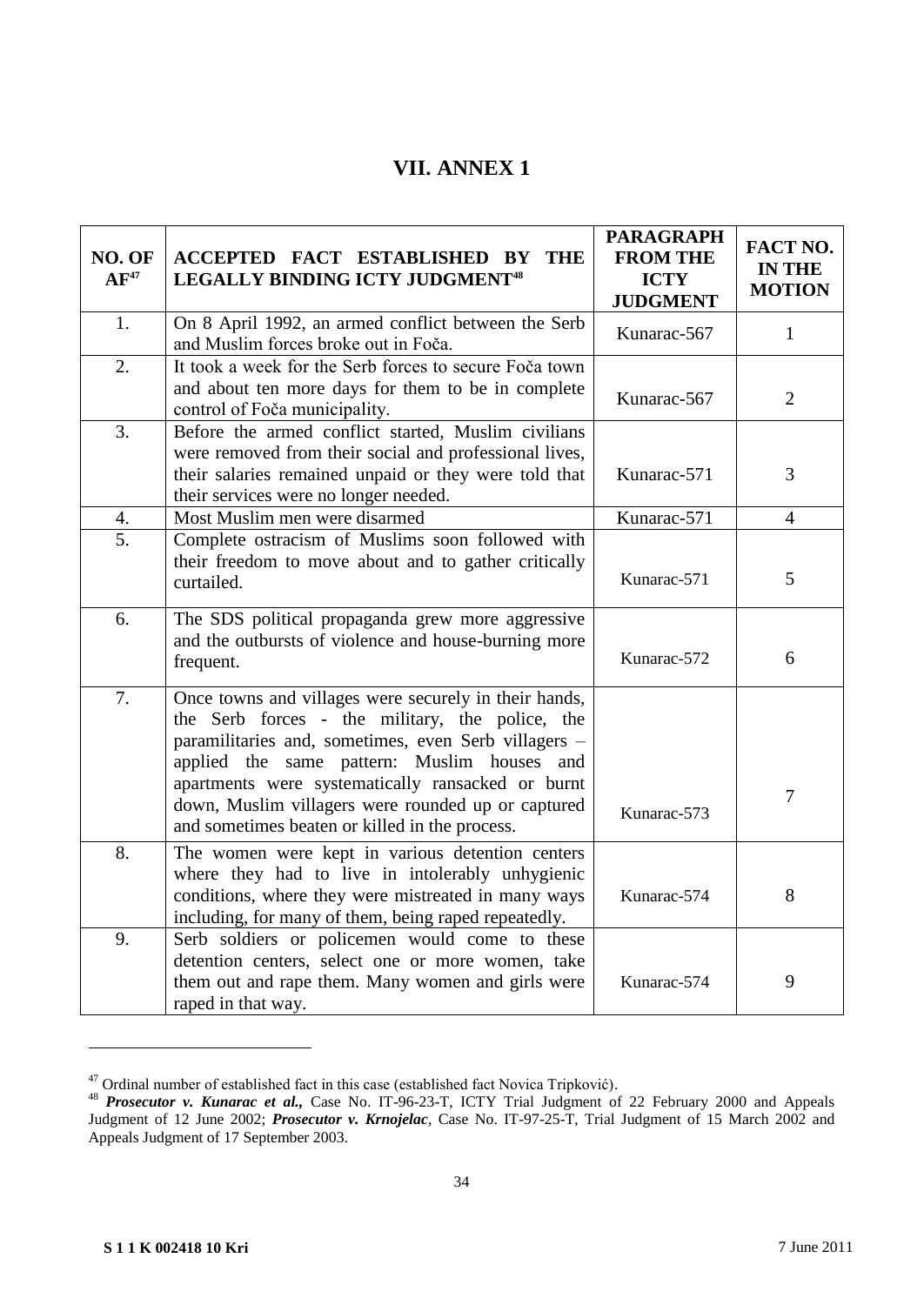| 10. | Some of these women were taken out of these                                                                  |              |                |
|-----|--------------------------------------------------------------------------------------------------------------|--------------|----------------|
|     | detention centers to privately owned apartments and<br>houses where they had to cook, clean and serve the    |              |                |
|     | residents, who were Serb soldiers. They were also                                                            | Kunarac-574  | 10             |
|     | subjected to sexual assaults.                                                                                |              |                |
| 11. | In particular, the Muslim civilians held at Kalinovik                                                        |              |                |
|     | School, Foča High School and Partizan Sports Hall                                                            |              |                |
|     | were kept in unhygienic conditions and without hot                                                           |              |                |
|     | water. They were provided with insufficient food.                                                            |              |                |
|     | Their freedom of movement was curtailed. They were                                                           |              |                |
|     | not allowed to go to any other territory or to go back to                                                    |              |                |
|     | their houses. Most of their houses were burnt down or                                                        |              | 11             |
|     | ransacked. They were guarded and lived in an                                                                 | Kunarac-575  |                |
|     | atmosphere of intimidation.                                                                                  |              |                |
| 12. | All this was done in full view, in complete knowledge                                                        |              |                |
|     | and sometimes with the direct involvement of the local<br>authorities, particularly the police forces.       | Kunarac-576  | 12             |
|     |                                                                                                              |              |                |
| 13. | After months of captivity, many women were expelled                                                          | Kunarac-577  | 13             |
|     | or exchanged.                                                                                                |              |                |
| 14. | All traces of Muslim presence and culture were wiped                                                         | Kunarac-577  | 14             |
|     | out of the area of Foča.                                                                                     |              |                |
| 15. | Some men spent as much as two years and a half in<br>detention for no reason other than their being Muslims. | Kunarac-577  | 15             |
| 16. | All mosques in Foča were destroyed.                                                                          | Kunarac-577  |                |
|     |                                                                                                              |              | 16             |
| 17. | Almost all the remaining Muslim men and women                                                                |              |                |
|     | from Foča, Gacko and Kalinovik were arrested,                                                                |              |                |
|     | rounded up, separated and imprisoned or detained at                                                          |              |                |
|     | several detention centers like Buk Bijela, Kalinovik<br>High School, Partizan, Foča High School as well as   |              |                |
|     | the KP Dom in Foča, in accordance with a recurring                                                           |              | 17             |
|     | pattern. Some of them were killed, raped or severely                                                         | Kunarac-577  |                |
|     | beaten.                                                                                                      |              |                |
| 18. | The sole reason for this treatment of the civilians was                                                      | Kunarac-577  |                |
|     | their Muslim ethnicity.                                                                                      |              | 18             |
| 19. | In January 1994, the Serb authorities crowned their                                                          |              |                |
|     | complete victory - their "gaining supremacy" over the                                                        |              |                |
|     | Muslims - by renaming Foča "Srbinje", literally "the                                                         | Kunarac-577  | 19             |
|     | town of the Serbs".                                                                                          |              |                |
| 20. | According to the 1991 Census, the population of Foča                                                         |              |                |
|     | consisted of 40,513 persons: 51.6% were Muslim,                                                              | Krnojelac-13 | $\mathbf{1}$   |
|     |                                                                                                              |              |                |
|     | 45.3% Serb and 3.1% of other ethnicities.                                                                    |              |                |
| 21. | Although ethnically mixed, individual neighborhoods                                                          |              |                |
|     | in Foča town or villages in the municipality of Foča                                                         |              |                |
|     | could be identified as predominantly Muslim or Serb<br>areas.                                                | Krnojelac-13 | $\overline{2}$ |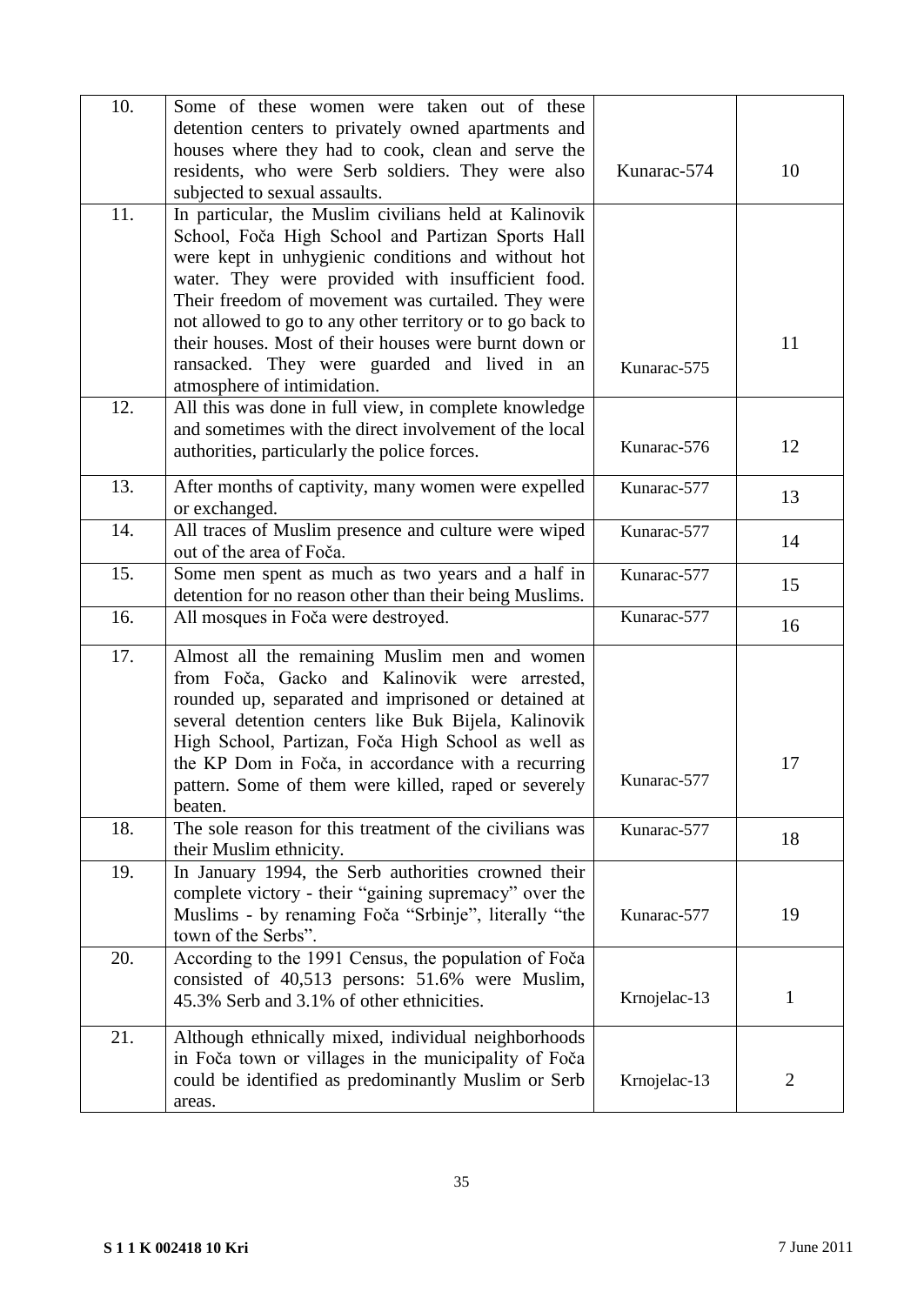| 22. | The Serbs armed themselves surreptitiously at first,<br>distributing weapons by truck in the evenings or from<br>local private businesses. Immediately prior to the                                                                                                                                                                                                     |              |    |
|-----|-------------------------------------------------------------------------------------------------------------------------------------------------------------------------------------------------------------------------------------------------------------------------------------------------------------------------------------------------------------------------|--------------|----|
|     | outbreak of the conflict, the distribution of arms to<br>Serbs was done openly.                                                                                                                                                                                                                                                                                         | Krnojelac-16 | 3  |
| 23. | The Serbs also began to deploy heavy artillery<br>weapons on the elevated sites around Foča controlling<br>not only heavy weapons which belonged to the JNA<br>/Yugoslav People's Army/, but also the weaponry of<br>the Territorial Defense too.                                                                                                                       | Krnojelac-16 | 4  |
| 24. | The Serbs formed a separate local political structure,<br>the Serb Municipal Assembly of Foča, and both<br>groups established Crisis Staffs along ethnic lines.                                                                                                                                                                                                         | Krnojelac-16 | 5  |
| 25. | On 7 April 1992, following pressure from the SDS<br>leadership, the local police were divided along ethnic<br>lines and stopped functioning as a neutral force.                                                                                                                                                                                                         | Krnojelac-16 | 6  |
| 26. | Immediately prior to the outbreak of the conflict, Serbs<br>began evacuating their families and children from<br>Foča, generally to Serbia or to Montenegro.                                                                                                                                                                                                            | Krnojelac-18 | 7  |
| 27. | Although many Muslims had Serb friends, neighbors<br>and relatives, few were warned about the coming<br>attack. Even for those who did get away, leaving Foča<br>was not easy with frequent military check-points en<br>route to different destinations.                                                                                                                | Krnojelac-18 | 8  |
| 28. | On 8 April 1992, an armed conflict broke out in Foča,<br>mirroring events unfolding in other municipalities.                                                                                                                                                                                                                                                            | Krnojelac-20 | 9  |
| 29. | Sometime between 8.30 and 10.00 am, the main Serb<br>attack on Foča town began, with a combination of<br>infantry fire and shelling from artillery weapons in<br>nearby Kalinovik and Miljevina. Serb forces included<br>local soldiers as well as soldiers from Montenegro and<br>Yugoslavia, and in particular a paramilitary formation<br>known as the White Eagles. | Krnojelac-20 | 10 |
| 30. | Most of the shooting and shelling was directed at<br>predominantly Muslim neighborhoods, in particular<br>Donje Polje, but the Serbs also attacked mixed<br>neighborhoods such as Čohodor mahala.                                                                                                                                                                       | Krnojelac-20 | 11 |
| 31. | The military attack resulted in large numbers of<br>wounded civilians, most of them Muslims.                                                                                                                                                                                                                                                                            | Krnojelac-20 | 12 |
| 32. | During the conflict, many civilians hid in their houses,<br>apartments, basements of their apartment buildings, or<br>with relatives in other areas of town; others left Foča<br>altogether, thinking they would be safer.                                                                                                                                              | Krnojelac-21 | 13 |
| 33. | The attack continued for six or seven days, although<br>the worst shelling and damage took place in the first<br>few days.                                                                                                                                                                                                                                              | Krnojelac-21 | 14 |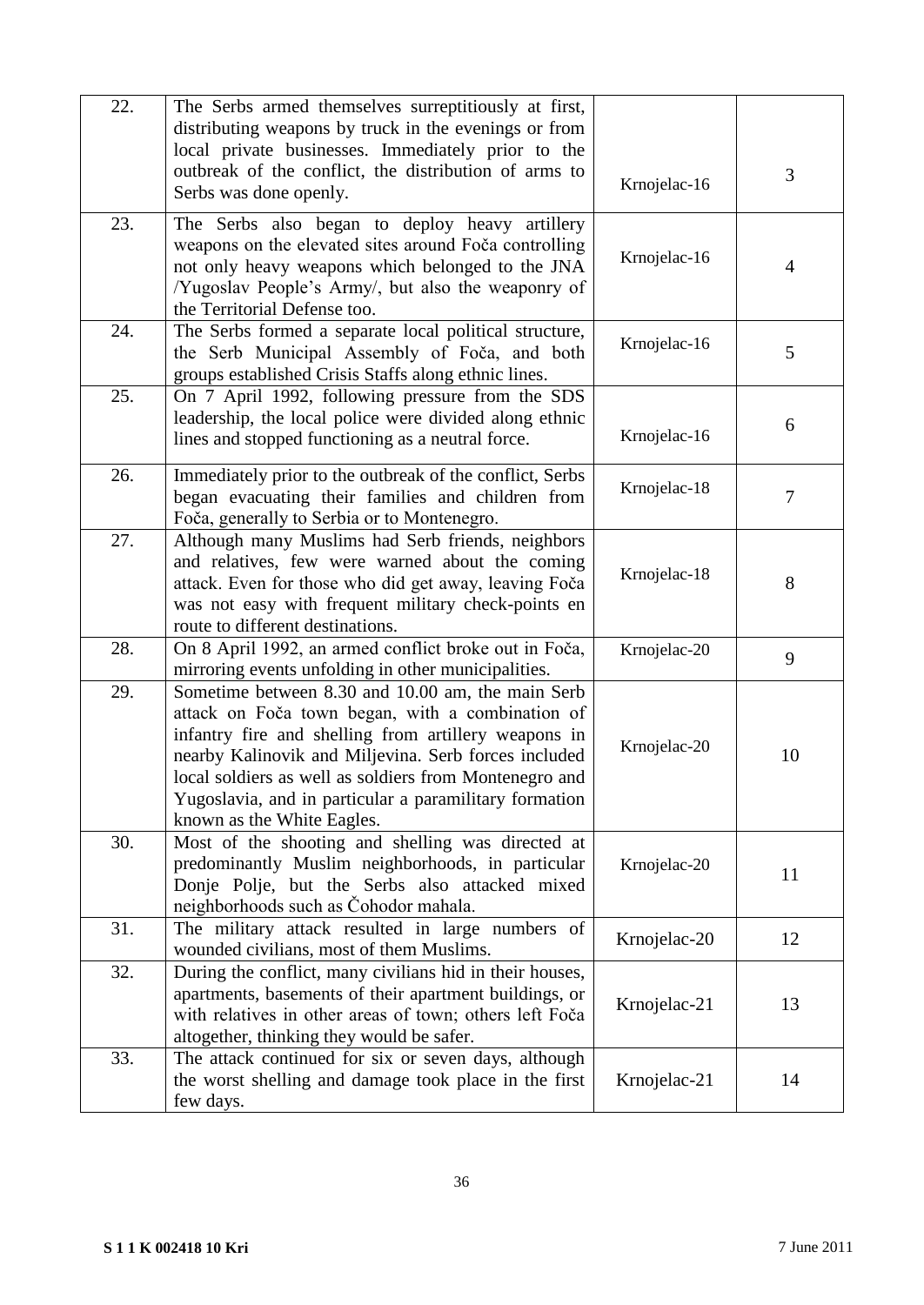| 34. | Foča town fell to the Serbs somewhere between 15 and<br>18 April 1992 with many of the Muslims who had<br>remained during the fighting fleeing at that time.                                                                                                | Krnojelac-21 | 15 |
|-----|-------------------------------------------------------------------------------------------------------------------------------------------------------------------------------------------------------------------------------------------------------------|--------------|----|
| 35. | Following the successful military take-over of Foča<br>town, the attack against the non-Serb civilian<br>population continued.                                                                                                                              | Krnojelac-22 | 16 |
| 36. | Outside the town, Serb forces carried on their military<br>operations to take over or destroy Muslim villages in<br>the Foča municipality.                                                                                                                  | Krnojelac-22 | 17 |
| 37. | Villages in Foča municipality sustained attacks until<br>some time in early June.                                                                                                                                                                           | Krnojelac-23 | 18 |
| 38. | Serb forces in Miljevina, approximately 18 kilometers<br>from Foča in the direction of Kalinovik and Sarajevo,<br>set the surrounding Muslim villages on fire, and<br>arrested male Muslim civilians.                                                       | Krnojelac-24 | 19 |
| 39. | Jeleč, about 22 kilometers from Foča near Miljevina,<br>was shelled and then attacked by infantry and taken<br>over by Serb forces on 4 or 5 May 1992.                                                                                                      | Krnojelac-24 | 20 |
| 40. | When Serb forces set the village on fire, the population<br>fled to a nearby forest Muslims who stayed in their<br>homes or who tried to escape were killed.                                                                                                | Krnojelac-24 | 21 |
| 41. | Other male Muslim villagers were captured and<br>detained in the Kalinovik and Bileća barracks and then<br>transferred to the Foča KP Dom.                                                                                                                  | Krnojelac-24 | 22 |
| 42. | From Jeleč it was possible to see houses burning, and<br>to see people fleeing from other villages.                                                                                                                                                         | Krnojelac-24 | 23 |
| 43. | Muslim houses in Pilipovići and the neighboring<br>village of Paunci were burned to the ground around 25<br>or 26 April 1992.                                                                                                                               | Krnojelac-25 | 24 |
| 44. | Around 28 April 1992, Serb troops attacked Ustikolina<br>where some Muslims had tried to form a resistance.                                                                                                                                                 | Krnojelac-25 | 25 |
| 45. | After taking the village, Serb forces set fire to Muslim<br>houses. From there, Serb forces continued attacking<br>and destroying Muslim villages along the left bank of<br>the Drina, downstream from Ošanica, while the<br>population fled or was killed. | Krnojelac-25 | 26 |
| 46. | On 3 July 1992, the Muslim village of Mješaja,<br>Trošanj, situated between Foča and Tjentište, was<br>attacked by Serb forces.                                                                                                                             | Krnojelac-26 | 27 |
| 47. | After the Serb take-over in and around Foča, there was<br>a noticeable presence of Serb soldiers and Serb<br>paramilitary formations.                                                                                                                       | Krnojelac-27 | 28 |
| 48. | Immediately after the Serb take-over, restrictions were<br>imposed on the non-Serb inhabitants. Muslims were<br>referred to by Serb soldiers by the derogatory term<br>"balija", and cursed when being arrested.                                            | Krnojelac-27 | 29 |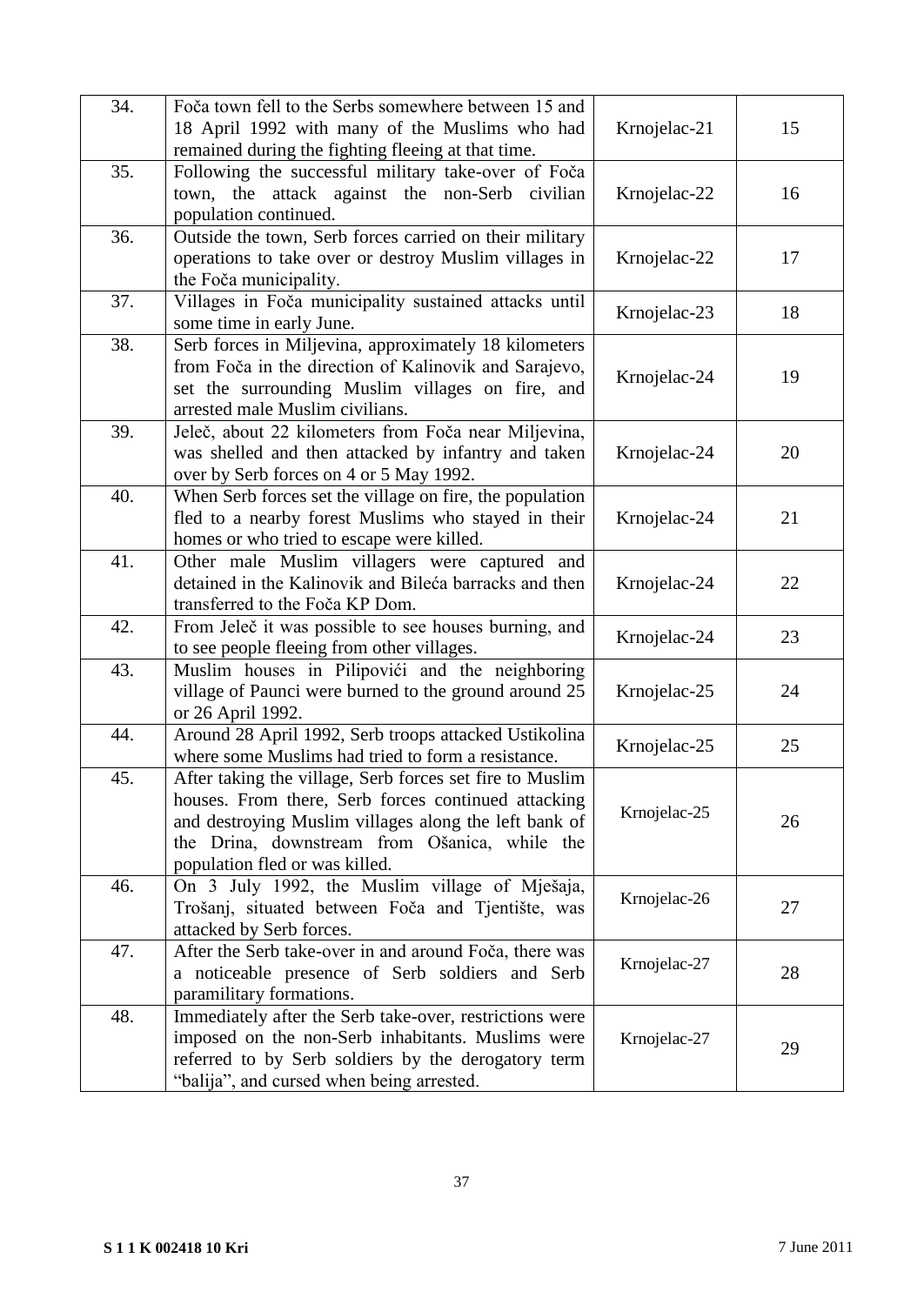| 49. | Restrictions were placed on the movement of non-         |              |    |
|-----|----------------------------------------------------------|--------------|----|
|     | Serbs. A police car with a loudspeaker went through      | Krnojelac-29 |    |
|     | the town announcing that Muslims were not allowed to     |              | 30 |
|     | move about the town. A similar announcement was          |              |    |
|     | made over the radio.                                     |              |    |
| 50. | Muslims were forbidden to meet with each other, and      | Krnojelac-29 | 31 |
|     | had their phone lines cut off.                           |              |    |
| 51. | In April and May 1992, Muslims stayed in their           |              |    |
|     | apartments in Foča under virtual house arrest, either in | Krnojelac-29 | 32 |
|     | hiding or at the order of Serb soldiers.                 |              |    |
| 52. | Houses such as "Planika's" and "Šandal's" were used      | Krnojelac-29 |    |
|     | as interim detention centers by the Serb military.       |              | 33 |
| 53. | People wishing to leave Foča were required to get        |              |    |
|     | papers from the SUP (Secretariat of the Interior)        | Krnojelac-29 | 34 |
|     | permitting them to go.                                   |              |    |
| 54. |                                                          |              |    |
|     | Military checkpoints were established, controlling       | Krnojelac-29 | 35 |
|     | access in and out of Foča and its surrounding villages.  |              |    |
| 55. | In April and May 1992, Muslim households were            | Krnojelac-30 |    |
|     | searched by the Serb military police or soldiers for     |              | 36 |
|     | weapons, money and other items.                          |              |    |
| 56. | Serb houses were not searched or at most were            | Krnojelac-30 | 37 |
|     | searched superficially.                                  |              |    |
| 57. | Muslims were ordered to surrender their weapons          | Krnojelac-30 | 38 |
|     | while Serbs were allowed to keep theirs.                 |              |    |
| 58. | Muslim private businesses were looted or burned, or      | Krnojelac-30 | 39 |
|     | had equipment confiscated.                               |              |    |
| 59. | During the attack, neighborhoods were destroyed          |              |    |
|     | systematically. Muslim houses were set ablaze by Serb    | Krnojelac-31 |    |
|     | soldiers during the battle for control of the town as    |              | 40 |
|     | well as after the town had been secured.                 |              |    |
| 60. | Donje polje, the largely Muslim neighborhood of          |              |    |
|     | Šukovac, and Muslim houses in Kamerici and in            | Krnojelac-31 | 41 |
|     | Granovski sokak were burned.                             |              |    |
| 61. | The old town neighborhood of Prijeka čaršija, with its   |              |    |
|     | oriental-Islamic style market, was burned down on or     | Krnojelac-31 | 42 |
|     | around 12 April 1992.                                    |              |    |
| 62. | As Muslim houses burned, fire engines protected Serb     | Krnojelac-31 |    |
|     | houses.                                                  |              | 43 |
| 63. | Other Muslim houses were dismantled for<br>the           |              |    |
|     | materials or reallocated to Serbs who had lost their     | Krnojelac-32 | 44 |
|     | own homes.                                               |              |    |
| 64. | The Aladža mosque dating from 1555 and under             |              |    |
|     | UNESCO protection was blown up, and the mosque in        | Krnojelac-33 | 45 |
|     | the Granovski sokak neighborhood was destroyed.          |              |    |
|     |                                                          |              |    |
| 65. | Serb fire brigades stood by and watched as mosques       | Krnojelac-33 | 46 |
|     | burned.                                                  |              |    |
| 66. | Following the Serb take-over of Foča town, non-Serb      | Krnojelac-34 |    |
|     | civilians were physically beaten by Serb soldiers and    |              | 47 |
|     | military police.                                         |              |    |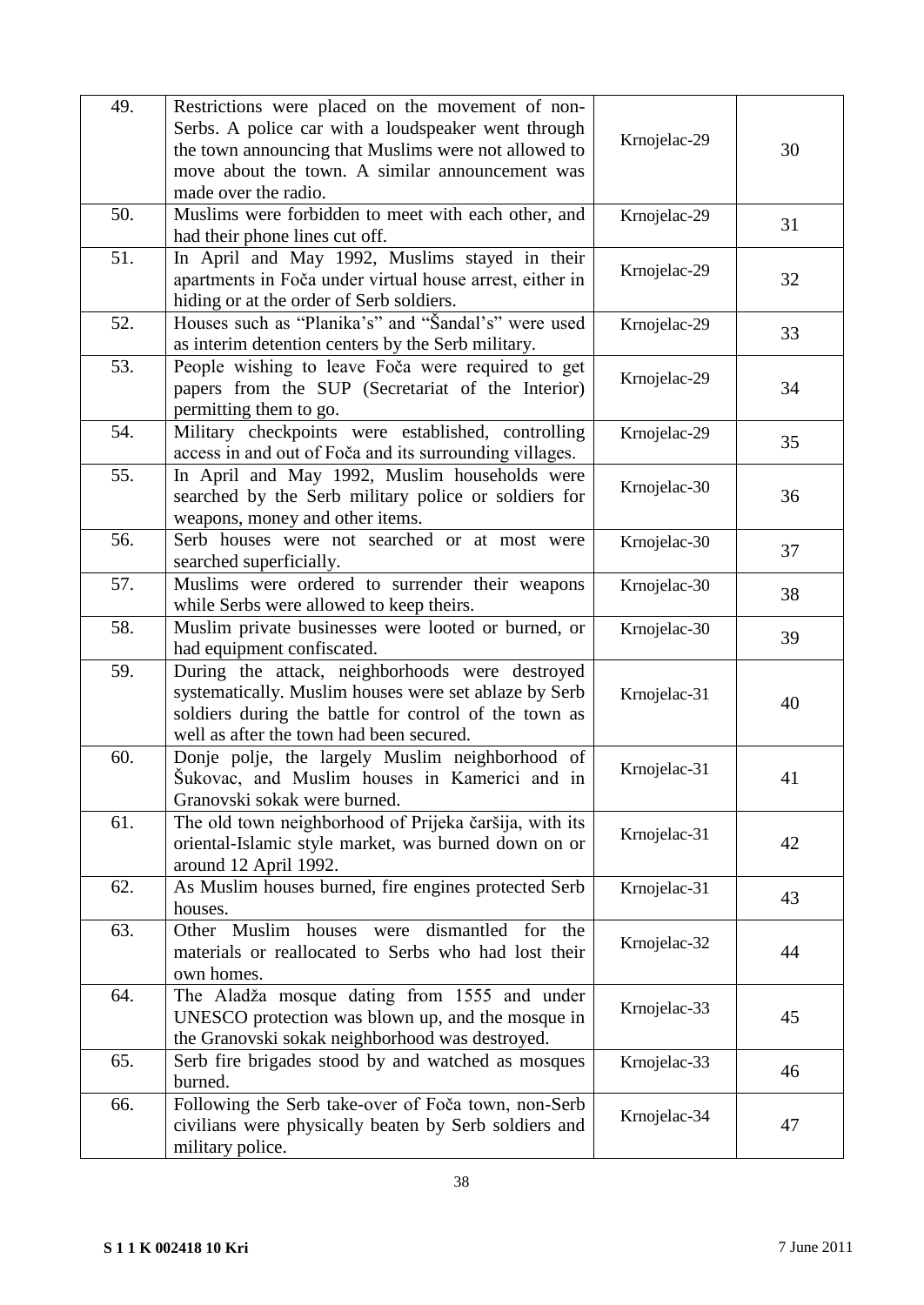| 67. | In mid-June 1992, about 27 Muslim civilians, mostly<br>women and children, were killed in the ethnically<br>mixed Čohodor mahala neighborhood.                                                                                                                              | Krnojelac-35  | 48 |
|-----|-----------------------------------------------------------------------------------------------------------------------------------------------------------------------------------------------------------------------------------------------------------------------------|---------------|----|
| 68. | More civilians were killed in Jeleč, Mješaja/Trošanj<br>and Pilipovići.                                                                                                                                                                                                     | Krnojelac-35  | 49 |
| 69. | The bodies of other civilians were found floating in the<br>Drina River. KP Dom detainees who were assigned to<br>work duty at the riverbank were made to push bodies<br>downstream using planks and sticks.                                                                | Krnojelac-35  | 50 |
| 70. | Non-Serbs were arrested throughout the municipality<br>of Foča. Muslim men were rounded up in the streets,<br>separated from the women and children and from the<br>Serb population.                                                                                        | Krnojelac-36  | 51 |
| 71. | The illegal arrest and imprisonment of non-Serb<br>civilian males was carried out on a massive scale and<br>in a systematic way. Hundreds of Muslim men, as well<br>as a few other non-Serb civilians, were detained at the<br>KP Dom without being charged with any crime. | Krnojelac-41  | 52 |
| 72. | Initially there was a military order preventing citizens<br>from leaving Foča. However, most of the non-Serb<br>civilian population was eventually forced to leave<br>Foča.                                                                                                 | Krnojelac-49  | 53 |
| 73. | In May 1992, buses were organized to take civilians<br>out of town, and around 13 August 1992 the remaining<br>Muslims in Foča, mostly women and children, were<br>taken away to Rožaje, Montenegro.                                                                        | Krnojelac-49  | 54 |
| 74. | In exhumations conducted in the Foča area, 375 bodies<br>were identified by the State Commission for the<br>Tracing of Missing Persons. All but one of these were<br>Muslim. The remaining one was a Montenegrin who<br>had been married to a Muslim.                       | Krnojelac-49  | 55 |
| 75. | Between 10 April 1992 and the beginning of June<br>1992, large-scale arrests of non-Serb civilian men,<br>mostly of Muslim ethnicity, were carried out<br>throughout Foča and its environs. Subsequent to their<br>arrest, the men were transferred to the KP Dom.          | Krnojelac-116 | 56 |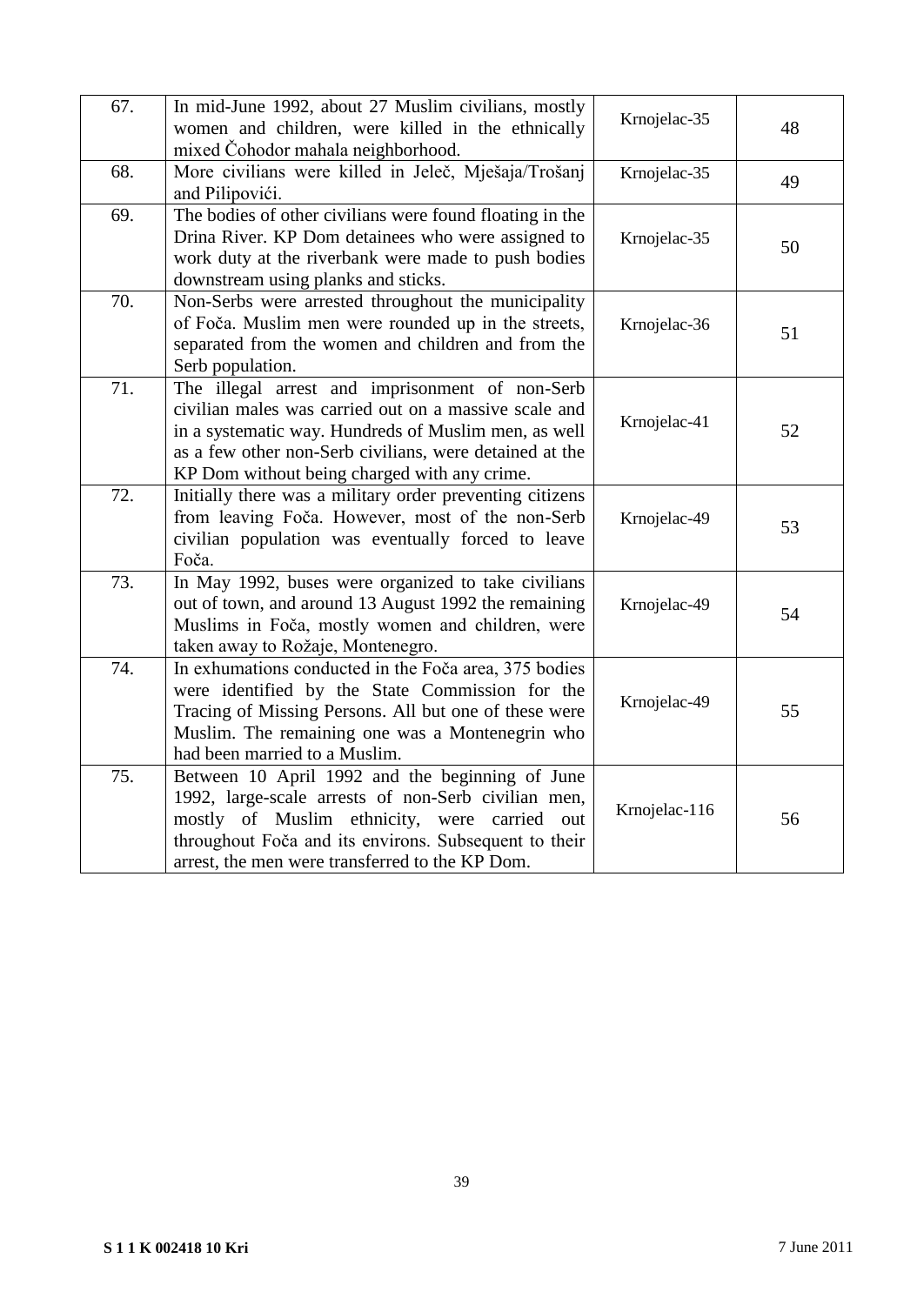# **VIII. ANNEX 2**

# **LIST OF THE PROSECUTION DOCUMENTARY EXHIBITS**

| <b>Number</b> | <b>Name</b>                                                                                                                                                                                                                                                                                                                                                                                                                                                                                                                                                                                                                                                                                                                                                                                                                                                                                                                                                                                                                                                                                                                                                                                                                                                                                                                                                                                                                                                                                                                                                   | Date admitted |
|---------------|---------------------------------------------------------------------------------------------------------------------------------------------------------------------------------------------------------------------------------------------------------------------------------------------------------------------------------------------------------------------------------------------------------------------------------------------------------------------------------------------------------------------------------------------------------------------------------------------------------------------------------------------------------------------------------------------------------------------------------------------------------------------------------------------------------------------------------------------------------------------------------------------------------------------------------------------------------------------------------------------------------------------------------------------------------------------------------------------------------------------------------------------------------------------------------------------------------------------------------------------------------------------------------------------------------------------------------------------------------------------------------------------------------------------------------------------------------------------------------------------------------------------------------------------------------------|---------------|
| $T-1$         | Record of Examination of Witness Hasnija Dellić dated 20 March<br>2008                                                                                                                                                                                                                                                                                                                                                                                                                                                                                                                                                                                                                                                                                                                                                                                                                                                                                                                                                                                                                                                                                                                                                                                                                                                                                                                                                                                                                                                                                        | 23 March 2011 |
| $T-2$         | Record of Examination of Witness Damir Delić dated 20 March<br>2008                                                                                                                                                                                                                                                                                                                                                                                                                                                                                                                                                                                                                                                                                                                                                                                                                                                                                                                                                                                                                                                                                                                                                                                                                                                                                                                                                                                                                                                                                           | 23 March 2011 |
| $T-3$         | Record of Examination of Witness Rukija Dikonja dated 20 March<br>2008                                                                                                                                                                                                                                                                                                                                                                                                                                                                                                                                                                                                                                                                                                                                                                                                                                                                                                                                                                                                                                                                                                                                                                                                                                                                                                                                                                                                                                                                                        | 30 March 2011 |
| $T-4$         | Record of Examination of Witness Salem Čaušević dated 25<br>March 2008                                                                                                                                                                                                                                                                                                                                                                                                                                                                                                                                                                                                                                                                                                                                                                                                                                                                                                                                                                                                                                                                                                                                                                                                                                                                                                                                                                                                                                                                                        | 30 March 2011 |
| $T-5$         | Record of Examination of Witness Nedo Kovač dated 14<br>December 2010                                                                                                                                                                                                                                                                                                                                                                                                                                                                                                                                                                                                                                                                                                                                                                                                                                                                                                                                                                                                                                                                                                                                                                                                                                                                                                                                                                                                                                                                                         | 6 April 2011  |
| $T-6$         | Record of Examination of Witness Zoran Vladičić dated 14<br>December 2010                                                                                                                                                                                                                                                                                                                                                                                                                                                                                                                                                                                                                                                                                                                                                                                                                                                                                                                                                                                                                                                                                                                                                                                                                                                                                                                                                                                                                                                                                     | 6 April 2011  |
| $T - 7$       | Record of Examination of Protected Witness A-1 dated 19 March<br>2008                                                                                                                                                                                                                                                                                                                                                                                                                                                                                                                                                                                                                                                                                                                                                                                                                                                                                                                                                                                                                                                                                                                                                                                                                                                                                                                                                                                                                                                                                         | 19 April 2011 |
| $T-8$         | Court Psychiatric Report compiled by the expert witness Senadin<br>Ljubović dated 5 June 2008                                                                                                                                                                                                                                                                                                                                                                                                                                                                                                                                                                                                                                                                                                                                                                                                                                                                                                                                                                                                                                                                                                                                                                                                                                                                                                                                                                                                                                                                 | 11 May 2011   |
| 9             | Decision by the Cantonal Court in Sarajevo number Kri-<br>254/01 dated 2 July 2001 ordering the exhumation of Vejsil Delić;<br>Record of Exhumation compiled on the site in Foča<br>(cemetery of Muslučka mosque) about exhumation of mortal<br>remains of 1 unknown corpse, No. Kri-254/01 dated 11 July 2001;<br>Autopsy Report number Kri-254/01 dated 17 July 2001<br>compiled by the expert witness, doctor Hamza Žujo;<br>Official Note number 03/1.3-242/01 dated 26 July 2001<br>made on the premises of the Crime Police Department 03 Sarajevo<br>Canton Ministry of Internal Affairs about exhumation at the<br>location of Muslučka mosque;<br>Report on crime-technical inspection of the site number<br>1749/01 dated 11 July 2001 with two sets of photo documentation<br>number 1749/01 dated 29 August 2001 pertaining to exhumation,<br>autopsy and identification of one corpse KRI 254/01;<br>Official Note number 03/1.3.-406/01 dated 17 October<br>2001 made on the premises of the Crime Police Department 03<br>Sarajevo Canton Ministry of Internal Affairs about identification<br>of one unknown corpse that was exhumed at the location of<br>Muslučka mosque, Municipality of Foča, under the Decision by<br>the Cantonal Court in Sarajevo number Kri-254/01 dated 2 July<br>2001;<br>Record by the Sarajevo Crime Police Sector, Sarajevo<br>Canton Ministry of Internal Affairs, dated 18 September 2001 on<br>establishing the identity of exhumed corpse, which was identified<br>as body of aggrieved party Vejsil Delić; | 11 May 2011   |